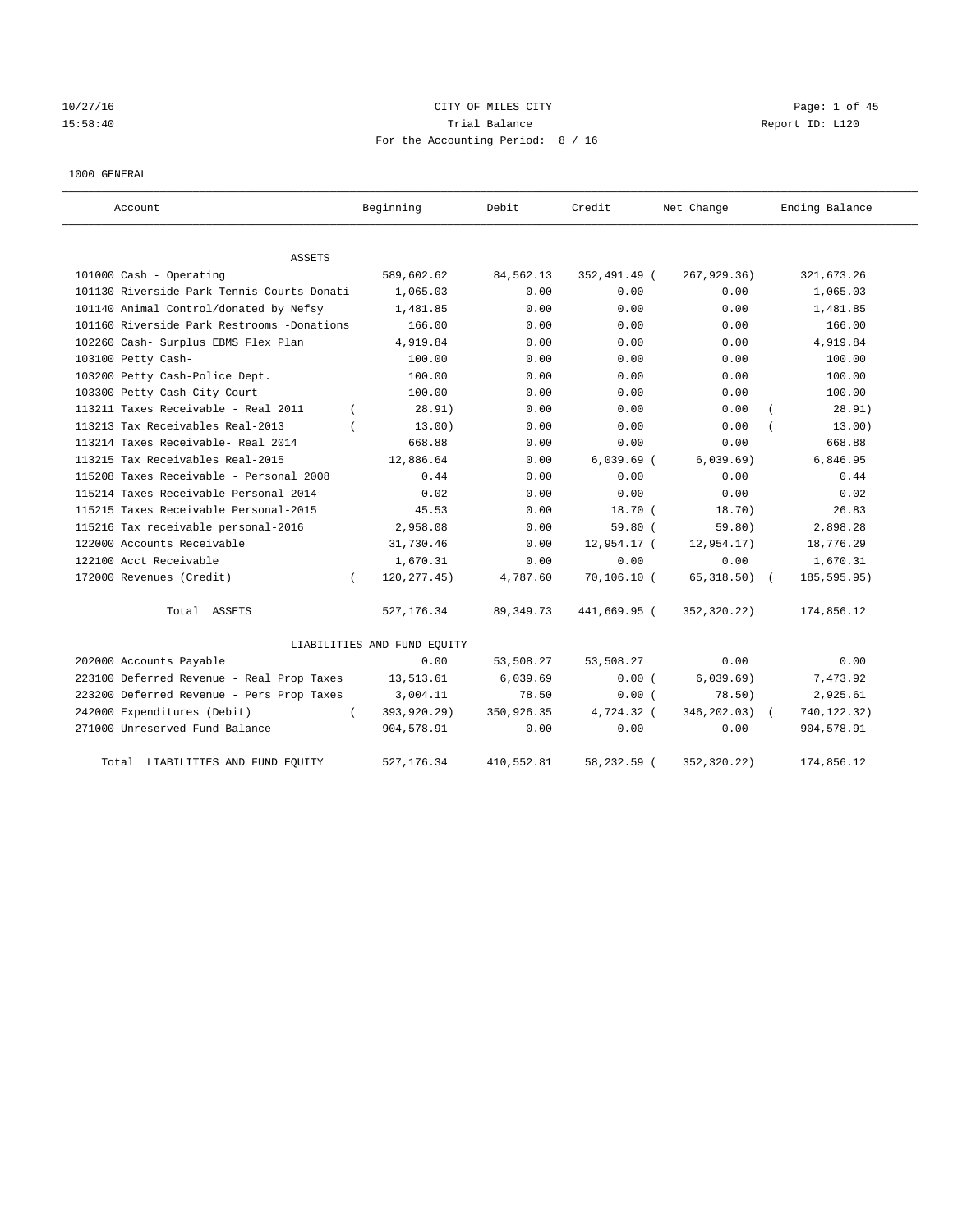## 10/27/16 CITY OF MILES CITY Page: 2 of 45 15:58:40 **Trial Balance Trial Balance Report ID:** L120 For the Accounting Period: 8 / 16

#### 2220 LIBRARY

| Account                                    | Beginning                   | Debit     | Credit      | Net Change   | Ending Balance |
|--------------------------------------------|-----------------------------|-----------|-------------|--------------|----------------|
| ASSETS                                     |                             |           |             |              |                |
| 101000 Cash - Operating                    | 23, 417.74                  | 24,747.20 | 27,094.17 ( | 2,346.97)    | 21,070.77      |
| 101032 Cash- Library Board of Trustees Mul | 29,273.32                   | 1,450.00  | 0.00        | 1,450.00     | 30,723.32      |
| 103000 Petty Cash                          | 75.00                       | 0.00      | 0.00        | 0.00         | 75.00          |
| 172000 Revenues (Credit)                   | 24,748.75)                  | 0.00      | 26,197.20 ( | 26,197.20) ( | 50, 945.95)    |
| Total ASSETS                               | 28,017.31                   | 26,197.20 | 53,291.37 ( | 27,094.17)   | 923.14         |
|                                            | LIABILITIES AND FUND EQUITY |           |             |              |                |
| 202000 Accounts Payable                    | 0.00                        | 2,762.83  | 2,762.83    | 0.00         | 0.00           |
| 242000 Expenditures (Debit)                | 31, 347.91)<br>$\sqrt{2}$   | 27,094.17 | 0.00(       | 27,094.17) ( | 58,442.08)     |
| 271000 Unreserved Fund Balance             | 59,365.22                   | 0.00      | 0.00        | 0.00         | 59, 365. 22    |
| Total LIABILITIES AND FUND EQUITY          | 28,017.31                   | 29,857.00 | 2,762.83 (  | 27,094.17)   | 923.14         |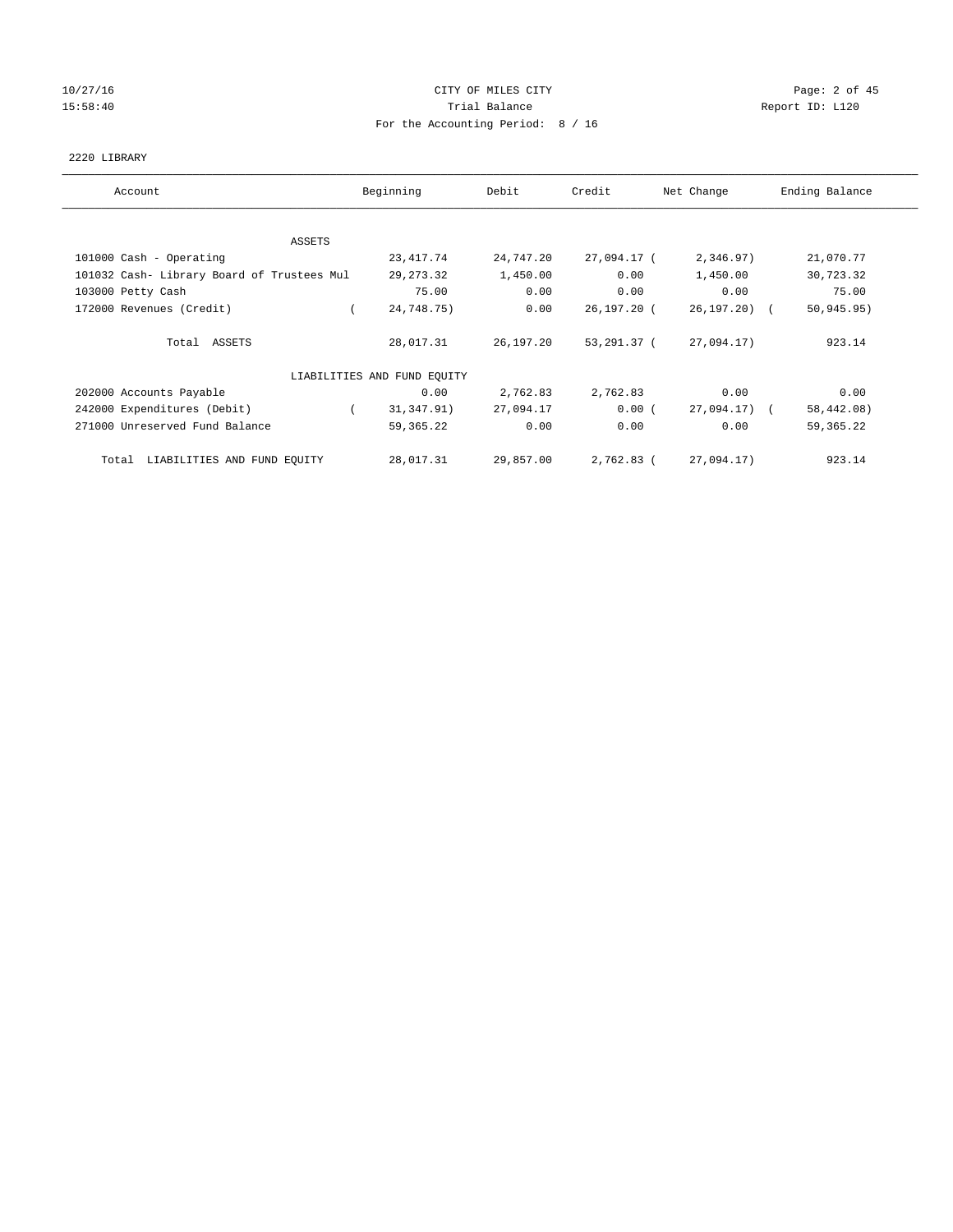## 10/27/16 CITY OF MILES CITY Page: 3 of 45 15:58:40 **Trial Balance Trial Balance Report ID:** L120 For the Accounting Period: 8 / 16

#### 2260 EMERGENCY DISASTER

| Account                                   | Beginning                   | Debit | Credit   | Net Change | Ending Balance |
|-------------------------------------------|-----------------------------|-------|----------|------------|----------------|
|                                           |                             |       |          |            |                |
| ASSETS                                    |                             |       |          |            |                |
| 101000 Cash - Operating                   | 82.35                       | 3.75  | 0.00     | 3.75       | 86.10          |
| 113211 Taxes Receivable - Real 2011       | 3.46                        | 0.00  | 0.00     | 0.00       | 3.46           |
| 172000 Revenues (Credit)                  | 1.73)                       | 0.00  | $3.75$ ( | $3.75$ ) ( | 5.48)          |
| Total ASSETS                              | 84.08                       | 3.75  | 3.75     | 0.00       | 84.08          |
|                                           | LIABILITIES AND FUND EQUITY |       |          |            |                |
| 223100 Deferred Revenue - Real Prop Taxes | 3.46                        | 0.00  | 0.00     | 0.00       | 3.46           |
| 271000 Unreserved Fund Balance            | 80.62                       | 0.00  | 0.00     | 0.00       | 80.62          |
| LIABILITIES AND FUND EQUITY<br>Total      | 84.08                       | 0.00  | 0.00     | 0.00       | 84.08          |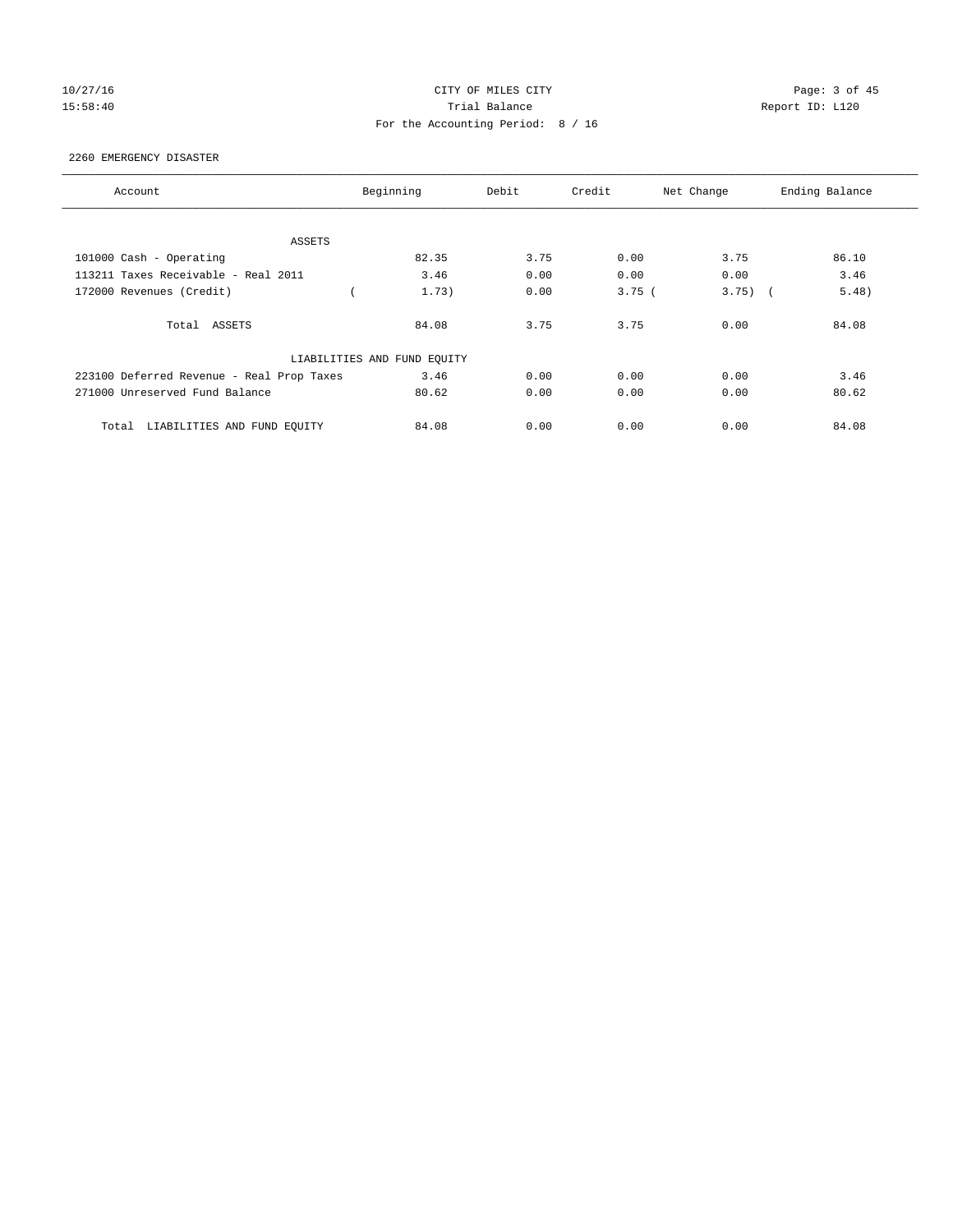| 10/27/16 |  |  |         |
|----------|--|--|---------|
|          |  |  | 50 · 10 |

## CITY OF MILES CITY CONTROL CONTROL CONTROL CITY 15:58:40 **Trial Balance Trial Balance Report ID:** L120 For the Accounting Period: 8 / 16

#### 2270 Health

| Account                              | Beginning                   | Debit | Credit | Net Change | Ending Balance |
|--------------------------------------|-----------------------------|-------|--------|------------|----------------|
| ASSETS                               |                             |       |        |            |                |
| 101000 Cash - Operating              | 28, 297.30                  | 0.00  | 0.00   | 0.00       | 28, 297.30     |
| Total ASSETS                         | 28,297.30                   | 0.00  | 0.00   | 0.00       | 28,297.30      |
|                                      | LIABILITIES AND FUND EQUITY |       |        |            |                |
| 271000 Unreserved Fund Balance       | 28,297.30                   | 0.00  | 0.00   | 0.00       | 28,297.30      |
| LIABILITIES AND FUND EQUITY<br>Total | 28, 297, 30                 | 0.00  | 0.00   | 0.00       | 28,297.30      |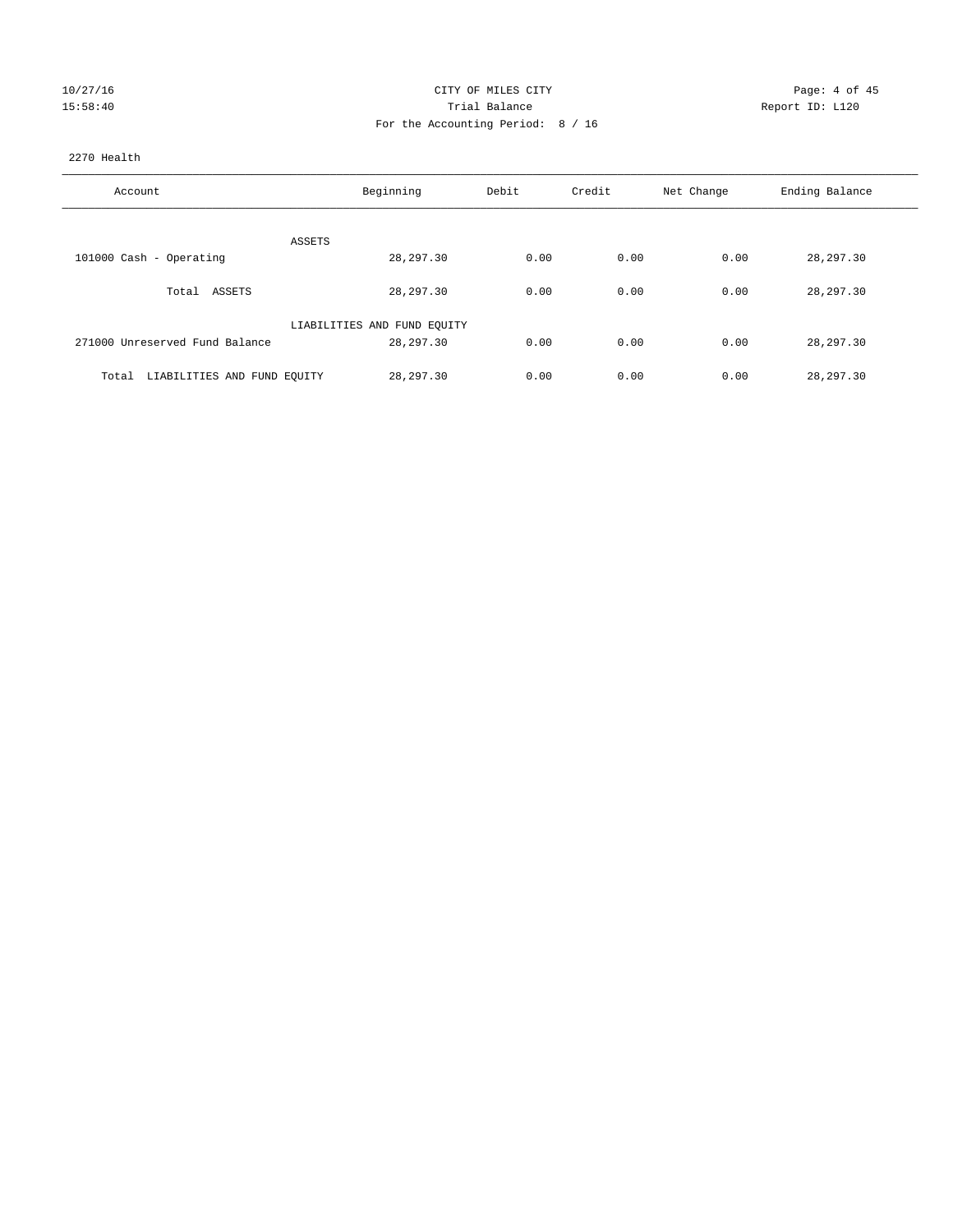## 10/27/16 CITY OF MILES CITY Page: 5 of 45 15:58:40 **Trial Balance Trial Balance Report ID:** L120 For the Accounting Period: 8 / 16

#### 2310 TIFD-Downtown

| Account                              | Beginning                   | Debit    | Credit       | Net Change | Ending Balance |
|--------------------------------------|-----------------------------|----------|--------------|------------|----------------|
|                                      | ASSETS                      |          |              |            |                |
| 101000 Cash - Operating              | 12,000.00                   | 0.00     | $1,000.00$ ( | 1,000.00)  | 11,000.00      |
| Total<br>ASSETS                      | 12,000.00                   | 0.00     | $1,000.00$ ( | 1,000.00)  | 11,000.00      |
|                                      | LIABILITIES AND FUND EQUITY |          |              |            |                |
| 202000 Accounts Payable              | 0.00                        | 1,000.00 | 1,000.00     | 0.00       | 0.00           |
| 242000 Expenditures (Debit)          | 0.00                        | 1,000.00 | 0.00(        | 1,000.00)  | 1,000.00)      |
| 271000 Unreserved Fund Balance       | 12,000.00                   | 0.00     | 0.00         | 0.00       | 12,000.00      |
| LIABILITIES AND FUND EQUITY<br>Total | 12,000.00                   | 2,000.00 | $1,000.00$ ( | 1,000.00)  | 11,000.00      |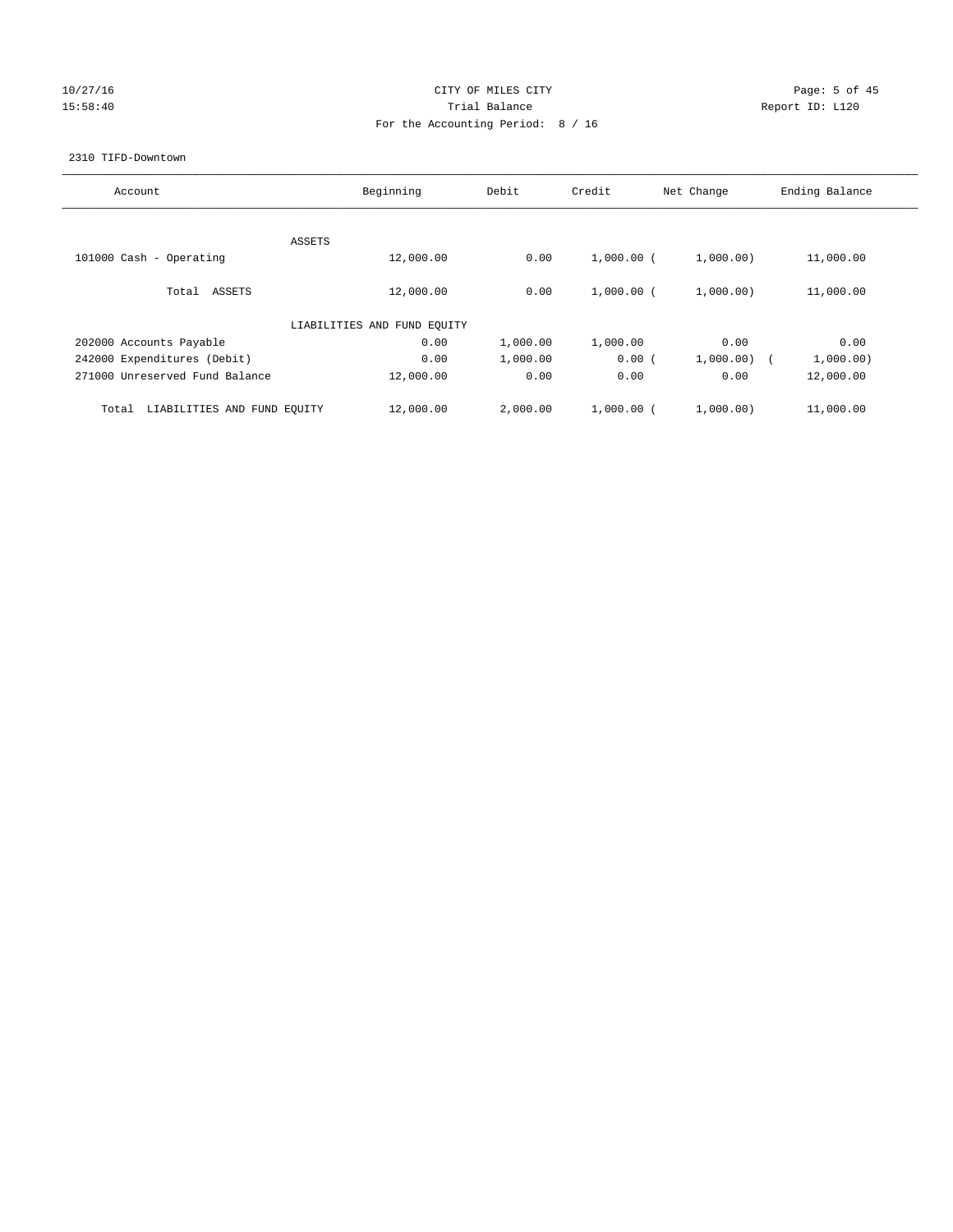# 10/27/16 CITY OF MILES CITY Page: 6 of 45 15:58:40 Trial Balance Report ID: L120 For the Accounting Period: 8 / 16

## 2350 Local Government/Study Commission

| Account                                   | Beginning                   | Debit  | Credit    | Net Change  | Ending Balance |
|-------------------------------------------|-----------------------------|--------|-----------|-------------|----------------|
|                                           |                             |        |           |             |                |
| <b>ASSETS</b>                             |                             |        |           |             |                |
| 101000 Cash - Operating                   | 7,913.01                    | 34.82  | 79.90(    | 45.08)      | 7,867.93       |
| 113214 Taxes Receivable- Real 2014        | 3.21                        | 0.00   | 0.00      | 0.00        | 3.21           |
| 113215 Tax Receivables Real-2015          | 73.37                       | 0.00   | $34.39$ ( | 34.39)      | 38.98          |
| 115215 Taxes Receivable Personal-2015     | 0.21                        | 0.00   | $0.09$ (  | 0.09)       | 0.12           |
| 115216 Tax receivable personal-2016       | 16.84                       | 0.00   | $0.34$ (  | 0.34)       | 16.50          |
| 172000 Revenues (Credit)                  | 25.72)                      | 0.00   | $34.82$ ( | $34.82$ ) ( | 60.54)         |
| Total ASSETS                              | 7,980.92                    | 34.82  | 149.54 (  | 114.72)     | 7,866.20       |
|                                           | LIABILITIES AND FUND EQUITY |        |           |             |                |
| 202000 Accounts Payable                   | 0.00                        | 79.90  | 79.90     | 0.00        | 0.00           |
| 223100 Deferred Revenue - Real Prop Taxes | 76.58                       | 34.39  | 0.00(     | 34.39)      | 42.19          |
| 223200 Deferred Revenue - Pers Prop Taxes | 17.05                       | 0.43   | 0.00(     | 0.43)       | 16.62          |
| 242000 Expenditures (Debit)               | 3, 121.01)                  | 79.90  | 0.00(     | $79.90)$ (  | 3, 200.91)     |
| 271000 Unreserved Fund Balance            | 11,008.30                   | 0.00   | 0.00      | 0.00        | 11,008.30      |
| LIABILITIES AND FUND EQUITY<br>Total      | 7,980.92                    | 194.62 | 79.90(    | 114.72)     | 7,866.20       |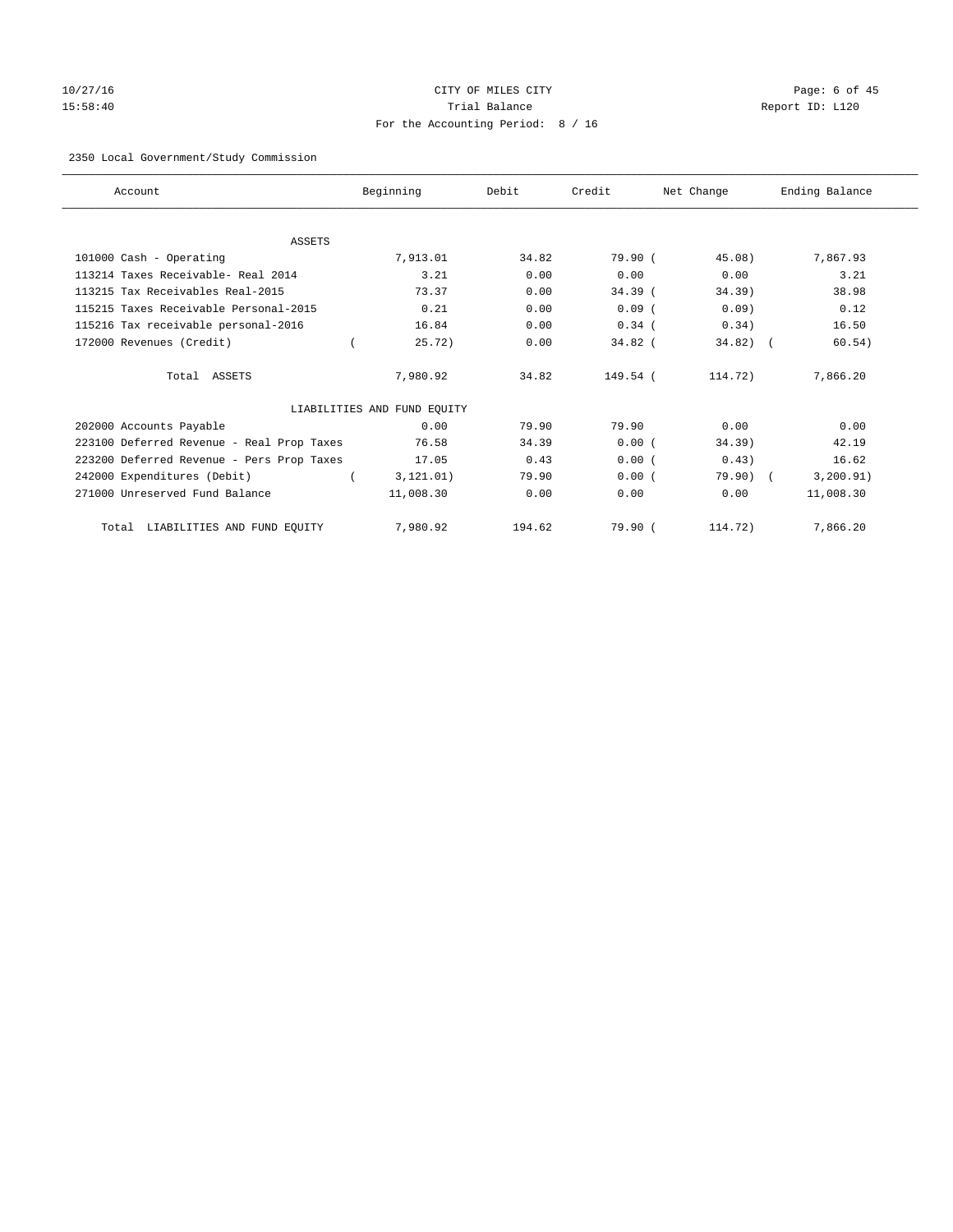# 10/27/16 CITY OF MILES CITY Page: 7 of 45 15:58:40 **Trial Balance Trial Balance Report ID:** L120 For the Accounting Period: 8 / 16

2372 Permissive Medical Levy

| Account                                   |  | Beginning                   | Debit  | Credit       | Net Change  | Ending Balance |
|-------------------------------------------|--|-----------------------------|--------|--------------|-------------|----------------|
|                                           |  |                             |        |              |             |                |
| <b>ASSETS</b><br>101000 Cash - Operating  |  | 504.24                      | 685.65 | 0.00         | 685.65      | 1,189.89       |
| 113211 Taxes Receivable - Real 2011       |  | 5.80)                       | 0.00   | 0.00         | 0.00        | 5.80)          |
|                                           |  |                             |        |              |             |                |
| 113213 Tax Receivables Real-2013          |  | 1.25)                       | 0.00   | 0.00         | 0.00        | 1.25)          |
| 113214 Taxes Receivable- Real 2014        |  | 73.40                       | 0.00   | 0.00         | 0.00        | 73.40          |
| 113215 Tax Receivables Real-2015          |  | 1,416.59                    | 0.00   | $663.93$ $($ | 663.93)     | 752.66         |
| 115214 Taxes Receivable Personal 2014     |  | 0.01)                       | 0.00   | 0.00         | 0.00        | 0.01)          |
| 115215 Taxes Receivable Personal-2015     |  | 4.98                        | 0.00   | 2.05(        | 2.05)       | 2.93           |
| 115216 Tax receivable personal-2016       |  | 325.16                      | 0.00   | $6.58$ (     | 6.58)       | 318.58         |
| 172000 Revenues (Credit)                  |  | 504.24)                     | 0.00   | 685.65 (     | $685.65)$ ( | 1,189.89)      |
| Total ASSETS                              |  | 1,813.07                    | 685.65 | $1,358.21$ ( | 672.56)     | 1,140.51       |
|                                           |  | LIABILITIES AND FUND EQUITY |        |              |             |                |
| 223100 Deferred Revenue - Real Prop Taxes |  | 1,482.91                    | 663.93 | 0.00(        | 663.93)     | 818.98         |
| 223200 Deferred Revenue - Pers Prop Taxes |  | 327.53                      | 8.63   | 0.00(        | 8.63)       | 318.90         |
| 271000 Unreserved Fund Balance            |  | 2.63                        | 0.00   | 0.00         | 0.00        | 2.63           |
| LIABILITIES AND FUND EQUITY<br>Total      |  | 1,813.07                    | 672.56 | 0.00(        | 672.56)     | 1,140.51       |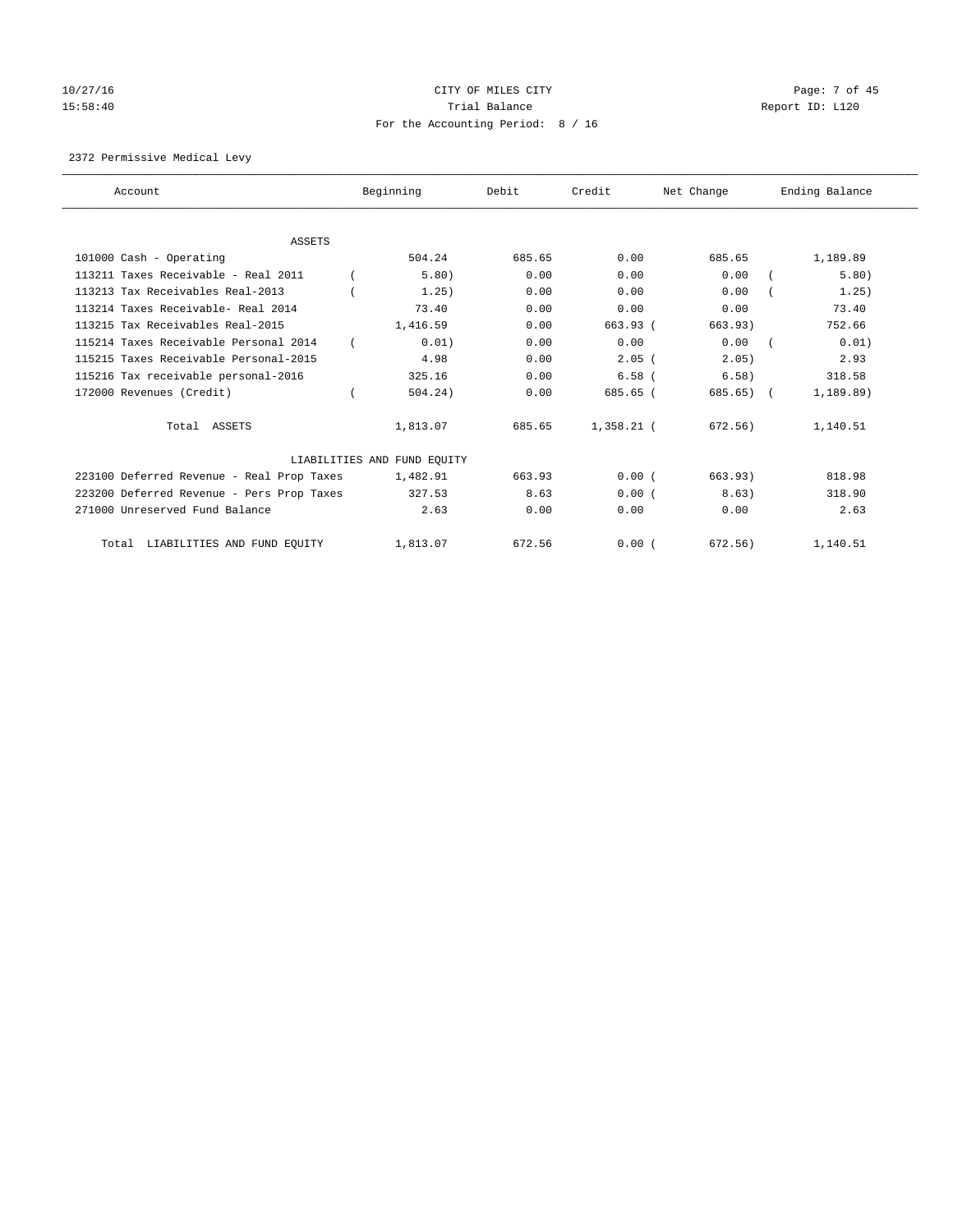# 10/27/16 CITY OF MILES CITY Page: 8 of 45 15:58:40 **Trial Balance Trial Balance Report ID:** L120 For the Accounting Period: 8 / 16

#### 2394 BUILDING CODE ENFORCEMENT

| Account                              | Beginning |                             | Debit     | Credit<br>Net Change |               | Ending Balance |  |
|--------------------------------------|-----------|-----------------------------|-----------|----------------------|---------------|----------------|--|
|                                      |           |                             |           |                      |               |                |  |
|                                      | ASSETS    |                             |           |                      |               |                |  |
| 101000 Cash - Operating              |           | 107,212.32                  | 19,862.19 | 16,988.62            | 2,873.57      | 110,085.89     |  |
| 172000 Revenues (Credit)             |           | 6,482.65)                   | 0.00      | 19,862.19 (          | $19,862.19$ ( | 26, 344.84)    |  |
| Total ASSETS                         |           | 100,729.67                  | 19,862.19 | 36,850.81 (          | 16,988.62)    | 83,741.05      |  |
|                                      |           | LIABILITIES AND FUND EQUITY |           |                      |               |                |  |
| 202000 Accounts Payable              |           | 0.00                        | 14,974.36 | 14,974.36            | 0.00          | 0.00           |  |
| 242000 Expenditures (Debit)          |           | 7,021.87)                   | 16,988.62 | 0.00(                | 16,988.62)    | 24,010.49)     |  |
| 271000 Unreserved Fund Balance       |           | 107,751.54                  | 0.00      | 0.00                 | 0.00          | 107,751.54     |  |
| LIABILITIES AND FUND EQUITY<br>Total |           | 100,729.67                  | 31,962.98 | 14,974.36 (          | 16,988.62)    | 83,741.05      |  |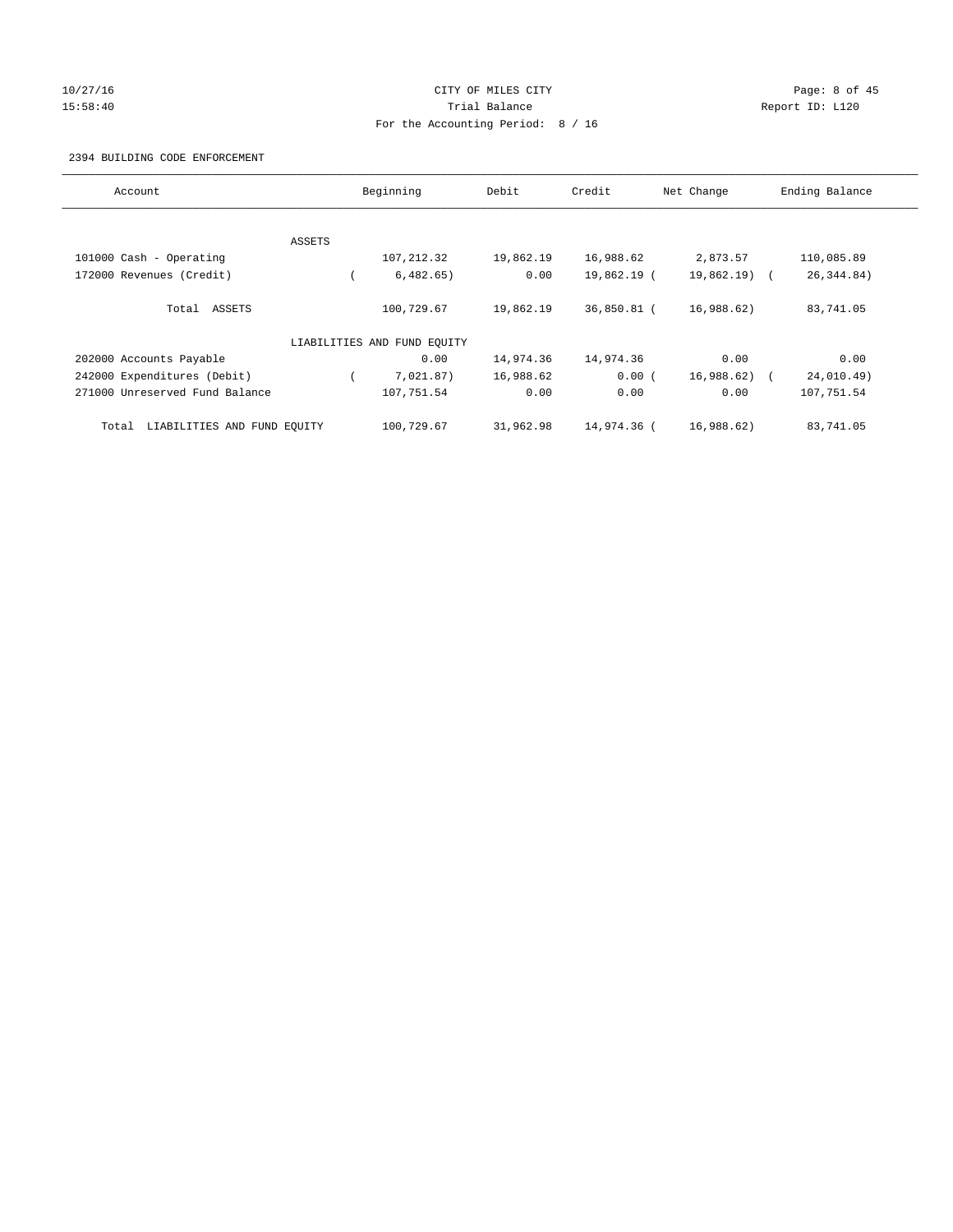# 10/27/16 CITY OF MILES CITY Page: 9 of 45 15:58:40 Trial Balance Trial Balance Report ID: L120 For the Accounting Period: 8 / 16

2400 LTG M D#165-(Gen City)

| Account                                             | Beginning                   | Debit     | Credit      | Net Change   | Ending Balance |
|-----------------------------------------------------|-----------------------------|-----------|-------------|--------------|----------------|
|                                                     |                             |           |             |              |                |
| ASSETS                                              |                             |           |             |              |                |
| 101000 Cash - Operating                             | 34,100.14                   | 1,099.57  | 14,880.99 ( | 13,781.42)   | 20, 318.72     |
| 118130 Special Assessments Receivable 2013          | 21.45                       | 0.00      | 0.00        | 0.00         | 21.45          |
| 118140 Special Assessments Receivables-201          | 177.99                      | 0.00      | 0.00        | 0.00         | 177.99         |
| 118150 Special Assessments Receivables-201 2,902.61 |                             | 0.00      | 1,038.57 (  | 1,038.57)    | 1,864.04       |
| 172000 Revenues (Credit)                            | 931.44)                     | 0.00      | 1,099.57 (  | $1,099.57$ ( | 2,031.01)      |
| Total ASSETS                                        | 36,270.75                   | 1,099.57  | 17,019.13 ( | 15,919.56)   | 20,351.19      |
|                                                     | LIABILITIES AND FUND EQUITY |           |             |              |                |
| 202000 Accounts Payable                             | 0.00                        | 14,880.99 | 14,880.99   | 0.00         | 0.00           |
| 223000 Deferred Revenue/Uncollected Taxes           | 3,103.41                    | 1,038.57  | $0.00$ (    | 1,038.57)    | 2,064.84       |
| 242000 Expenditures (Debit)                         | 14,946.06)                  | 14,880.99 | 0.00(       | 14,880.99) ( | 29,827.05)     |
| 271000 Unreserved Fund Balance                      | 48,113.40                   | 0.00      | 0.00        | 0.00         | 48,113.40      |
| Total LIABILITIES AND FUND EQUITY                   | 36,270.75                   | 30,800.55 | 14,880.99 ( | 15,919.56)   | 20,351.19      |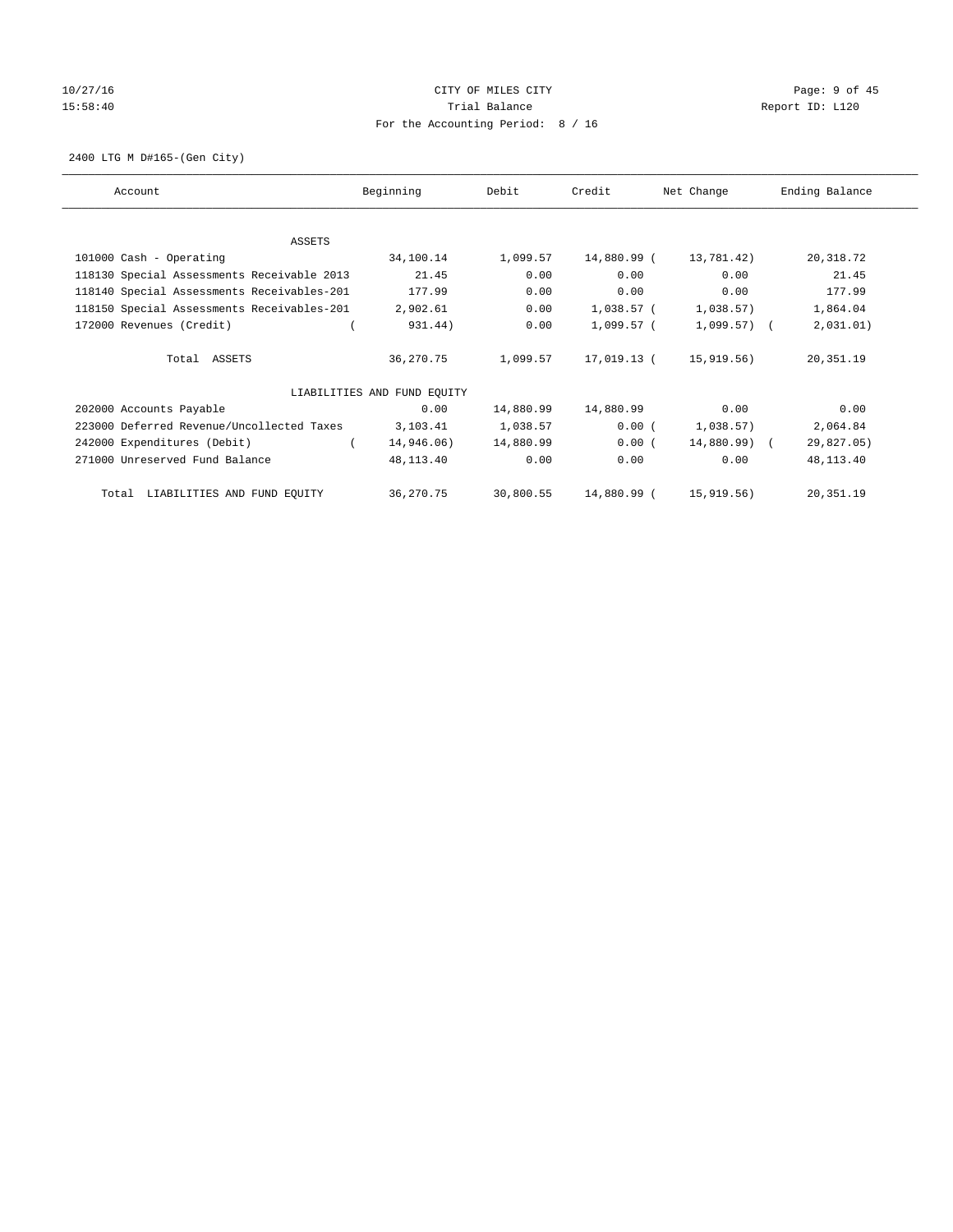# 10/27/16 **Page: 10 of 45** CITY OF MILES CITY **Page: 10 of 45** 15:58:40 **Trial Balance Trial Balance Report ID:** L120 For the Accounting Period: 8 / 16

2420 LTG M D#167-(MilesAddn Etc)

| Account                                    | Beginning                   | Debit    | Credit     | Net Change   | Ending Balance |
|--------------------------------------------|-----------------------------|----------|------------|--------------|----------------|
| ASSETS                                     |                             |          |            |              |                |
| 101000 Cash - Operating                    | 11,173.06                   | 112.39   | 2,489.79 ( | 2,377.40     | 8,795.66       |
| 118150 Special Assessments Receivables-201 | 667.70                      | 0.00     | $106.15$ ( | 106.15)      | 561.55         |
| 172000 Revenues (Credit)                   | 508.61)                     | 0.00     | $112.39$ ( | $112.39$ (   | 621.00)        |
| Total ASSETS                               | 11,332.15                   | 112.39   | 2,708.33 ( | 2,595.94)    | 8,736.21       |
|                                            | LIABILITIES AND FUND EQUITY |          |            |              |                |
| 202000 Accounts Payable                    | 0.00                        | 2,489.79 | 2,489.79   | 0.00         | 0.00           |
| 223000 Deferred Revenue/Uncollected Taxes  | 667.70                      | 106.15   | 0.00(      | 106.15)      | 561.55         |
| 242000 Expenditures (Debit)                | 3,322.21)                   | 2,489.79 | 0.00(      | $2,489.79$ ( | 5,812.00)      |
| 271000 Unreserved Fund Balance             | 13,986.66                   | 0.00     | 0.00       | 0.00         | 13,986.66      |
| LIABILITIES AND FUND EQUITY<br>Total       | 11,332.15                   | 5,085.73 | 2,489.79 ( | 2,595.94)    | 8,736.21       |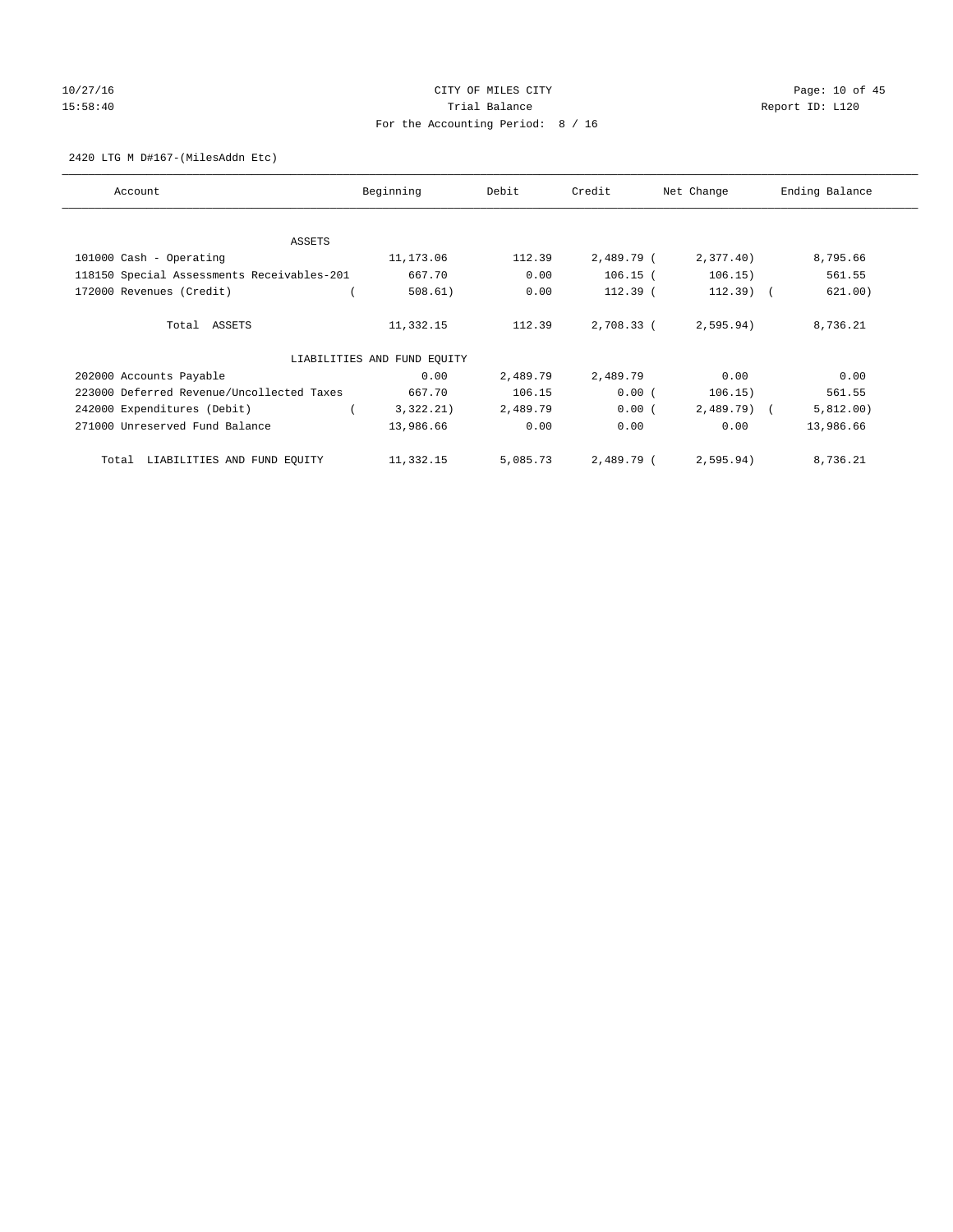## 10/27/16 Page: 11 of 45 15:58:40 **Trial Balance Trial Balance Report ID:** L120 For the Accounting Period: 8 / 16

#### 2430 LTG M D#171-(Balsam Est)

| Account                              |        | Beginning                   | Debit  | Credit   | Net Change | Ending Balance |
|--------------------------------------|--------|-----------------------------|--------|----------|------------|----------------|
|                                      |        |                             |        |          |            |                |
|                                      | ASSETS |                             |        |          |            |                |
| 101000 Cash - Operating              |        | 129.74                      | 0.00   | 480.15 ( | 480.15) (  | 350.41)        |
| 172000 Revenues (Credit)             |        | 0.53)                       | 0.00   | 0.00     | 0.00       | 0.53)          |
| Total ASSETS                         |        | 129.21                      | 0.00   | 480.15 ( | 480.15) (  | 350.94)        |
|                                      |        | LIABILITIES AND FUND EQUITY |        |          |            |                |
| 202000 Accounts Payable              |        | 0.00                        | 480.15 | 480.15   | 0.00       | 0.00           |
| 242000 Expenditures (Debit)          |        | 1,116.79)                   | 480.15 | 0.00(    | 480.15)    | 1,596.94)      |
| 271000 Unreserved Fund Balance       |        | 1,246.00                    | 0.00   | 0.00     | 0.00       | 1,246.00       |
| LIABILITIES AND FUND EQUITY<br>Total |        | 129.21                      | 960.30 | 480.15 ( | 480.15)    | 350.94)        |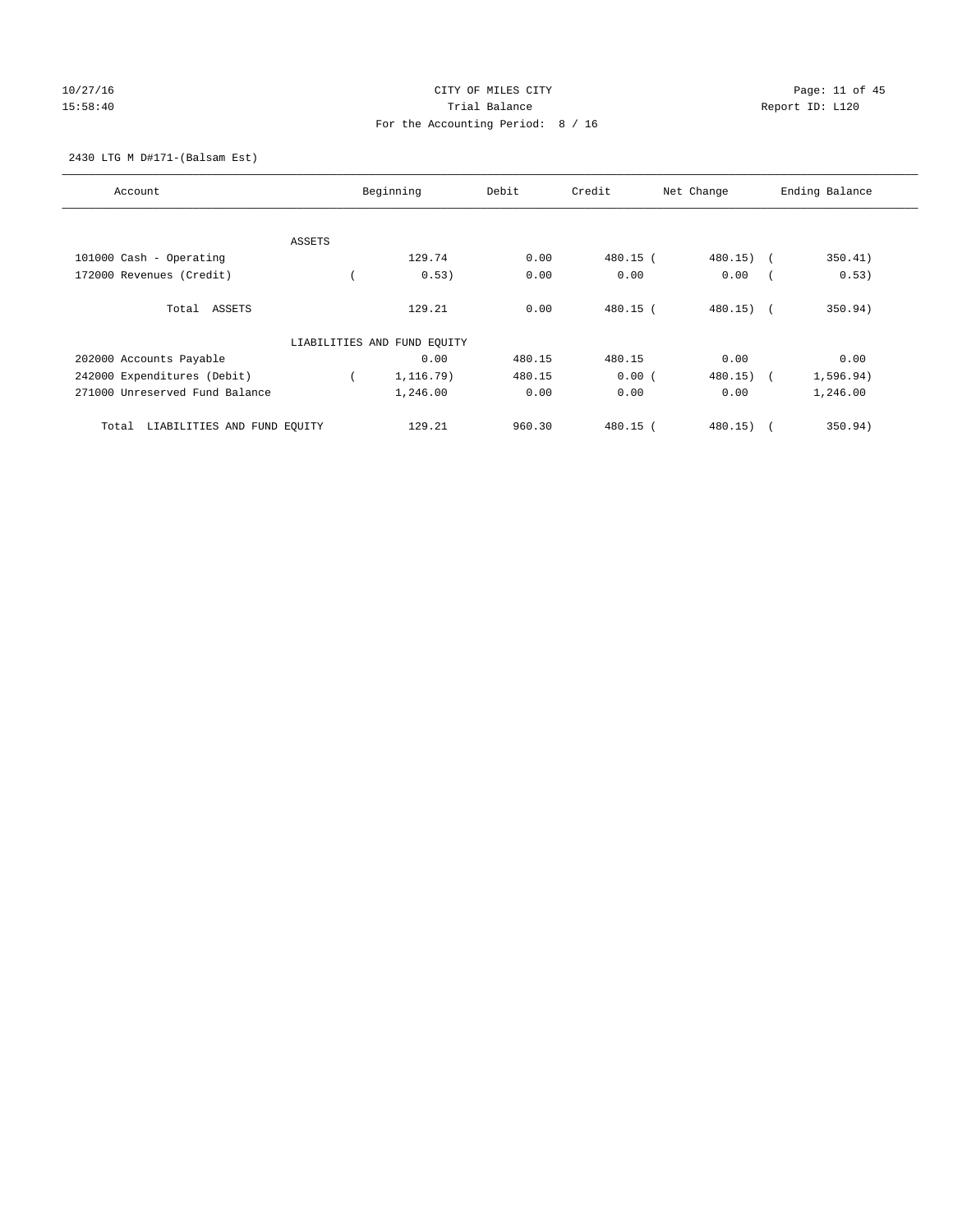## 10/27/16 Page: 12 of 45 15:58:40 Trial Balance Trial Balance Report ID: L120 For the Accounting Period: 8 / 16

2440 LTG M D#172-(Main Str)

| Account                                    | Beginning                   | Debit    | Credit     | Net Change     | Ending Balance |
|--------------------------------------------|-----------------------------|----------|------------|----------------|----------------|
| ASSETS                                     |                             |          |            |                |                |
| 101000 Cash - Operating                    | 6,259.38                    | 302.27   | 1,148.93 ( | 846.66)        | 5,412.72       |
| 118150 Special Assessments Receivables-201 | 285.50                      | 0.00     | $285.50$ ( | 285.50)        | 0.00           |
| 172000 Revenues (Credit)                   | 86.26)                      | 0.00     | $302.27$ ( | $302.27$ ) (   | 388.53)        |
| Total ASSETS                               | 6,458.62                    | 302.27   | 1,736.70 ( | 1,434.43)      | 5,024.19       |
|                                            | LIABILITIES AND FUND EQUITY |          |            |                |                |
| 202000 Accounts Payable                    | 0.00                        | 1,148.93 | 1,148.93   | 0.00           | 0.00           |
| 223000 Deferred Revenue/Uncollected Taxes  | 285.50                      | 285.50   | 0.00(      | 285.50)        | 0.00           |
| 242000 Expenditures (Debit)                | $2,051.19$ )                | 1,148.93 | 0.00(      | $1,148.93$ ) ( | 3, 200.12)     |
| 271000 Unreserved Fund Balance             | 8,224.31                    | 0.00     | 0.00       | 0.00           | 8,224.31       |
| LIABILITIES AND FUND EQUITY<br>Total       | 6,458.62                    | 2,583.36 | 1,148.93 ( | 1,434.43)      | 5,024.19       |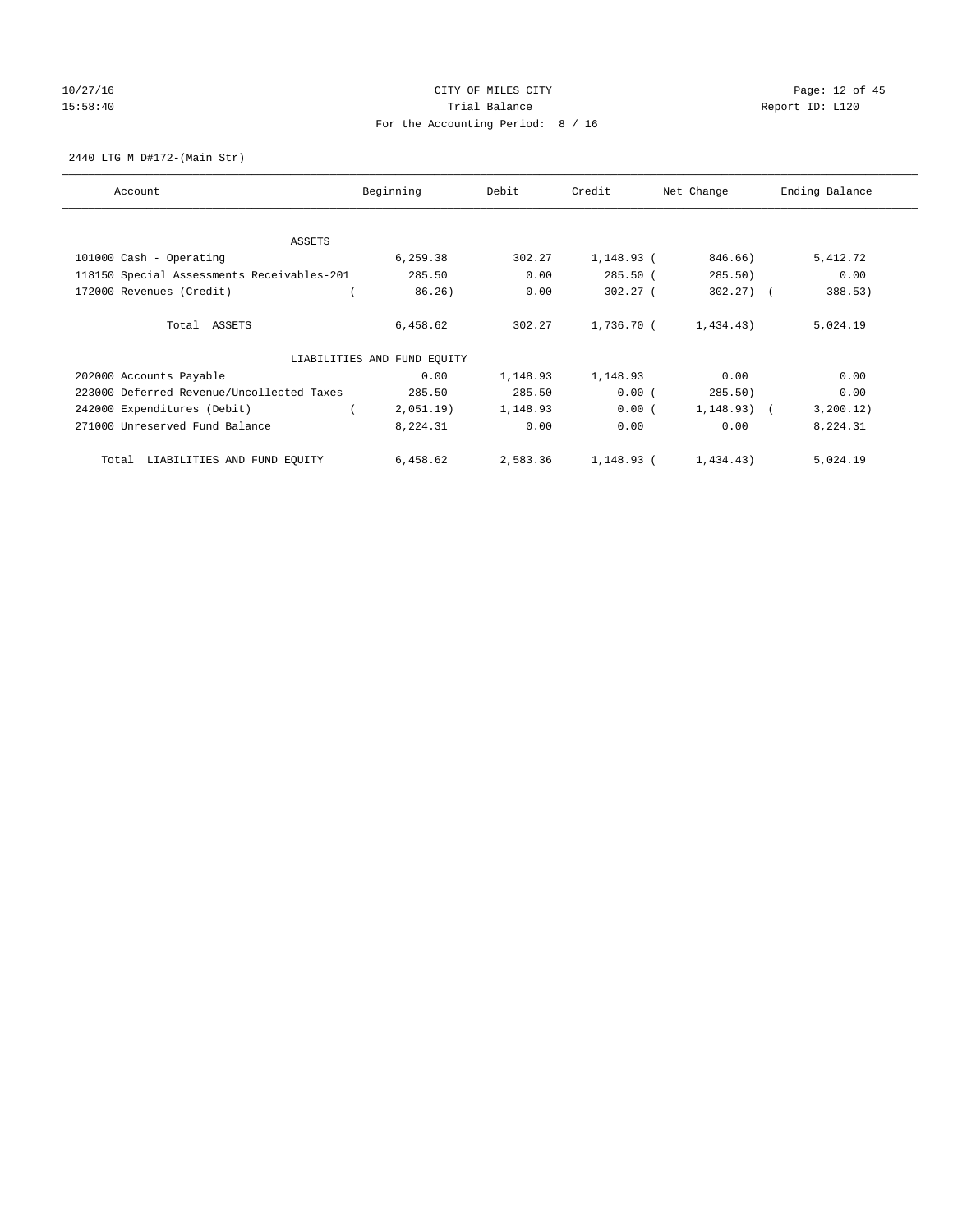## 10/27/16 Page: 13 of 45 15:58:40 Trial Balance Trial Balance Report ID: L120 For the Accounting Period: 8 / 16

2450 LTG M D#195-(SG-Trico)

| Account                                    | Beginning                   | Debit  | Credit     | Net Change | Ending Balance |
|--------------------------------------------|-----------------------------|--------|------------|------------|----------------|
| ASSETS                                     |                             |        |            |            |                |
| 101000 Cash - Operating                    | 1,364.78                    | 78.18  | 401.84 (   | 323.66)    | 1,041.12       |
| 118150 Special Assessments Receivables-201 | 73.84                       | 0.00   | $73.84$ (  | 73.84)     | 0.00           |
| 172000 Revenues (Credit)                   | 1.17)                       | 0.00   | 78.18 (    | $78.18)$ ( | 79.35)         |
| Total ASSETS                               | 1,437.45                    | 78.18  | 553.86 (   | 475.68)    | 961.77         |
|                                            | LIABILITIES AND FUND EQUITY |        |            |            |                |
| 202000 Accounts Payable                    | 0.00                        | 401.84 | 401.84     | 0.00       | 0.00           |
| 223000 Deferred Revenue/Uncollected Taxes  | 73.84                       | 73.84  | 0.00(      | 73.84)     | 0.00           |
| 242000 Expenditures (Debit)                | 1,401.84)                   | 401.84 | 0.00(      | 401.84) (  | 1,803.68)      |
| 271000 Unreserved Fund Balance             | 2,765.45                    | 0.00   | 0.00       | 0.00       | 2,765.45       |
| LIABILITIES AND FUND EQUITY<br>Total       | 1,437.45                    | 877.52 | $401.84$ ( | 475.68)    | 961.77         |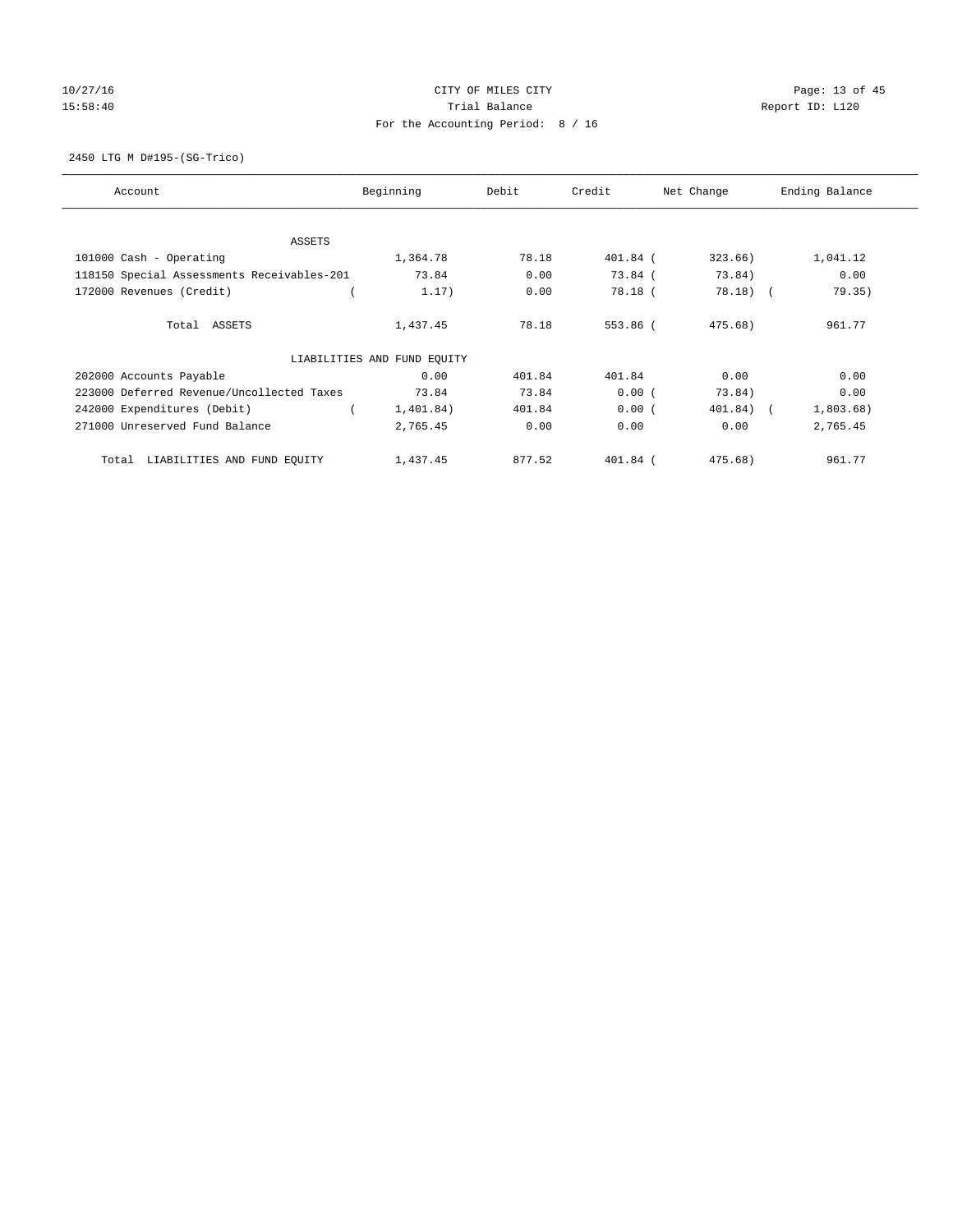## 10/27/16 Page: 14 of 45 15:58:40 **Trial Balance Trial Balance Report ID:** L120 For the Accounting Period: 8 / 16

2470 LTG M D#202-(SG-MDU&NV)

| Account                                    | Beginning                   | Debit    | Credit     | Net Change | Ending Balance |
|--------------------------------------------|-----------------------------|----------|------------|------------|----------------|
| ASSETS                                     |                             |          |            |            |                |
| 101000 Cash - Operating                    | 1,608.45                    | 88.80    | 582.09 (   | 493.29)    | 1,115.16       |
| 118150 Special Assessments Receivables-201 | 83.87                       | 0.00     | $83.87$ (  | 83.87)     | 0.00           |
| 172000 Revenues (Credit)                   | 242.24)                     | 0.00     | 88.80 (    | 88.80) (   | 331.04)        |
| Total ASSETS                               | 1,450.08                    | 88.80    | 754.76 (   | 665.96)    | 784.12         |
|                                            | LIABILITIES AND FUND EQUITY |          |            |            |                |
| 202000 Accounts Payable                    | 0.00                        | 582.09   | 582.09     | 0.00       | 0.00           |
| 223000 Deferred Revenue/Uncollected Taxes  | 83.87                       | 83.87    | 0.00(      | 83.87)     | 0.00           |
| 242000 Expenditures (Debit)                | 1,556.59)                   | 582.09   | 0.00(      | 582.09) (  | 2,138.68)      |
| 271000 Unreserved Fund Balance             | 2,922.80                    | 0.00     | 0.00       | 0.00       | 2,922.80       |
| LIABILITIES AND FUND EQUITY<br>Total       | 1,450.08                    | 1,248.05 | $582.09$ ( | 665.96)    | 784.12         |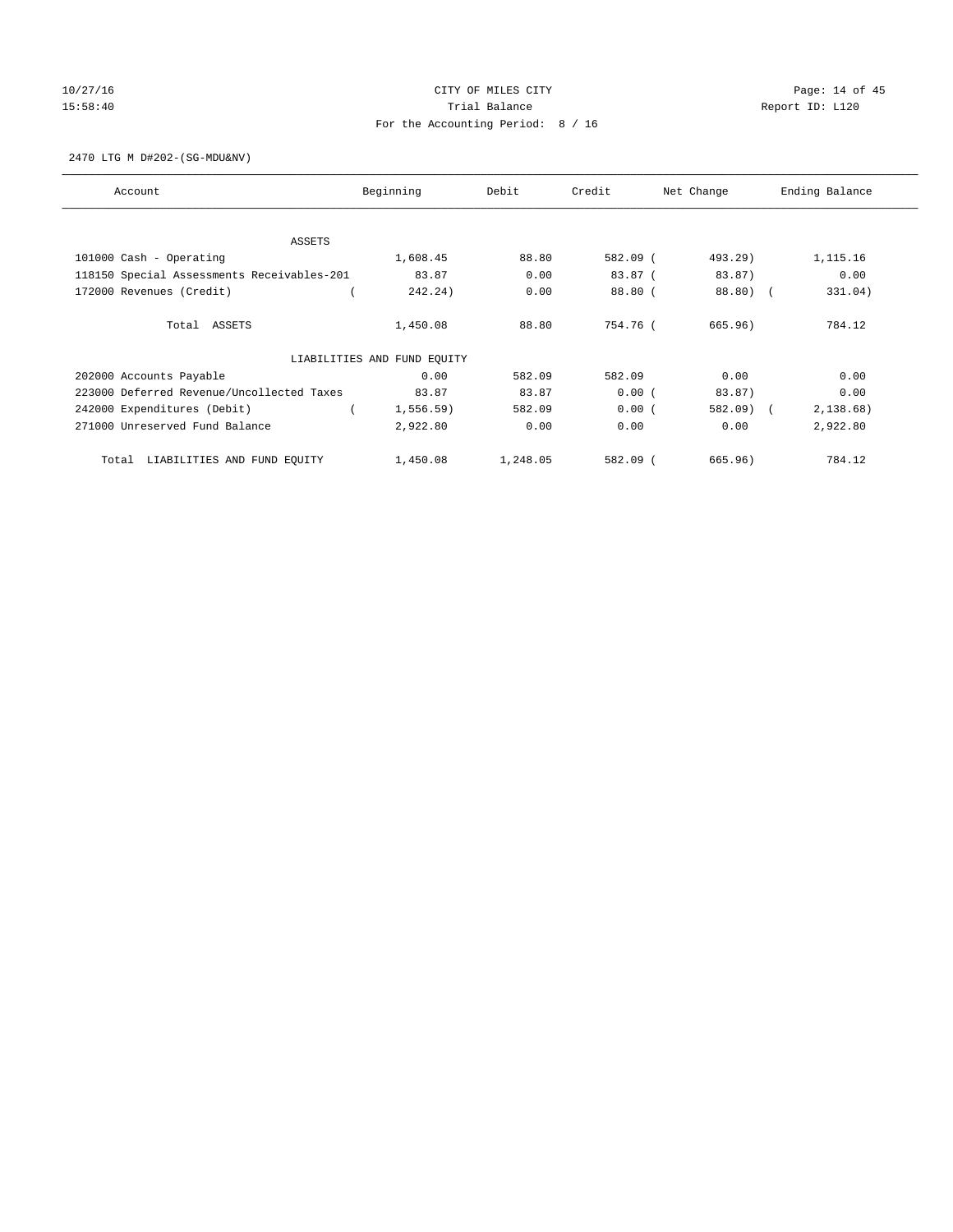# 10/27/16 Page: 15 of 45 15:58:40 Trial Balance Report ID: L120 For the Accounting Period: 8 / 16

#### 2480 LTG M M#173-(Milestown Estates)

| Account                              |        | Beginning                   | Debit  | Credit | Net Change  | Ending Balance |
|--------------------------------------|--------|-----------------------------|--------|--------|-------------|----------------|
|                                      |        |                             |        |        |             |                |
|                                      | ASSETS |                             |        |        |             |                |
| 101000 Cash - Operating              |        | 1,246.08                    | 0.00   | 99.67( | 99.67)      | 1,146.41       |
| 172000 Revenues (Credit)             |        | 0.67)                       | 0.00   | 0.00   | 0.00        | 0.67)          |
| Total ASSETS                         |        | 1,245.41                    | 0.00   | 99.67( | 99.67)      | 1,145.74       |
|                                      |        | LIABILITIES AND FUND EQUITY |        |        |             |                |
| 202000 Accounts Payable              |        | 0.00                        | 99.67  | 99.67  | 0.00        | 0.00           |
| 242000 Expenditures (Debit)          |        | 346.81)                     | 99.67  | 0.00(  | $99.67$ ) ( | 446.48)        |
| 271000 Unreserved Fund Balance       |        | 1,592.22                    | 0.00   | 0.00   | 0.00        | 1,592.22       |
| LIABILITIES AND FUND EQUITY<br>Total |        | 1,245.41                    | 199.34 | 99.67( | 99.67)      | 1,145.74       |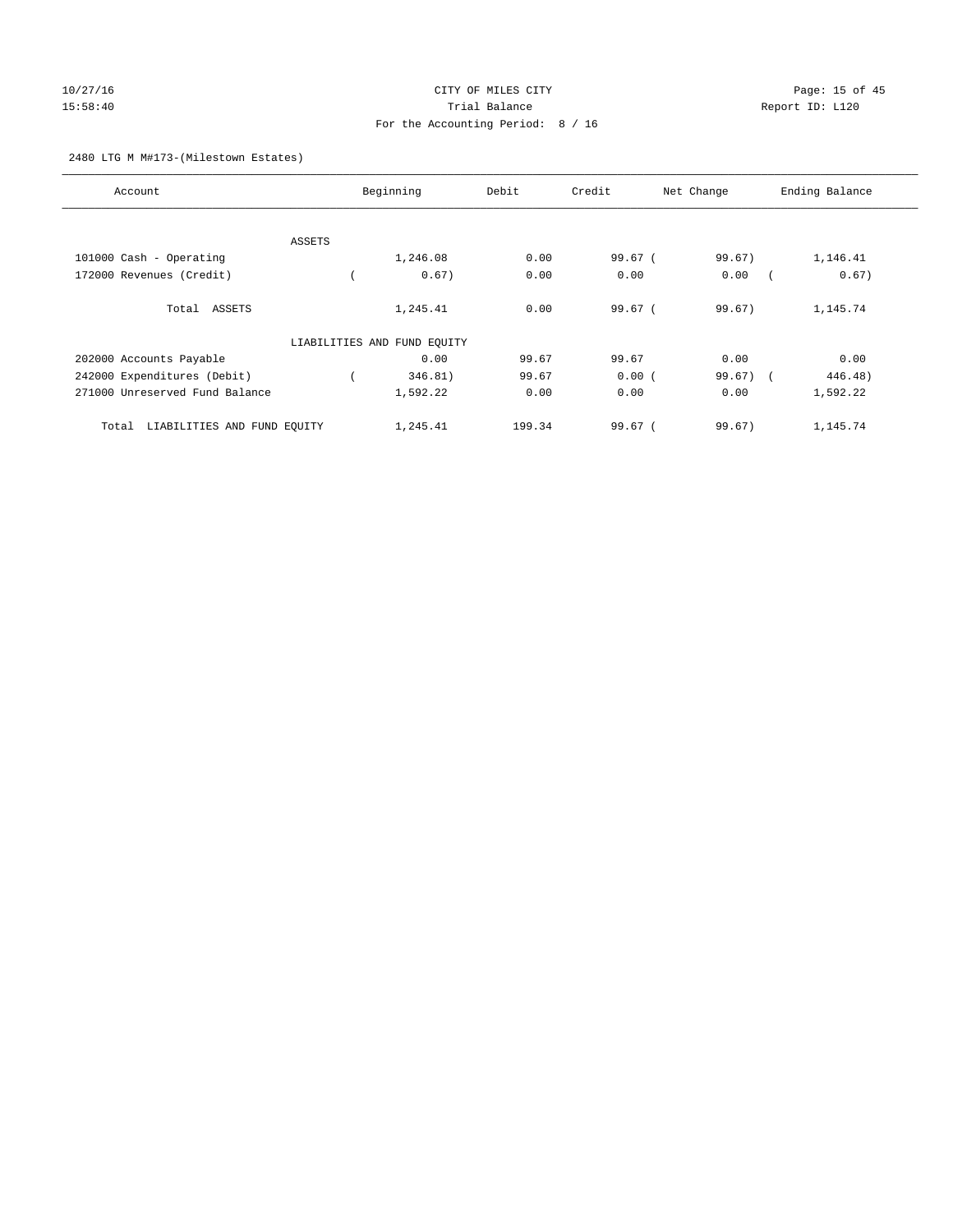# 10/27/16 Page: 16 of 45 15:58:40 **Trial Balance Trial Balance Report ID:** L120 For the Accounting Period: 8 / 16

2510 STR MAINT DIST #204

| Account                                    | Beginning                   | Debit     | Credit        | Net Change    | Ending Balance |
|--------------------------------------------|-----------------------------|-----------|---------------|---------------|----------------|
| ASSETS                                     |                             |           |               |               |                |
| 101000 Cash - Operating                    | 291,845.29                  | 6,567.28  | 59,022.89 (   | 52, 455.61)   | 239,389.68     |
| 118130 Special Assessments Receivable 2013 | 426.56                      | 0.00      | 0.00          | 0.00          | 426.56         |
| 118140 Special Assessments Receivables-201 | 664.64                      | 0.00      | 0.00          | 0.00          | 664.64         |
| 118150 Special Assessments Receivables-201 | 13,874.95                   | 0.00      | $6, 202.93$ ( | 6, 202.93)    | 7,672.02       |
| 172000 Revenues (Credit)                   | 5,854.41)                   | 0.00      | 6,567.28 (    | $6, 567.28$ ( | 12, 421.69)    |
| Total ASSETS                               | 300,957.03                  | 6,567.28  | 71,793.10 (   | 65,225.82)    | 235,731.21     |
|                                            | LIABILITIES AND FUND EQUITY |           |               |               |                |
| 202000 Accounts Payable                    | 0.00                        | 24,782.42 | 24,782.42     | 0.00          | 0.00           |
| 223000 Deferred Revenue/Uncollected Taxes  | 14,966.16                   | 6,202.93  | 0.00(         | 6, 202.93)    | 8,763.23       |
| 242000 Expenditures (Debit)                | 77,441.61)                  | 59,022.89 | 0.00(         | 59,022.89) (  | 136,464.50)    |
| 271000 Unreserved Fund Balance             | 363,432.48                  | 0.00      | 0.00          | 0.00          | 363, 432.48    |
| Total LIABILITIES AND FUND EQUITY          | 300,957.03                  | 90,008.24 | 24,782.42 (   | 65,225.82)    | 235,731.21     |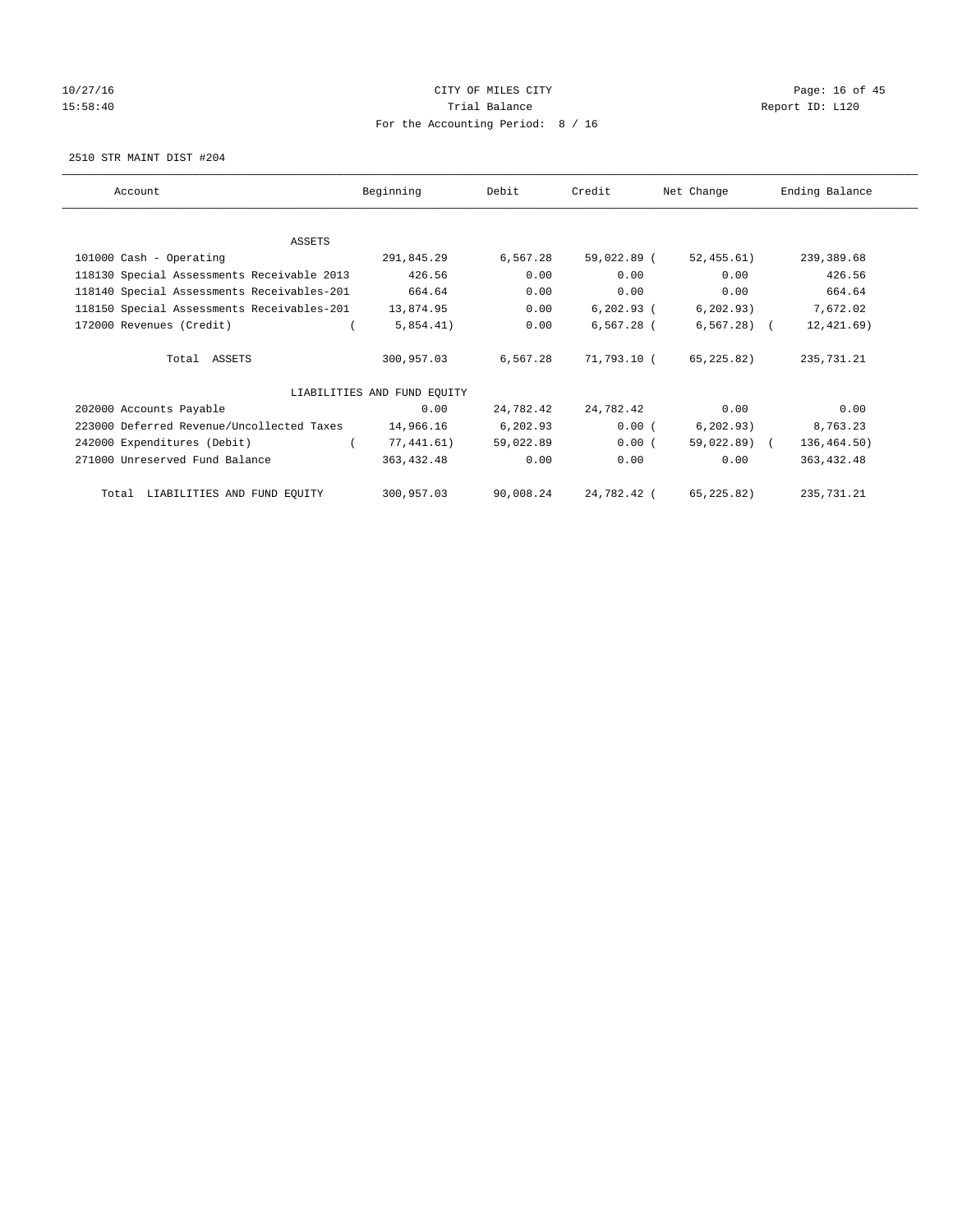# 10/27/16 Page: 17 of 45 15:58:40 **Trial Balance Trial Balance Report ID:** L120 For the Accounting Period: 8 / 16

2520 STR MAINT DIST #205

| Account                                     | Beginning                   | Debit     | Credit      | Net Change     | Ending Balance |
|---------------------------------------------|-----------------------------|-----------|-------------|----------------|----------------|
|                                             |                             |           |             |                |                |
| ASSETS<br>101000 Cash - Operating           | 213,144.82                  | 1,676.06  | 11,962.56 ( | 10,286.50)     | 202,858.32     |
| 118130 Special Assessments Receivable 2013( | 45.28)                      | 0.00      | 0.00        | 0.00           | 45.28)         |
| 118140 Special Assessments Receivables-201  | 604.50                      | 0.00      | 0.00        | 0.00           | 604.50         |
| 118150 Special Assessments Receivables-201  | 6,200.16                    | 0.00      | 1,583.07 (  | 1,583.07)      | 4,617.09       |
| 172000 Revenues (Credit)                    | 5,117.80)                   | 0.00      | 1,676.06 (  | $1,676.06$ ) ( | 6, 793.86)     |
| Total ASSETS                                | 214,786.40                  | 1,676.06  | 15,221.69 ( | 13,545.63)     | 201,240.77     |
|                                             | LIABILITIES AND FUND EQUITY |           |             |                |                |
| 202000 Accounts Payable                     | 0.00                        | 1,538.72  | 1,538.72    | 0.00           | 0.00           |
| 223000 Deferred Revenue/Uncollected Taxes   | 6,759.22                    | 1,583.07  | 0.00(       | 1,583.07)      | 5,176.15       |
| 242000 Expenditures (Debit)                 | 15,668.42)                  | 11,962.56 | $0.00$ (    | $11,962.56$ (  | 27,630.98)     |
| 271000 Unreserved Fund Balance              | 223,695.60                  | 0.00      | 0.00        | 0.00           | 223,695.60     |
| LIABILITIES AND FUND EQUITY<br>Total        | 214,786.40                  | 15,084.35 | 1,538.72 (  | 13,545.63)     | 201,240.77     |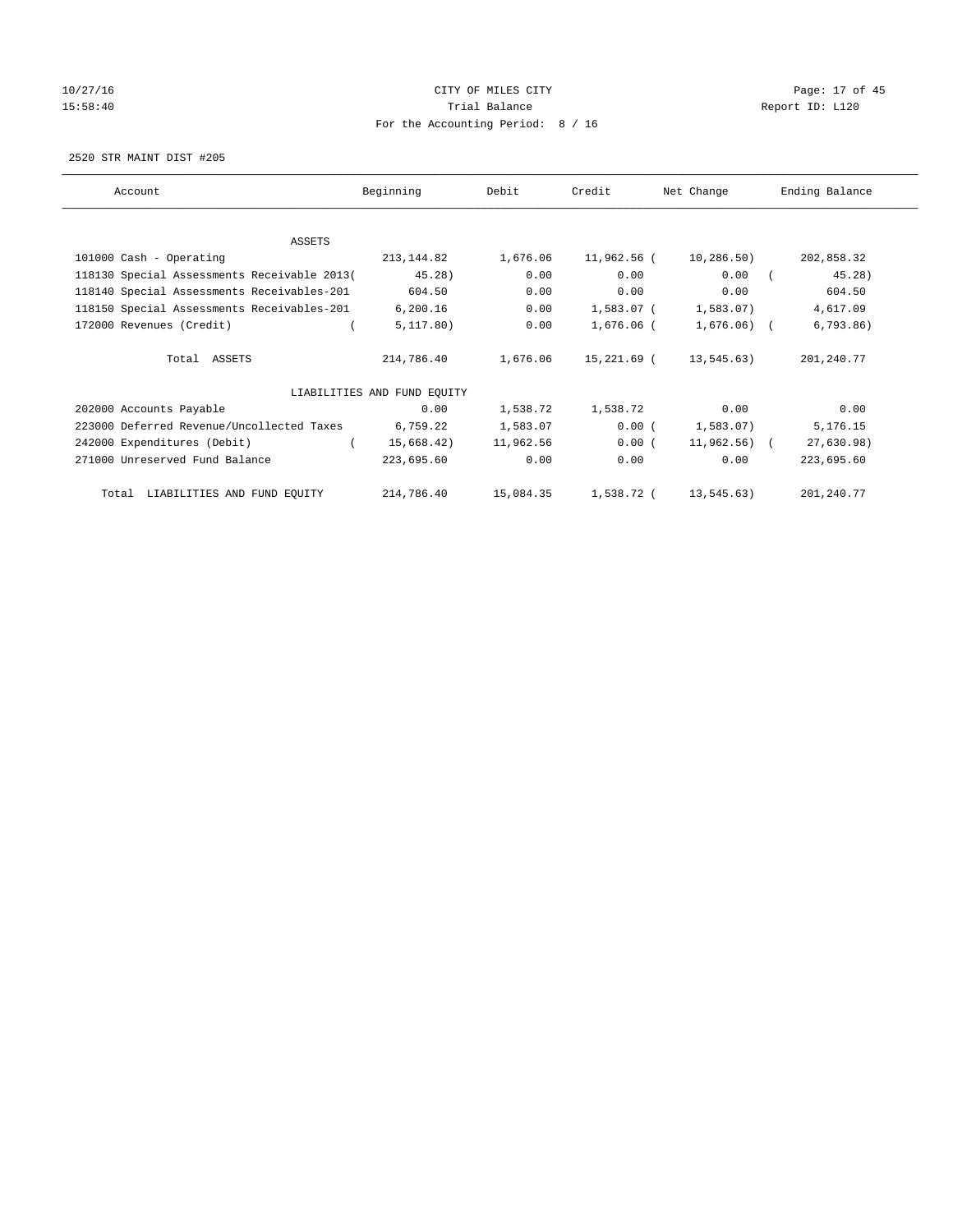# 10/27/16 **Page: 18 of 45** CITY OF MILES CITY **CITY** CITY **Page: 18 of 45** 15:58:40 **Trial Balance Trial Balance Report ID:** L120 For the Accounting Period: 8 / 16

#### 2540 STR MAINT DIST#207-(MILESTOWN ESTATES)

| Account                              |        | Beginning                   | Debit  | Credit     | Net Change   | Ending Balance |
|--------------------------------------|--------|-----------------------------|--------|------------|--------------|----------------|
|                                      | ASSETS |                             |        |            |              |                |
| 101000 Cash - Operating              |        | 2,858.97                    | 8.68   | 454.21 (   | 445.53)      | 2,413.44       |
| 172000 Revenues (Credit)             |        | 1.42)                       | 0.00   | $8.68$ (   | $8.68$ (     | 10.10)         |
| Total ASSETS                         |        | 2,857.55                    | 8.68   | $462.89$ ( | 454.21)      | 2,403.34       |
|                                      |        | LIABILITIES AND FUND EQUITY |        |            |              |                |
| 242000 Expenditures (Debit)          |        | 501.66)                     | 454.21 | 0.00(      | $454.21$ ) ( | 955.87)        |
| 271000 Unreserved Fund Balance       |        | 3,359.21                    | 0.00   | 0.00       | 0.00         | 3,359.21       |
| LIABILITIES AND FUND EQUITY<br>Total |        | 2,857.55                    | 454.21 | 0.00(      | 454.21)      | 2,403.34       |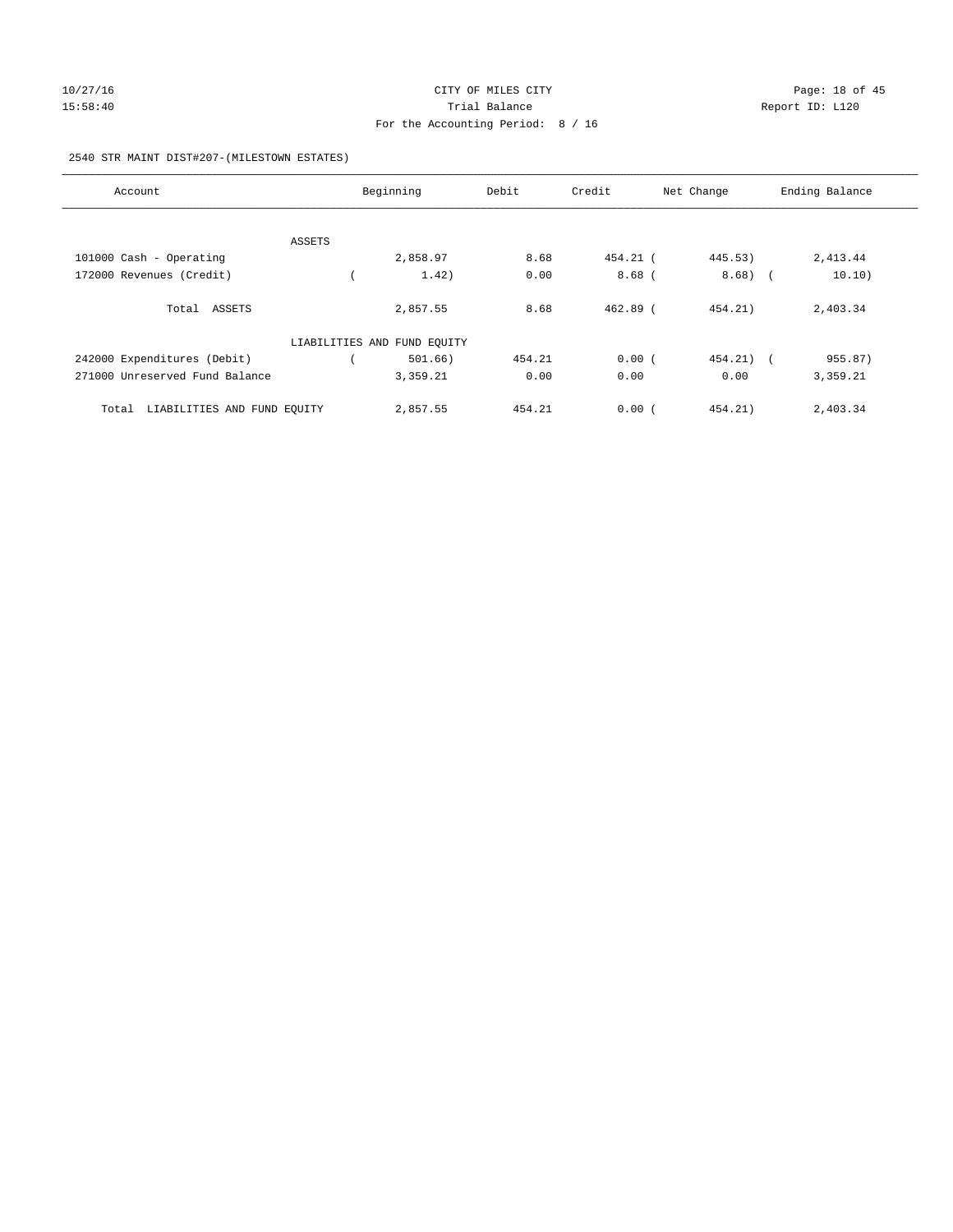| 10/27/16 |  |  |         |
|----------|--|--|---------|
|          |  |  | 50 · 10 |

## CITY OF MILES CITY CONTROL CONTROL CONTROL CITY CONTROL Page: 19 of 45 15:58:40 Trial Balance Trial Balance Report ID: L120 For the Accounting Period: 8 / 16

#### 2701 Fire Grants

| Account                              | Beginning                   | Debit | Credit | Net Change | Ending Balance |
|--------------------------------------|-----------------------------|-------|--------|------------|----------------|
|                                      |                             |       |        |            |                |
|                                      | ASSETS                      |       |        |            |                |
| 101000 Cash - Operating              | 1,025.15                    | 0.00  | 0.00   | 0.00       | 1,025.15       |
| Total ASSETS                         | 1,025.15                    | 0.00  | 0.00   | 0.00       | 1,025.15       |
|                                      | LIABILITIES AND FUND EQUITY |       |        |            |                |
| 271000 Unreserved Fund Balance       | 1,025.15                    | 0.00  | 0.00   | 0.00       | 1,025.15       |
|                                      |                             |       |        |            |                |
| LIABILITIES AND FUND EQUITY<br>Total | 1,025.15                    | 0.00  | 0.00   | 0.00       | 1,025.15       |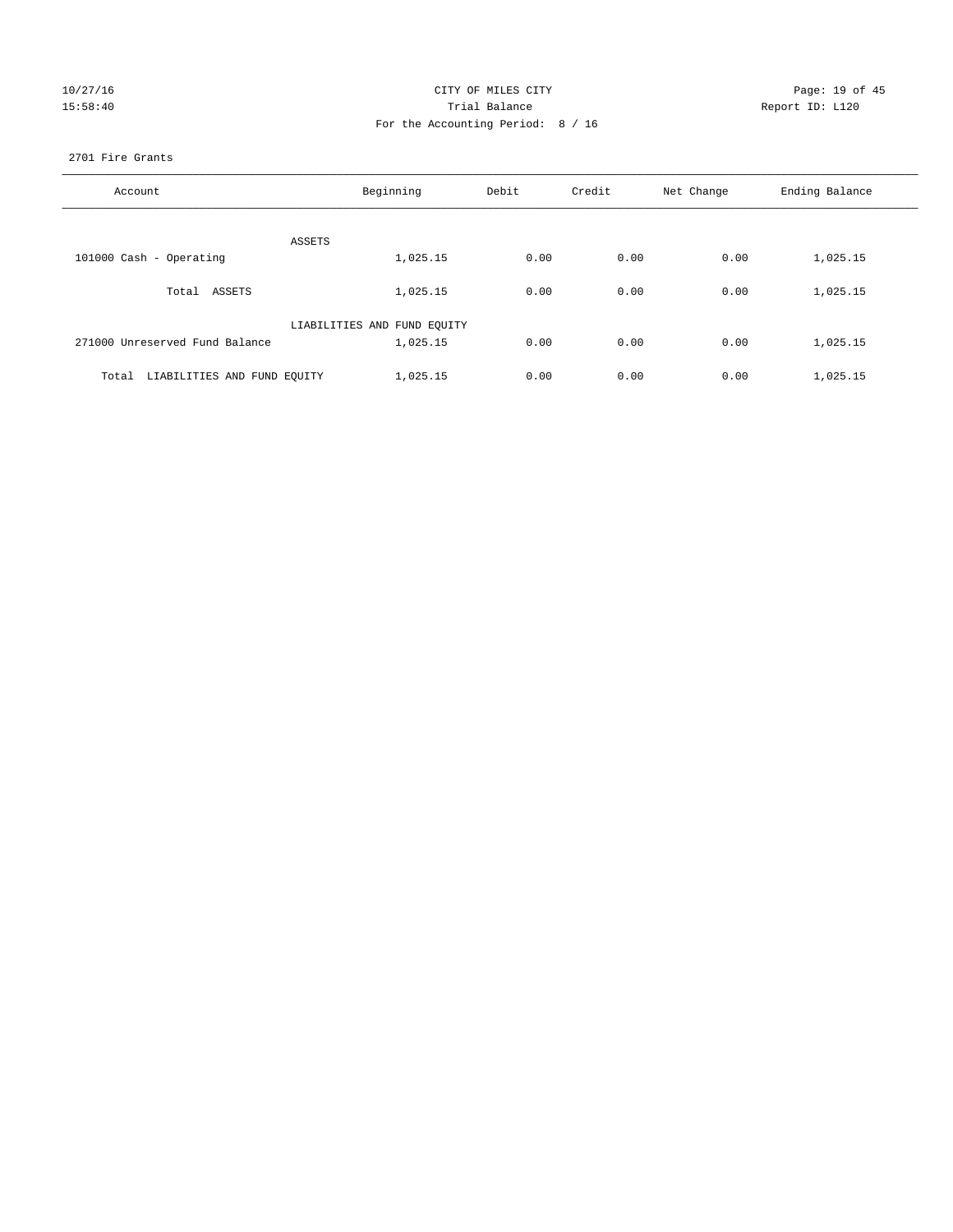## 10/27/16 Page: 20 of 45 15:58:40 **Trial Balance Trial Balance Report ID:** L120 For the Accounting Period: 8 / 16

#### 2820 GAS TAX

| Account                              | Beginning                   | Debit     | Credit      | Net Change  | Ending Balance           |
|--------------------------------------|-----------------------------|-----------|-------------|-------------|--------------------------|
| ASSETS                               |                             |           |             |             |                          |
| 101000 Cash - Operating              | 14,371.71                   | 14,927.12 | 557.00      | 14,370.12   | 28,741.83                |
| 172000 Revenues (Credit)             | 14,927.06)                  | 0.00      | 14,927.12 ( | 14,927.12)  | 29,854.18)<br>$\sqrt{2}$ |
| Total ASSETS                         | 555.35)                     | 14,927.12 | 15,484.12 ( | $557.00$ (  | 1, 112.35)               |
|                                      | LIABILITIES AND FUND EQUITY |           |             |             |                          |
| 242000 Expenditures (Debit)          | $557.00$ )                  | 557.00    | 0.00(       | $557.00)$ ( | 1,114.00)                |
| 271000 Unreserved Fund Balance       | 1.65                        | 0.00      | 0.00        | 0.00        | 1.65                     |
| LIABILITIES AND FUND EQUITY<br>Total | 555.35)                     | 557.00    | 0.00(       | 557.00)     | 1, 112.35)               |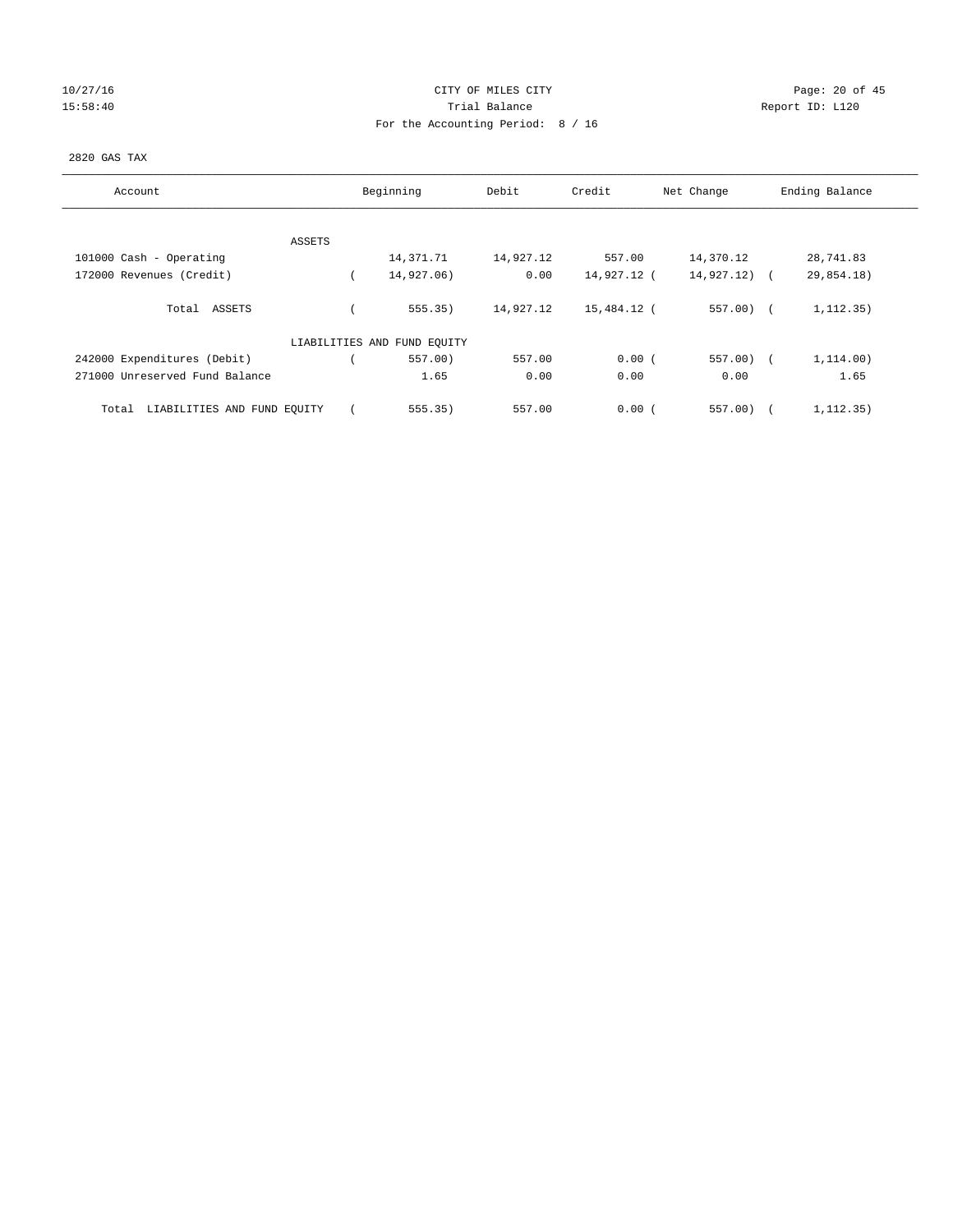## 10/27/16 Page: 21 of 45 15:58:40 **Trial Balance Trial Balance Report ID:** L120 For the Accounting Period: 8 / 16

#### 2850 911 EMERGENCY

| Account                              |        | Beginning                   | Debit     | Credit       | Net Change    | Ending Balance             |
|--------------------------------------|--------|-----------------------------|-----------|--------------|---------------|----------------------------|
|                                      |        |                             |           |              |               |                            |
|                                      | ASSETS |                             |           |              |               |                            |
| 101000 Cash - Operating              |        | 134, 183. 79                | 79,680.19 | 9,339.94     | 70,340.25     | 204,524.04                 |
| 172000 Revenues (Credit)             |        | 61.84)                      | 0.00      | 79,680.19 (  | $79,680.19$ ( | 79,742.03)                 |
| Total ASSETS                         |        | 134, 121.95                 | 79,680.19 | 89,020.13 (  | 9,339.94)     | 124,782.01                 |
|                                      |        | LIABILITIES AND FUND EQUITY |           |              |               |                            |
| 202000 Accounts Payable              |        | 0.00                        | 9,339.94  | 9,339.94     | 0.00          | 0.00                       |
| 242000 Expenditures (Debit)          |        | 11,894.81)                  | 9,339.94  | 0.00(        | 9,339.94)     | 21, 234. 75)<br>$\sqrt{2}$ |
| 271000 Unreserved Fund Balance       |        | 146,016.76                  | 0.00      | 0.00         | 0.00          | 146,016.76                 |
| LIABILITIES AND FUND EQUITY<br>Total |        | 134, 121.95                 | 18,679.88 | $9,339,94$ ( | 9.339.94)     | 124,782.01                 |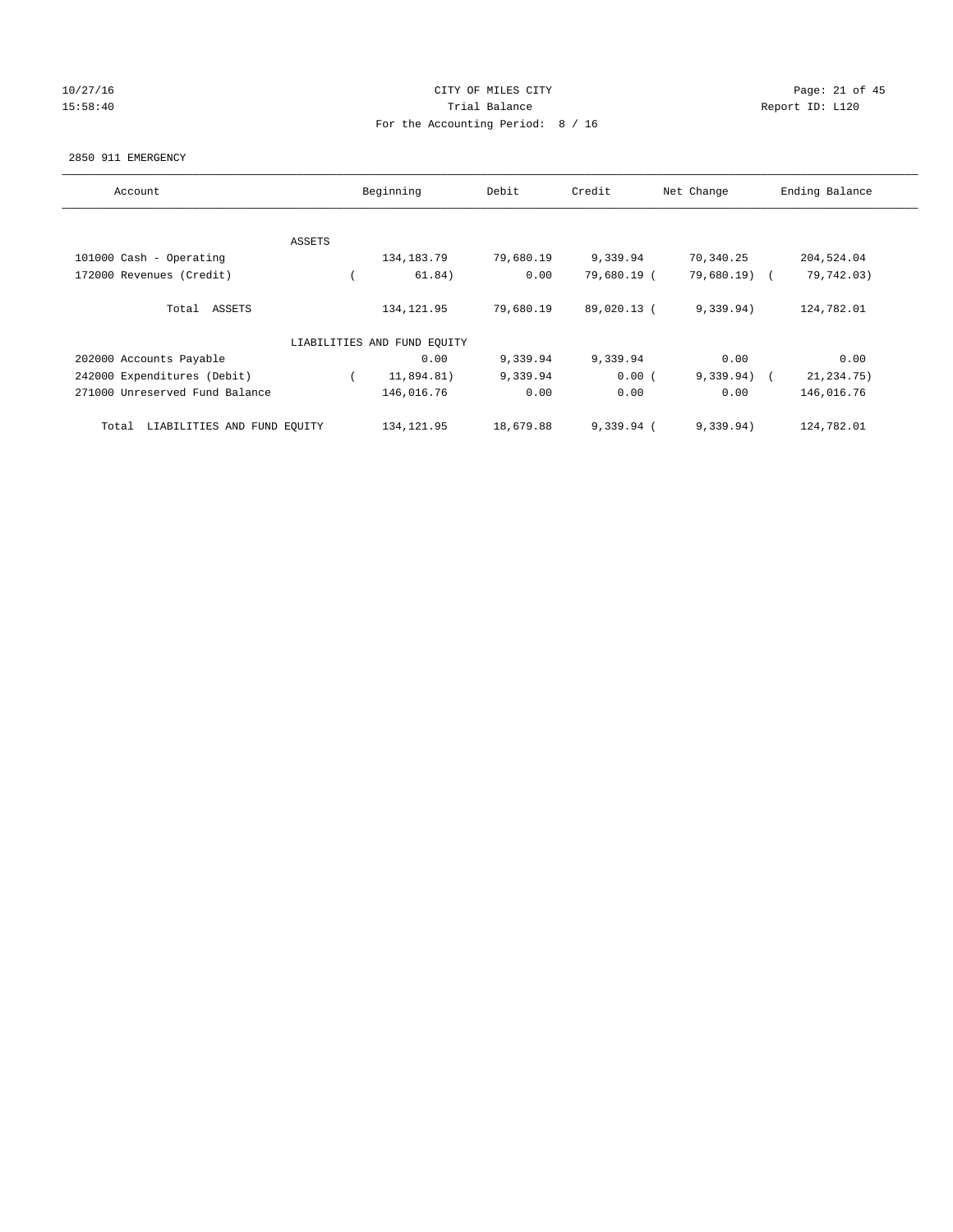# 10/27/16 Page: 22 of 45 15:58:40 **Trial Balance Trial Balance Report ID:** L120 For the Accounting Period: 8 / 16

#### 2880 LIBRARY GRANTS

| Account                                | Beginning                   | Debit    | Credit     | Net Change | Ending Balance |
|----------------------------------------|-----------------------------|----------|------------|------------|----------------|
|                                        |                             |          |            |            |                |
| ASSETS                                 |                             |          |            |            |                |
| 101003 Cash - per capita               | 11,210.98                   | 0.00     | 450.00 (   | 450.00)    | 10,760.98      |
| 101020 Cash - Partners Program         | 41,984.70                   | 0.00     | $235.00$ ( | 235.00     | 41,749.70      |
| 101030 Cash - Sagebrush Fed/Base Grant | 7,852.76                    | 0.00     | 0.00       | 0.00       | 7,852.76       |
| 101033 Library - Humanities Grant      | 502.08                      | 0.00     | 0.00       | 0.00       | 502.08         |
| Total ASSETS                           | 61,550.52                   | 0.00     | 685.00 (   | 685.00)    | 60,865.52      |
|                                        | LIABILITIES AND FUND EQUITY |          |            |            |                |
| 202000 Accounts Payable                | 0.00                        | 685.00   | 685.00     | 0.00       | 0.00           |
| 242000 Expenditures (Debit)            | 0.00                        | 685.00   | 0.00(      | $685.00$ ( | 685.00)        |
| 271000 Unreserved Fund Balance         | 61,550.52                   | 0.00     | 0.00       | 0.00       | 61,550.52      |
| LIABILITIES AND FUND EQUITY<br>Total   | 61,550.52                   | 1,370.00 | 685.00(    | 685.00)    | 60,865.52      |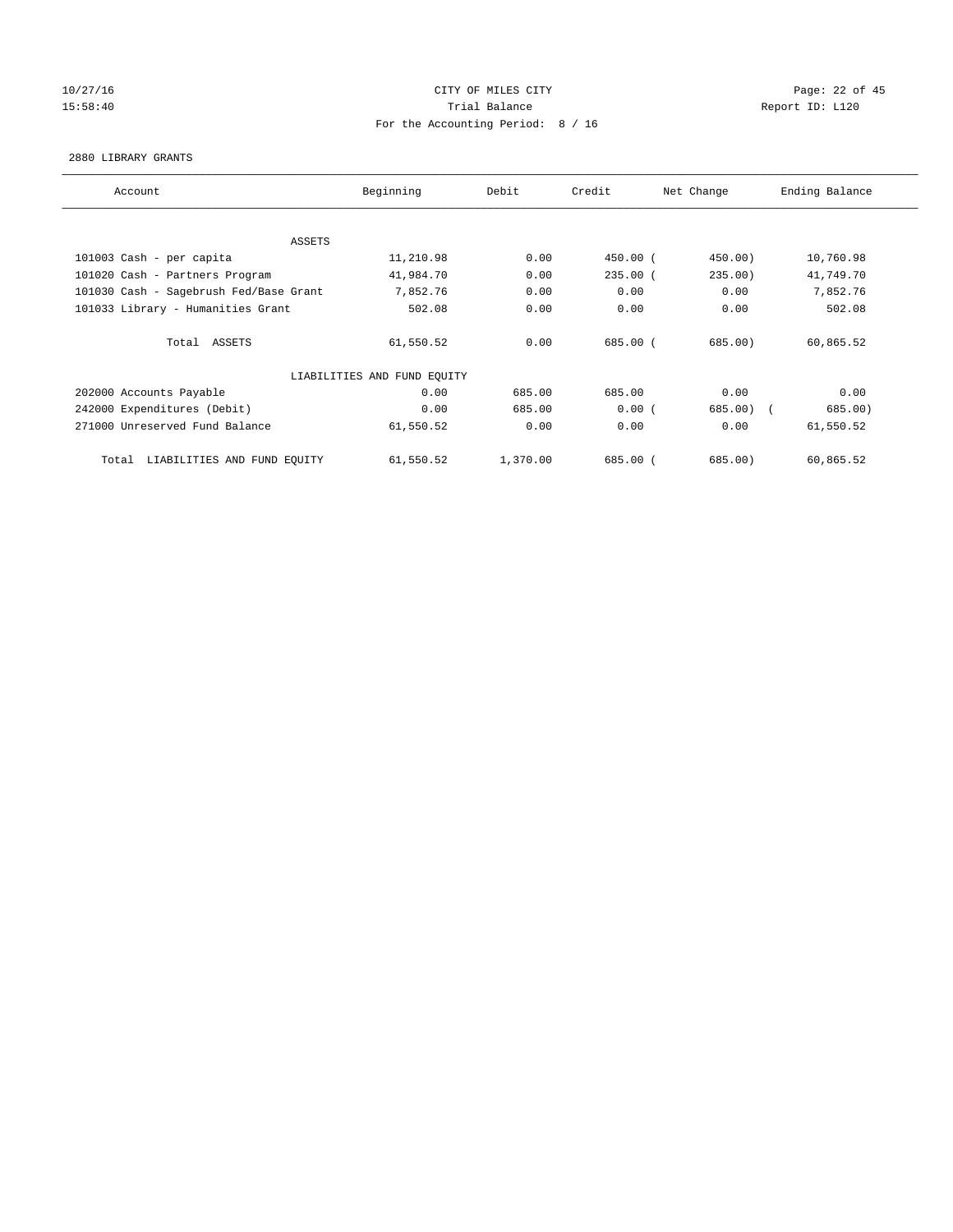## 10/27/16 Page: 23 of 45 15:58:40 **Trial Balance Trial Balance Report ID:** L120 For the Accounting Period: 8 / 16

#### 2935 Historic Preservation

| Account                                 | Beginning                   | Debit  | Credit     | Net Change | Ending Balance |
|-----------------------------------------|-----------------------------|--------|------------|------------|----------------|
|                                         |                             |        |            |            |                |
| ASSETS                                  |                             |        |            |            |                |
| 101000 Cash - Operating                 | 4,653.10                    | 0.00   | $400.55$ ( | 400.55)    | 4,252.55       |
| 101039 HP- CCHS Grant                   | 286.00                      | 0.00   | 0.00       | 0.00       | 286.00         |
| 132000 Due From Government (Short Term) | 3,286.38                    | 0.00   | 0.00       | 0.00       | 3,286.38       |
| Total ASSETS                            | 8,225.48                    | 0.00   | $400.55$ ( | $400.55$ ) | 7,824.93       |
|                                         | LIABILITIES AND FUND EQUITY |        |            |            |                |
| 202000 Accounts Payable                 | 0.00                        | 182.14 | 182.14     | 0.00       | 0.00           |
| 242000 Expenditures (Debit)             | 300.42)                     | 400.55 | 0.00(      | 400.55)    | 700.97)        |
| 271000 Unreserved Fund Balance          | 8,525.90                    | 0.00   | 0.00       | 0.00       | 8,525.90       |
| LIABILITIES AND FUND EQUITY<br>Total    | 8,225.48                    | 582.69 | 182.14 (   | $400.55$ ) | 7,824.93       |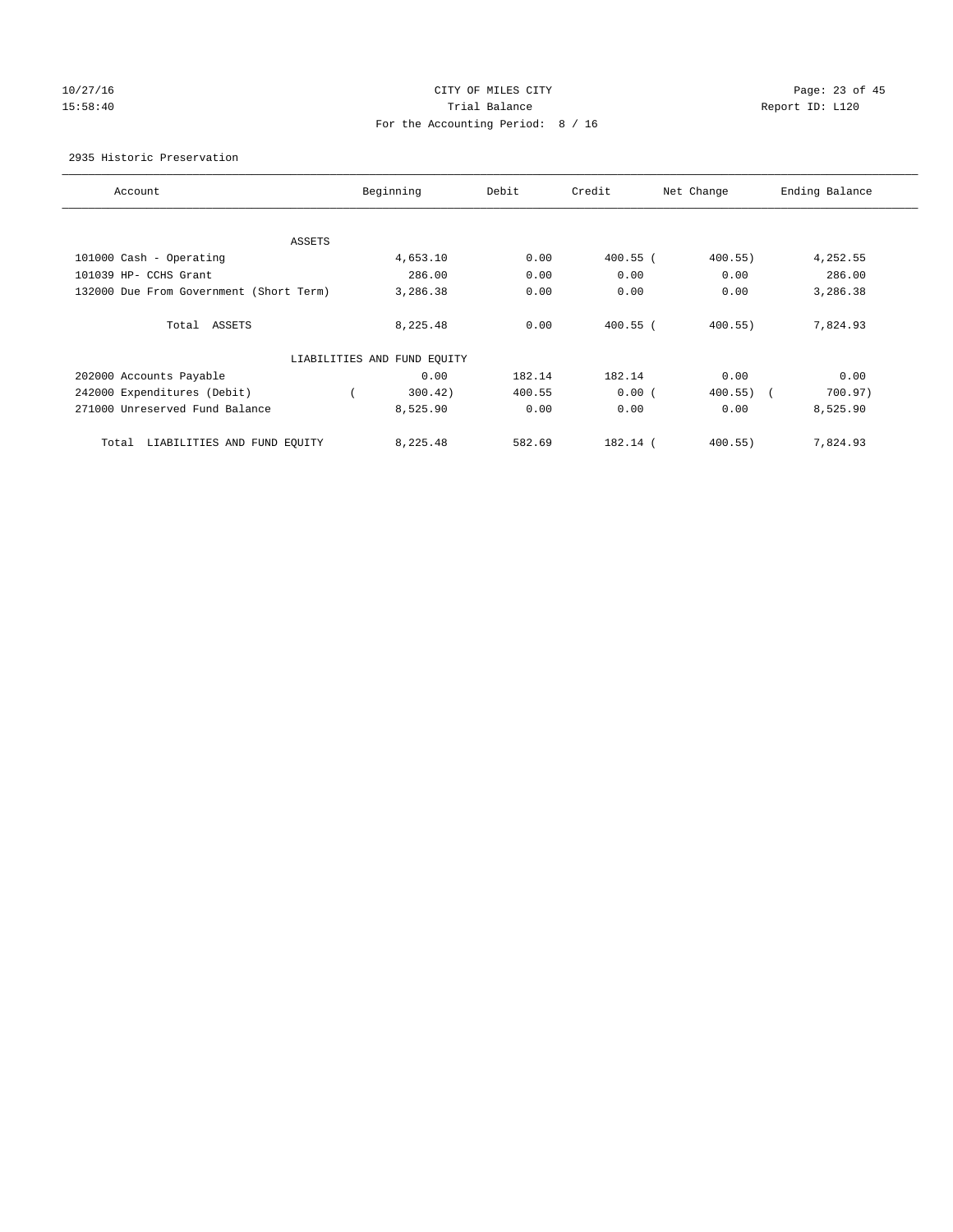# 10/27/16 Page: 24 of 45 15:58:40 **Trial Balance Trial Balance Report ID:** L120 For the Accounting Period: 8 / 16

#### 2985 RETIRED SENIOR VOLUNTEER PROG (RSVP)

| Account                                    | Beginning                   | Debit     | Credit      | Net Change    | Ending Balance |
|--------------------------------------------|-----------------------------|-----------|-------------|---------------|----------------|
|                                            |                             |           |             |               |                |
| <b>ASSETS</b>                              |                             |           |             |               |                |
| 101000 Cash - Operating                    | 5,974.19)                   | 5,022.03  | 8,513.61 (  | $3,491.58$ (  | 9,465.77)      |
| 101004 RSVP Non-Federal Cash Operating-Cus | 5,507.78                    | 16.10     | 1,161.03 (  | 1,144.93)     | 4,362.85       |
| 101006 Cash- operating-Fallon              | 882.70)                     | 6,864.53  | 0.00        | 6,864.53      | 5,981.83       |
| 101008 RSVP- Custer Excess                 | 3,803.99                    | 0.00      | 1,282.57 (  | 1,282.57)     | 2,521.42       |
| 103100 Petty Cash-                         | 200.00                      | 0.00      | 0.00        | 0.00          | 200.00         |
| 172000 Revenues (Credit)                   | 41.11)                      | 0.00      | 10,620.09 ( | $10,620.09$ ( | 10,661.20)     |
| Total ASSETS                               | 2,613.77                    | 11,902.66 | 21,577.30 ( | $9,674.64$ (  | 7,060.87)      |
|                                            | LIABILITIES AND FUND EQUITY |           |             |               |                |
| 202000 Accounts Payable                    | 0.00                        | 3,640.30  | 3,640.30    | 0.00          | 0.00           |
| 242000 Expenditures (Debit)                | 7,494.25)                   | 10,957.21 | 1,282.57 (  | $9,674.64$ (  | 17,168.89)     |
| 271000 Unreserved Fund Balance             | 10,108.02                   | 0.00      | 0.00        | 0.00          | 10,108.02      |
| Total LIABILITIES AND FUND EQUITY          | 2,613.77                    | 14,597.51 | 4,922.87 (  | $9,674.64)$ ( | 7,060.87)      |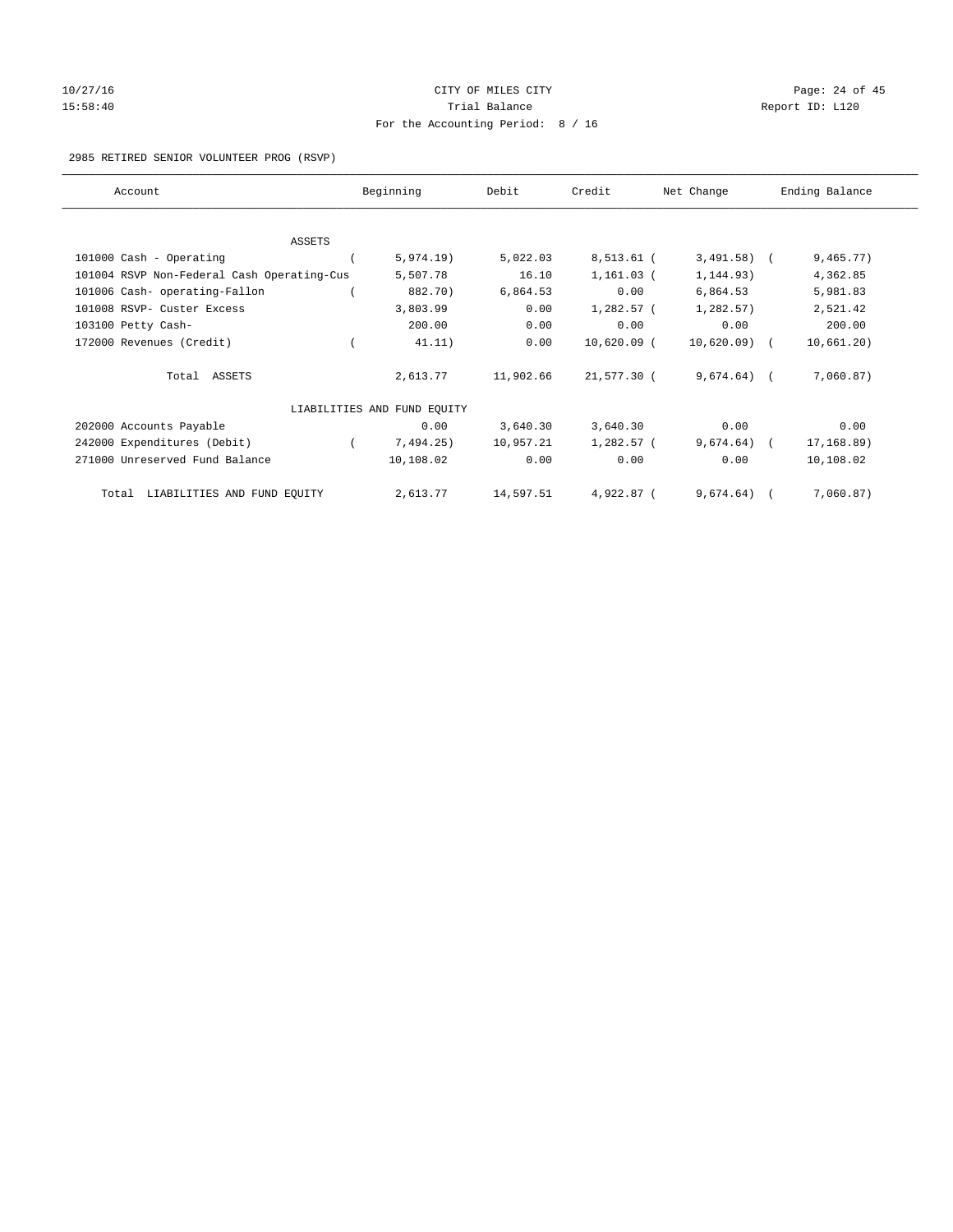3300 Judgement & Losses-Power Settlement

| Account                                     | Beginning                   |       | Debit | Credit | Net Change | Ending Balance |       |
|---------------------------------------------|-----------------------------|-------|-------|--------|------------|----------------|-------|
| ASSETS                                      |                             |       |       |        |            |                |       |
| 115208 Taxes Receivable - Personal 2008     |                             | 0.47) | 0.00  | 0.00   | 0.00       | $\sqrt{2}$     | 0.47) |
| Total ASSETS                                |                             | 0.47) | 0.00  | 0.00   | 0.00       | $\sqrt{2}$     | 0.47) |
|                                             | LIABILITIES AND FUND EQUITY |       |       |        |            |                |       |
| 223200 Deferred Revenue - Pers Prop Taxes ( |                             | 0.47) | 0.00  | 0.00   | 0.00       | $\sim$         | 0.47) |
| LIABILITIES AND FUND EQUITY<br>Total        |                             | 0.47) | 0.00  | 0.00   | 0.00       |                | 0.47) |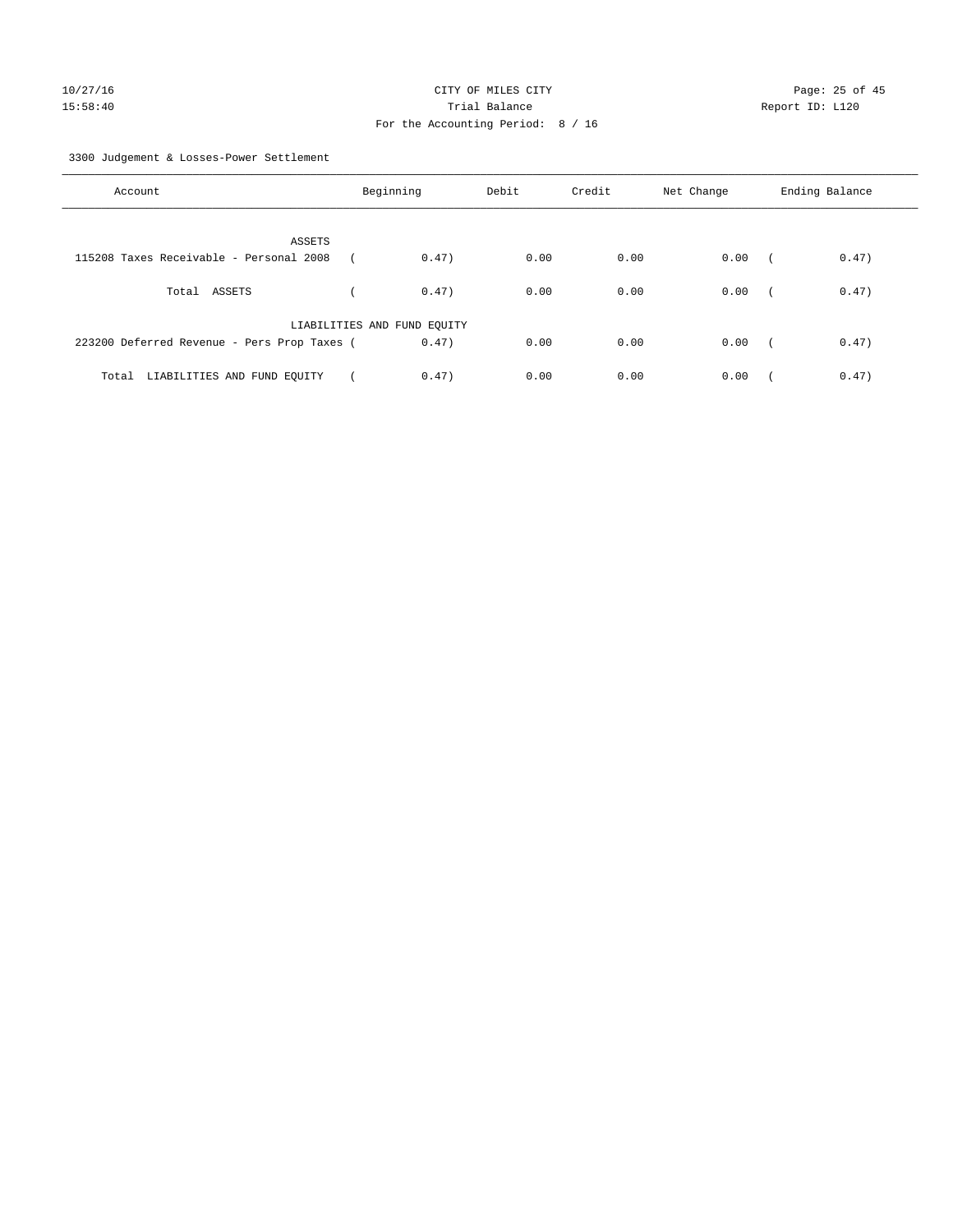# 10/27/16 Page: 26 of 45 15:58:40 **Trial Balance Trial Balance Report ID:** L120 For the Accounting Period: 8 / 16

#### 3670 SID 211

| Account                                    | Beginning                   | Debit  | Credit     | Net Change | Ending Balance |
|--------------------------------------------|-----------------------------|--------|------------|------------|----------------|
| ASSETS                                     |                             |        |            |            |                |
| 101000 Cash - Operating                    | 494.73                      | 147.91 | 0.00       | 147.91     | 642.64         |
| 118150 Special Assessments Receivables-201 | 1,376.20                    | 0.00   | 151.39 (   | 151.39)    | 1,224.81       |
| 119000 Special Assmt Recbl - Deferred      | 56,551.37                   | 0.00   | 0.00       | 0.00       | 56,551.37      |
| 172000 Revenues (Credit)                   | 5.33)                       | 0.00   | 147.91 (   | 147.91) (  | 153.24)        |
| Total ASSETS                               | 58,416.97                   | 147.91 | $299.30$ ( | 151.39)    | 58,265.58      |
|                                            | LIABILITIES AND FUND EQUITY |        |            |            |                |
| 223000 Deferred Revenue/Uncollected Taxes  | 57,927.57                   | 151.39 | 0.00(      | 151.39)    | 57,776.18      |
| 242000 Expenditures (Debit)                | 2, 276.18)                  | 0.00   | 0.00       | 0.00       | 2, 276.18)     |
| 271000 Unreserved Fund Balance             | 2,765.58                    | 0.00   | 0.00       | 0.00       | 2,765.58       |
| LIABILITIES AND FUND EQUITY<br>Total       | 58,416.97                   | 151.39 | 0.00(      | 151.39)    | 58,265.58      |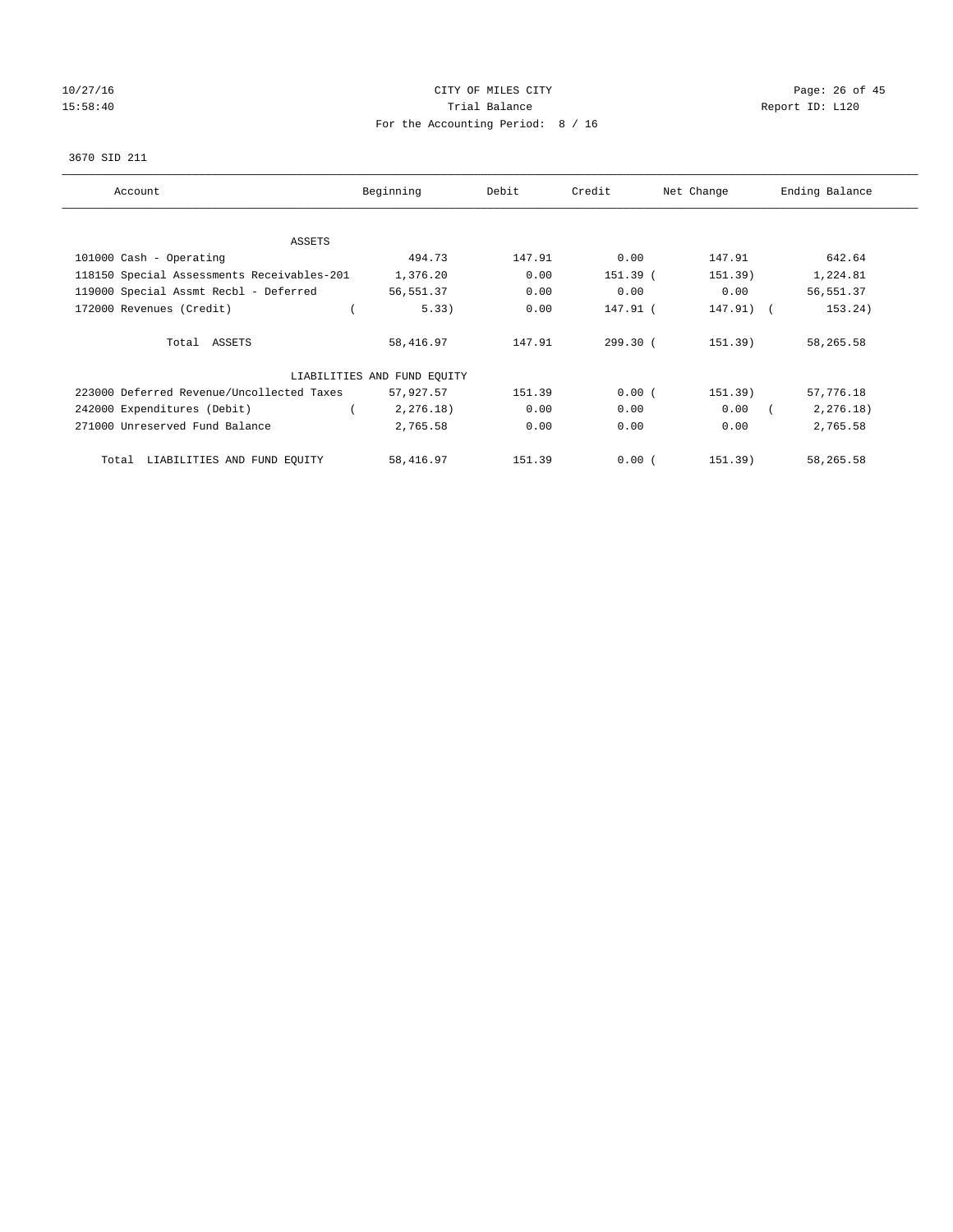# 10/27/16 Page: 27 of 45 15:58:40 Trial Balance Report ID: L120 For the Accounting Period: 8 / 16

4000 General Fund Capitol Improvement Fund

| Account                              | Beginning                   | Debit | Credit | Net Change | Ending Balance |
|--------------------------------------|-----------------------------|-------|--------|------------|----------------|
| ASSETS                               |                             |       |        |            |                |
| 101000 Cash - Operating              | 36,465.10                   | 0.00  | 0.00   | 0.00       | 36,465.10      |
| 172000 Revenues (Credit)             | 15.44)                      | 0.00  | 0.00   | 0.00       | 15.44)         |
| Total ASSETS                         | 36,449.66                   | 0.00  | 0.00   | 0.00       | 36, 449.66     |
|                                      | LIABILITIES AND FUND EQUITY |       |        |            |                |
| 271000 Unreserved Fund Balance       | 36,449.66                   | 0.00  | 0.00   | 0.00       | 36, 449.66     |
| LIABILITIES AND FUND EQUITY<br>Total | 36,449.66                   | 0.00  | 0.00   | 0.00       | 36,449.66      |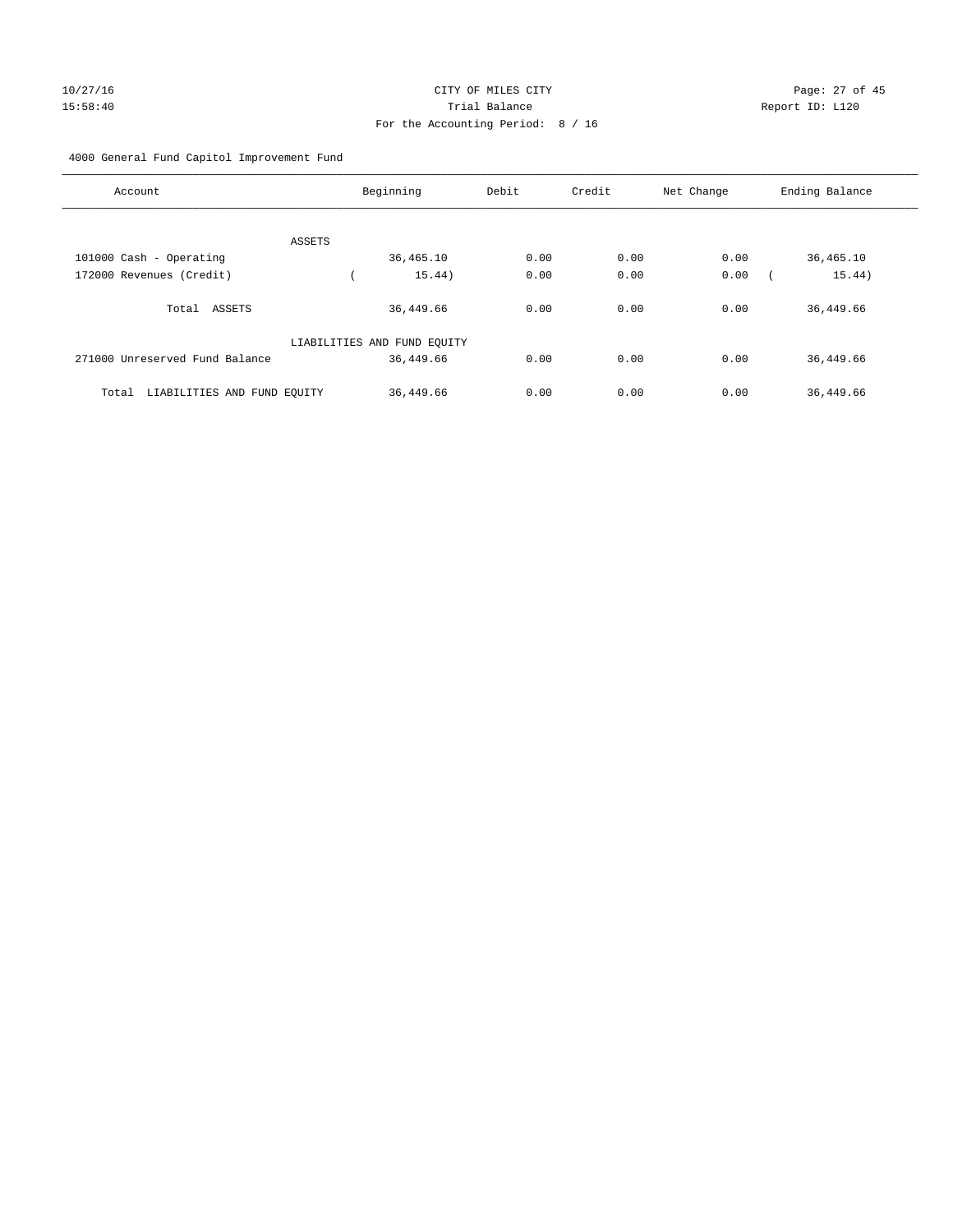# 10/27/16 Page: 28 of 45 15:58:40 Trial Balance Report ID: L120 For the Accounting Period: 8 / 16

4050 Ambulance Capital Improvement Fund

| Account                              | Beginning                   | Debit | Credit | Net Change | Ending Balance |
|--------------------------------------|-----------------------------|-------|--------|------------|----------------|
| <b>ASSETS</b>                        |                             |       |        |            |                |
| 101000 Cash - Operating              | 13,779.06                   | 0.00  | 0.00   | 0.00       | 13,779.06      |
| Total ASSETS                         | 13,779.06                   | 0.00  | 0.00   | 0.00       | 13,779.06      |
|                                      | LIABILITIES AND FUND EQUITY |       |        |            |                |
| 271000 Unreserved Fund Balance       | 13,779.06                   | 0.00  | 0.00   | 0.00       | 13,779.06      |
| LIABILITIES AND FUND EQUITY<br>Total | 13,779.06                   | 0.00  | 0.00   | 0.00       | 13,779.06      |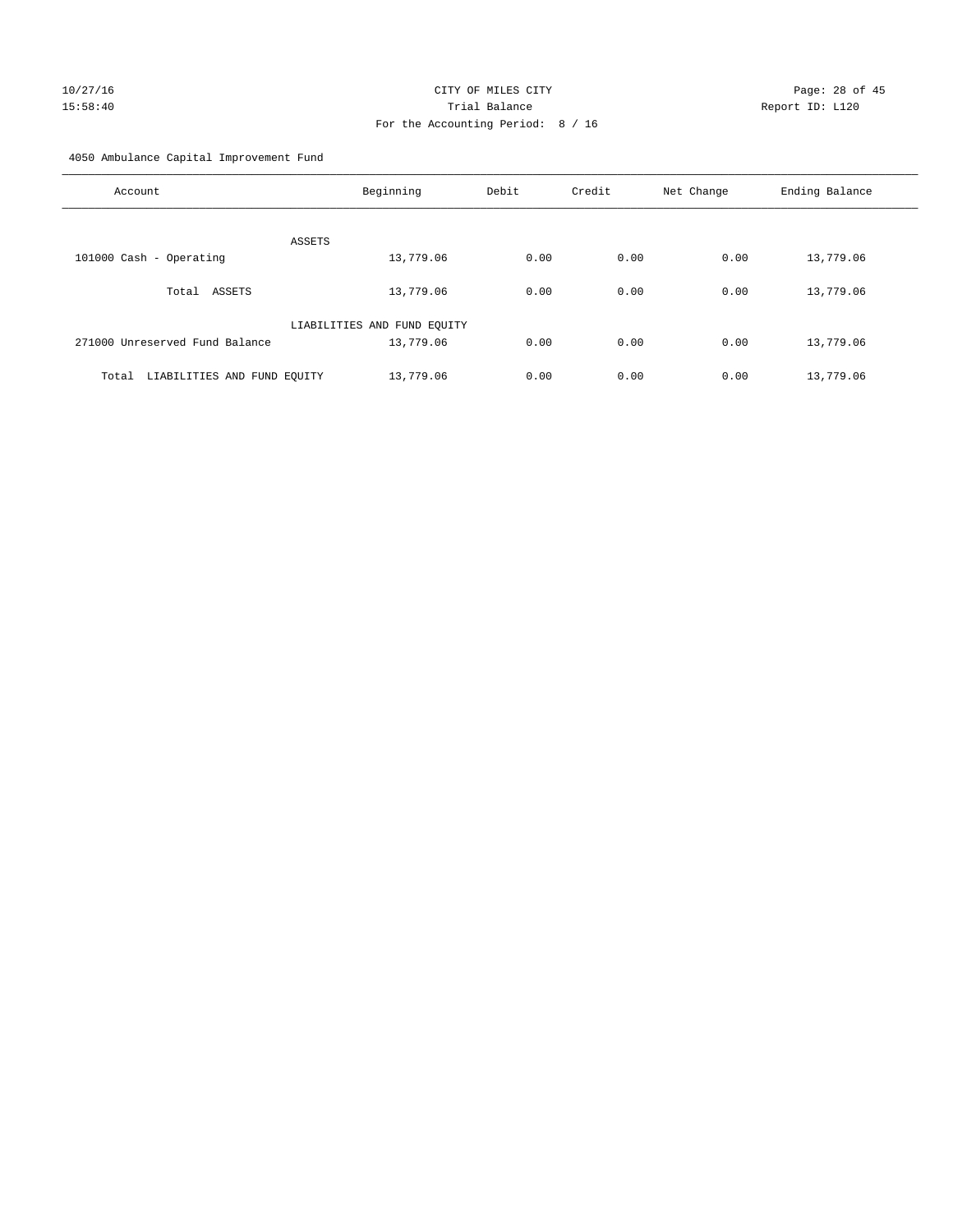# 10/27/16 Page: 29 of 45 15:58:40 Trial Balance Report ID: L120 For the Accounting Period: 8 / 16

4056 Airport- Capital Improvement Plan

| Account                              | Beginning                   | Debit    | Credit       | Net Change        | Ending Balance |
|--------------------------------------|-----------------------------|----------|--------------|-------------------|----------------|
|                                      |                             |          |              |                   |                |
| ASSETS                               |                             |          |              |                   |                |
| 101000 Cash - Operating              | 73,191.00                   | 1,029.12 | 250.00       | 779.12            | 73,970.12      |
| 172000 Revenues (Credit)             | 0.00                        | 250.00   | $1,029.12$ ( | 779.12)<br>$\sim$ | 779.12)        |
|                                      |                             |          |              |                   |                |
| Total ASSETS                         | 73,191.00                   | 1,279.12 | 1,279.12     | 0.00              | 73,191.00      |
|                                      | LIABILITIES AND FUND EQUITY |          |              |                   |                |
| 271000 Unreserved Fund Balance       | 73,191.00                   | 0.00     | 0.00         | 0.00              | 73,191.00      |
| LIABILITIES AND FUND EQUITY<br>Total | 73,191.00                   | 0.00     | 0.00         | 0.00              | 73,191.00      |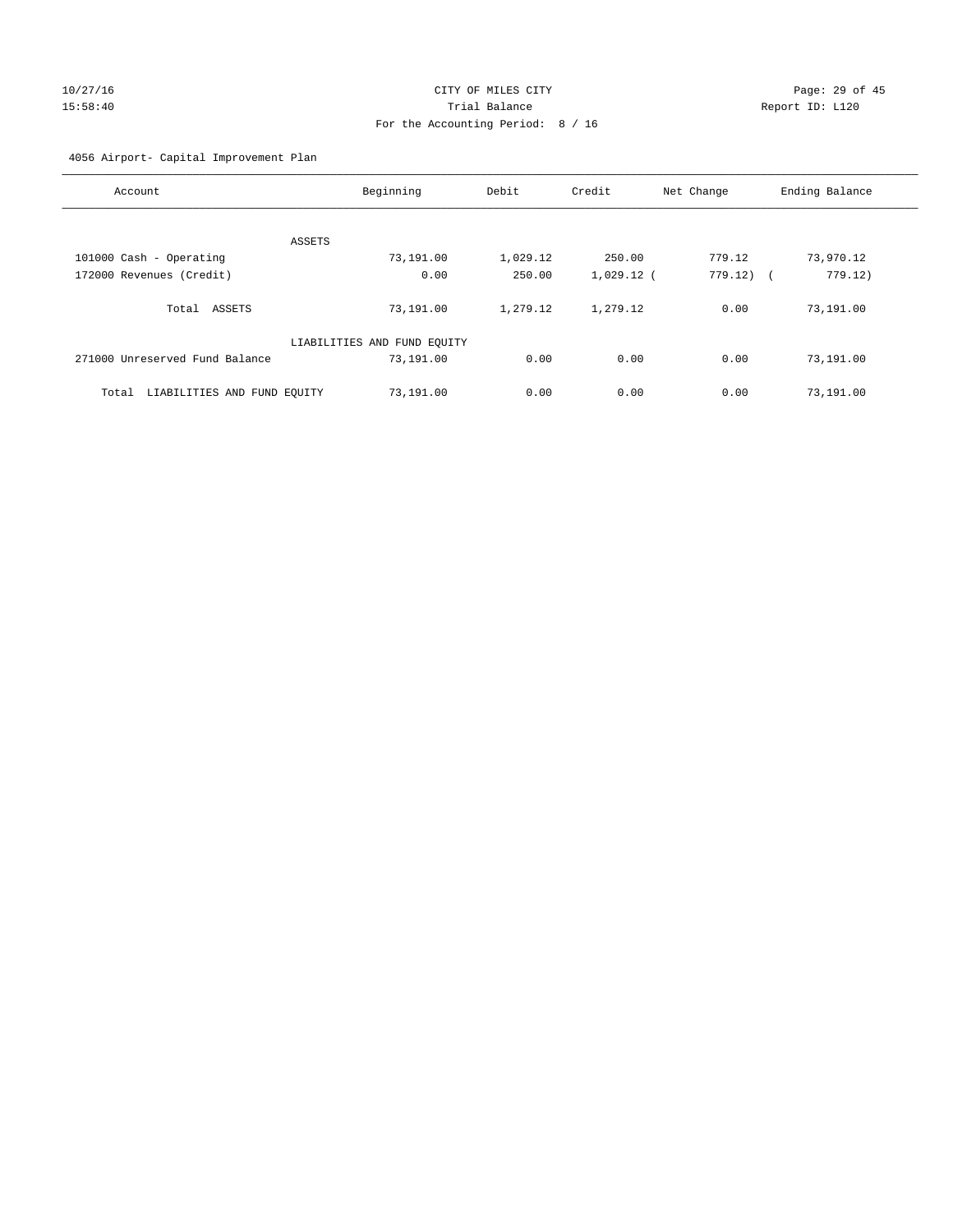# 10/27/16 Page: 30 of 45 15:58:40 Trial Balance Report ID: L120 For the Accounting Period: 8 / 16

4060 CAPITAL IMPROV-PUBLIC WORKS

| Account                              | Beginning                   | Debit    | Credit       | Net Change   | Ending Balance |
|--------------------------------------|-----------------------------|----------|--------------|--------------|----------------|
|                                      |                             |          |              |              |                |
| ASSETS                               |                             |          |              |              |                |
| 101000 Cash - Operating              | 227,750.27                  | 1,865.00 | 0.00         | 1,865.00     | 229,615.27     |
| 122000 Accounts Receivable           | 0.00                        | 3,814.00 | 1,415.00     | 2,399.00     | 2,399.00       |
| 172000 Revenues (Credit)             | 736.14)                     | 0.00     | $4,264.00$ ( | $4,264.00$ ( | 5,000.14)      |
| Total ASSETS                         | 227,014.13                  | 5,679.00 | 5,679.00     | 0.00         | 227,014.13     |
|                                      | LIABILITIES AND FUND EQUITY |          |              |              |                |
| 271000 Unreserved Fund Balance       | 227,014.13                  | 0.00     | 0.00         | 0.00         | 227,014.13     |
| LIABILITIES AND FUND EQUITY<br>Total | 227,014.13                  | 0.00     | 0.00         | 0.00         | 227,014.13     |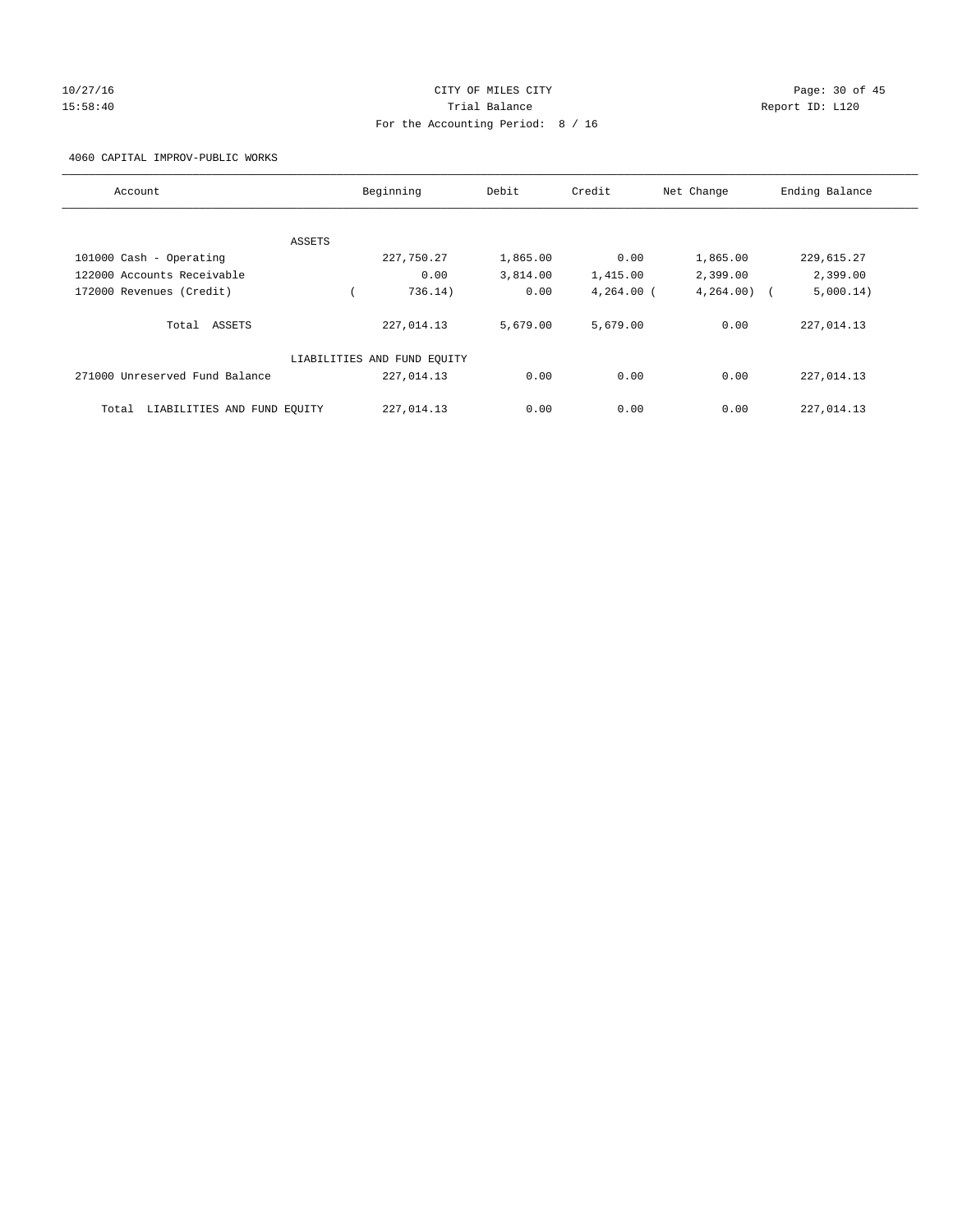## 10/27/16 Page: 31 of 45 15:58:40 Trial Balance Report ID: L120 For the Accounting Period: 8 / 16

#### 5210 WATER UTILITY

| Account                                                   | Beginning                   | Debit      | Credit       | Net Change   | Ending Balance          |
|-----------------------------------------------------------|-----------------------------|------------|--------------|--------------|-------------------------|
| ASSETS                                                    |                             |            |              |              |                         |
| 101000 Cash - Operating                                   | 2,504,081.30                | 260,916.60 | 142,356.85   | 118,559.75   | 2,622,641.05            |
| 101010 Deposit Cash                                       | 100,050.00                  | 4,400.00   | $4,800.00$ ( | 400.00)      | 99,650.00               |
| 102240 Cash - Replacement & Depreciation                  | 1,489,589.35                | 0.00       | 0.00         | 0.00         | 1,489,589.35            |
| 102250 Cash - System Devlopment Fees                      | 281,993.25                  | 6,120.00   | 0.00         | 6,120.00     | 288,113.25              |
| 102270 Cash - Curb Stop Replacement Fee                   | 270,378.13                  | 3,782.44   | 1,736.74     | 2,045.70     | 272, 423.83             |
| 102312 RevBnd/CurYearDebt-DNRC/CarbonTank                 | 29,606.84                   | 11,520.52  | 0.00         | 11,520.52    | 41,127.36               |
| 102313 RevBnd/CurYearDebt-DNRC/NE WtrLine                 | 17,688.00                   | 11,805.94  | 0.00         | 11,805.94    | 29, 493.94              |
| 102315 RevBnd/CurYearDebt-ARRA/NE Water Li                | 1,474.03                    | 1,473.96   | 0.00         | 1,473.96     | 2,947.99                |
| 102322 RevBnd/Reserve-DNRC/CarbonTank                     | 153,009.00                  | 0.00       | 0.00         | 0.00         | 153,009.00              |
| 102323 RevBnd/Reserve-DNRC/NE WtrLine                     | 128,653.00                  | 0.00       | 0.00         | 0.00         | 128,653.00              |
| 102325 RevBnd/Reserve-ARRA B-NE Waterline                 | 18,245.00                   | 0.00       | 0.00         | 0.00         | 18,245.00               |
| 103000 Petty Cash                                         | 330.00                      | 0.00       | 0.00         | 0.00         | 330.00                  |
| 122000 Accounts Receivable                                | 289,543.82                  | 276,915.86 | 265, 427.97  | 11,487.89    | 301,031.71              |
| 122020 Accounts Receivable-\$2.00 State Ass(              | 4.00)                       | 0.00       | 0.00         | 0.00         | $\left($<br>4.00)       |
| 162000 Deferred outflows-GASB68                           | 33,300.00                   | 0.00       | 0.00         | 0.00         | 33,300.00               |
| 172000 Revenues (Credit)                                  | 268, 266. 34)               | 1,619.32   | 275,657.12 ( | 274,037.80)  | 542, 304.14)            |
| 181000 Land                                               | 41,844.00                   | 0.00       | 0.00         | 0.00         | 41,844.00               |
| 182000 Buildings                                          | 22,997.00                   | 0.00       | 0.00         | 0.00         | 22,997.00               |
| 182100 Allowance for Depr - Buildings (Cre(               | 22,997.00)                  | 0.00       | 0.00         | 0.00         | 22,997.00)<br>$\left($  |
| 186000 Machinery and Equipment                            | 427, 225. 70                | 0.00       | 0.00         | 0.00         | 427, 225.70             |
| 186100 Allowance for Depr - Machinery & Eq(               | $265, 339.00$ )             | 0.00       | 0.00         | 0.00         | 265, 339.00)            |
| 188000 Const. Work in Progress-NE Wtr Line                | 81,951.75                   | 0.00       | 0.00         | 0.00         | 81,951.75               |
| 189100 Source of Supply                                   | 3, 448, 234.49              | 0.00       | 0.00         | 0.00         | 3, 448, 234.49          |
| 189110 Allowance for Depreciation - Source(               | 569, 298.00)                | 0.00       | 0.00         | 0.00         | 569,298.00)<br>$\left($ |
| 189300 Treatment Plant                                    | 3,716,158.00                | 0.00       | 0.00         | 0.00         | 3,716,158.00            |
| 189310 Allowance for Depr - Treatment Plan(               | 1,895,615.00)               | 0.00       | 0.00         | 0.00         | (1,895,615.00)          |
| 189400 Transmission & Distribution                        | 12,964,779.77               | 0.00       | 0.00         | 0.00         | 12,964,779.77           |
| 189410 Allowance for Depr - Trans & Distri( 3,749,501.00) |                             | 0.00       | 0.00         | 0.00         | 3,749,501.00)           |
| Total ASSETS                                              | 19,250,112.09               | 578,554.64 | 689,978.68 ( | 111, 424.04) | 19,138,688.05           |
|                                                           | LIABILITIES AND FUND EQUITY |            |              |              |                         |
| 202000 Accounts Payable                                   | 0.00                        | 50,827.16  | 50,827.16    | 0.00         | 0.00                    |
| 214000 Deposits Payable                                   | 100,200.00                  | 4,800.00   | $4,400.00$ ( | 400.00)      | 99,800.00               |
| 214010 Refunds Payable                                    | 0.50                        | 606.10     | 566.10(      | 40.00)       | 39.50)                  |
| 223899 Deferred inflows-GASB 68                           | 111,493.00                  | 0.00       | 0.00         | 0.00         | 111,493.00              |
| 231000 BONDS PAYABLE                                      | 4,665,000.00                | 0.00       | 0.00         | 0.00         | 4,665,000.00            |
| 237000 Net Pension liability-GASB 68                      | 429,854.00                  | 0.00       | 0.00         | 0.00         | 429,854.00              |
| 238000 Other Post Employment Benefits                     | 5,459.00                    | 0.00       | 0.00         | 0.00         | 5,459.00                |
| 239000 Compensated Absences Payable                       | 91,620.00                   | 0.00       | 0.00         | 0.00         | 91,620.00               |
| 242000 Expenditures (Debit)                               | 117,443.44)                 | 111,044.60 | $60.56$ (    | 110,984.04)  | 228,427.48)             |
| 250300 Reserve Revenue Bond - Current Debt                | 323, 303.85                 | 0.00       | 0.00         | 0.00         | 323, 303.85             |
| 250500 Reserve - System Dev Fees                          | 171,098.25                  | 0.00       | 0.00         | 0.00         | 171,098.25              |
| 250600 Reserve for Replacement & Depreciat                | 1,351,889.30                | 0.00       | 0.00         | 0.00         | 1,351,889.30            |
| 271000 Unreserved Fund Balance                            | 493,065.00)                 | 0.00       | 0.00         | 0.00         | 493,065.00)             |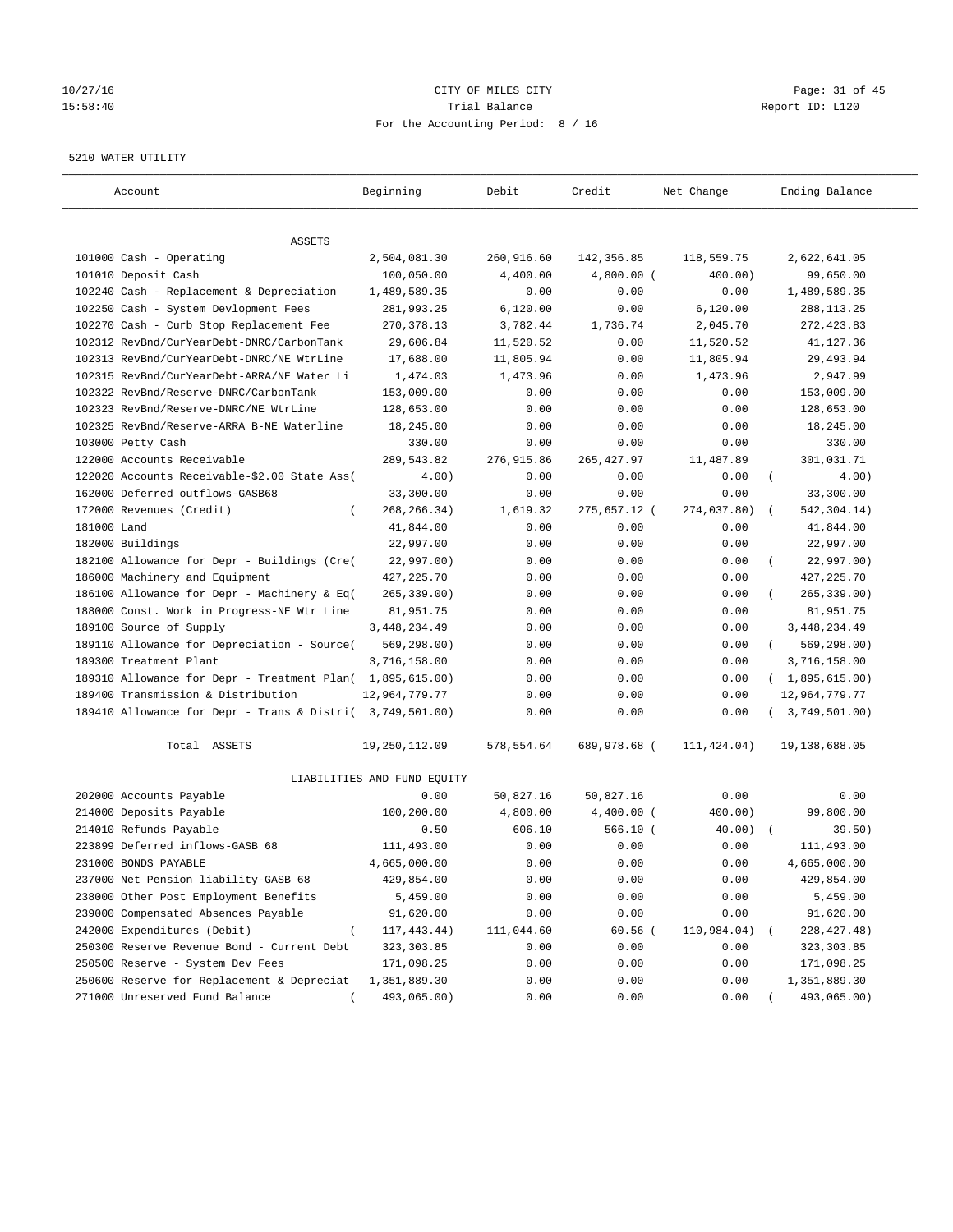| 10/27/16 |  |
|----------|--|
| 15:58:40 |  |

# CITY OF MILES CITY CONTROL CONTROL CONTROL CITY CONTROL Page: 32 of 45 15:58:40 Trial Balance Trial Balance Report ID: L120 For the Accounting Period: 8 / 16

# 5210 WATER UTILITY

| Account                             | Beginning     | Debit      | Credit    | Net Change  | Ending Balance |
|-------------------------------------|---------------|------------|-----------|-------------|----------------|
| 272000 Unreserved Retained Earnings | 12,610,702.63 | 0.00       | 0.00      | 0.00        | 12,610,702.63  |
| Total LIABILITIES AND FUND EQUITY   | 19,250,112.09 | 167,277.86 | 55,853.82 | 111,424.04) | 19,138,688.05  |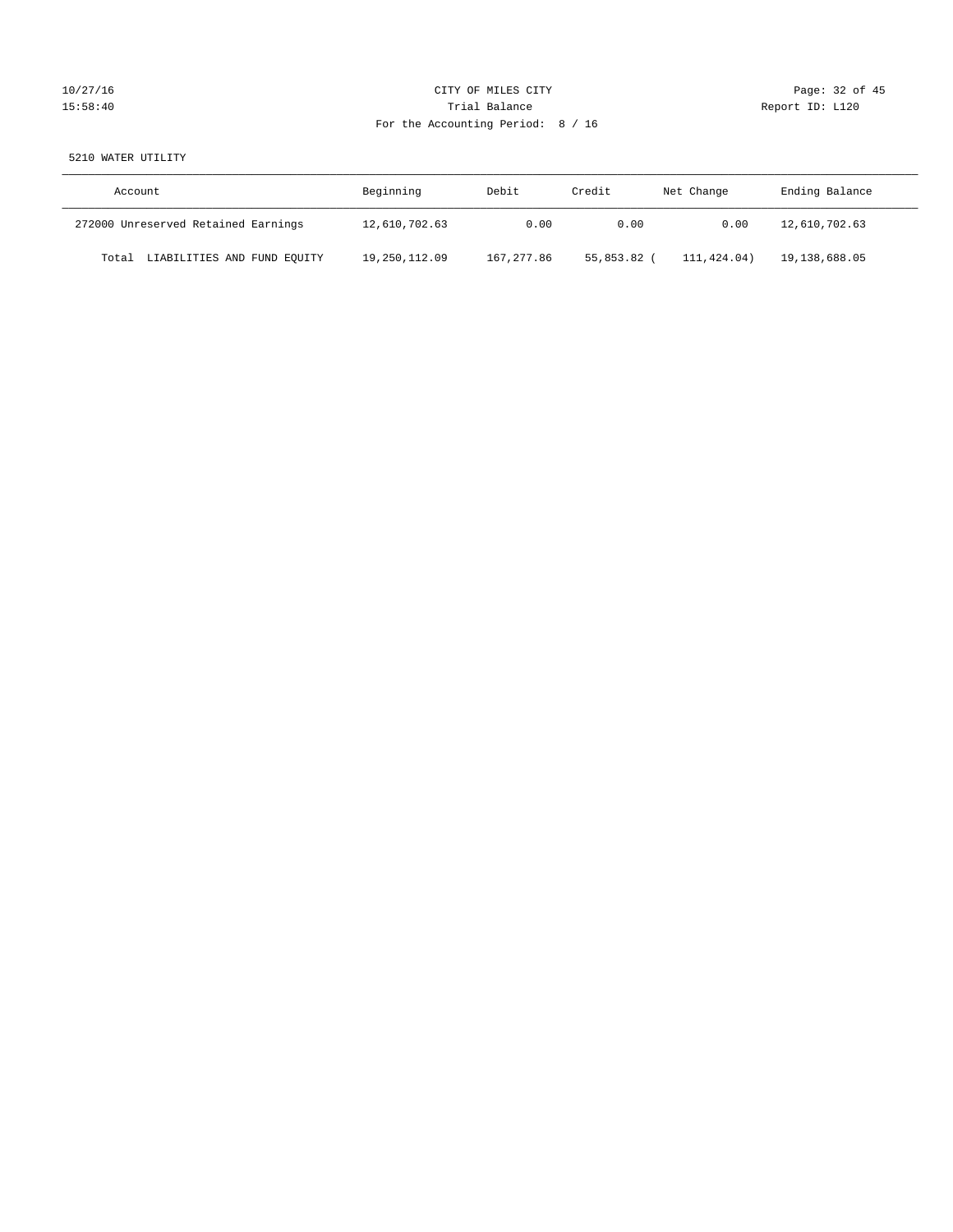# 10/27/16 Page: 33 of 45 15:58:40 Trial Balance Report ID: L120 For the Accounting Period: 8 / 16

#### 5310 SEWER UTILITY

| Account                                     | Beginning                   | Debit       | Credit       | Net Change    | Ending Balance   |
|---------------------------------------------|-----------------------------|-------------|--------------|---------------|------------------|
| ASSETS                                      |                             |             |              |               |                  |
| 101000 Cash - Operating                     | 337,705.66                  | 170,277.07  | 107,316.66   | 62,960.41     | 400,666.07       |
| 102240 Cash - Replacement & Depreciation    | 195,098.39                  | 0.00        | 0.00         | 0.00          | 195,098.39       |
| 102250 Cash - System Devlopment Fees        | 142,800.91                  | 0.00        | 0.00         | 0.00          | 142,800.91       |
| 102279 WWtr Treatment Plant-Phase II Const  | 0.00                        | 0.00        | 37,855.39 (  | 37,855.39)    | 37,855.39)       |
| 102280 WWtr Treatment Plant-Phase I Constr  | 675,694.46                  | 0.00        | 0.00         | 0.00          | 675,694.46       |
| 102316 RevBnd/CurYearDebt-Phase 1 Haynes L  | 108,512.65                  | 8,398.75    | 0.00         | 8,398.75      | 116,911.40       |
| 102317 RevBnd/CurYearDebt-WWTP Phase II     | 27,882.64                   | 27,882.64   | 0.00         | 27,882.64     | 55,765.28        |
| 102390 REV BOND/RESERVE-Sewer Phase 1       | 101,735.00                  | 0.00        | 0.00         | 0.00          | 101,735.00       |
| 122000 Accounts Receivable                  | 191,533.55                  | 166,560.73  | 169,266.91 ( | 2,706.18)     | 188,827.37       |
| 162000 Deferred outflows-GASB68             | 25,347.00                   | 0.00        | 0.00         | 0.00          | 25, 347.00       |
| 172000 Revenues (Credit)<br>$\left($        | 164, 533. 17)               | 76.53       | 167,464.25 ( | 167, 387. 72) | 331,920.89)      |
| 181000 Land                                 | 2.00                        | 0.00        | 0.00         | 0.00          | 2.00             |
| 186000 Machinery and Equipment              | 742,196.54                  | 0.00        | 0.00         | 0.00          | 742,196.54       |
| 186100 Allowance for Depr - Machinery & Eq( | 419,509.00)                 | 0.00        | 0.00         | 0.00          | 419,509.00)      |
| 188000 Const. Work in Progress-NE Wtr Line  | 436,099.60                  | 0.00        | 0.00         | 0.00          | 436,099.60       |
| 189300 Treatment Plant                      | 4,648,138.96                | 0.00        | 0.00         | 0.00          | 4,648,138.96     |
| 189310 Allowance for Depr - Treatment Plan( | 1,346,808.00)               | 0.00        | 0.00         | 0.00          | (1, 346, 808.00) |
| 189400 Transmission & Distribution          | 4,028,819.40                | 0.00        | 0.00         | 0.00          | 4,028,819.40     |
| 189410 Allowance for Depr - Trans & Distri( | 1,402,371.00)               | 0.00        | 0.00         | 0.00          | (1, 402, 371.00) |
| Total ASSETS                                | 8, 328, 345.59              | 373, 195.72 | 481,903.21 ( | 108,707.49)   | 8,219,638.10     |
|                                             | LIABILITIES AND FUND EQUITY |             |              |               |                  |
| 202000 Accounts Payable                     | 0.00                        | 59,685.33   | 59,685.33    | 0.00          | 0.00             |
| 223899 Deferred inflows-GASB 68             | 84,866.00                   | 0.00        | 0.00         | 0.00          | 84,866.00        |
| 231300 Bonds Pay 1979 Issue                 | 1,275,000.00                | 0.00        | 0.00         | 0.00          | 1,275,000.00     |
| 237000 Net Pension liability-GASB 68        | 327,195.00                  | 0.00        | 0.00         | 0.00          | 327,195.00       |
| 238000 Other Post Employment Benefits       | 4,469.00                    | 0.00        | 0.00         | 0.00          | 4,469.00         |
| 239000 Compensated Absences Payable         | 73,362.00                   | 0.00        | 0.00         | 0.00          | 73,362.00        |
| 242000 Expenditures (Debit)<br>$\left($     | 133,659.97)                 | 108,890.66  | 183.17 (     | 108,707.49)   | 242, 367.46)     |
| 250500 Reserve - System Dev Fees            | 82,925.91                   | 0.00        | 0.00         | 0.00          | 82,925.91        |
| 250600 Reserve for Replacement & Depreciat  | 1,666,491.83                | 0.00        | 0.00         | 0.00          | 1,666,491.83     |
| 271000 Unreserved Fund Balance<br>$\left($  | 376,601.00)                 | 0.00        | 0.00         | 0.00          | 376,601.00)      |
| 272000 Unreserved Retained Earnings         | 5, 324, 296.82              | 0.00        | 0.00         | 0.00          | 5,324,296.82     |
| LIABILITIES AND FUND EQUITY<br>Total        | 8,328,345.59                | 168,575.99  | 59,868.50 (  | 108,707.49)   | 8,219,638.10     |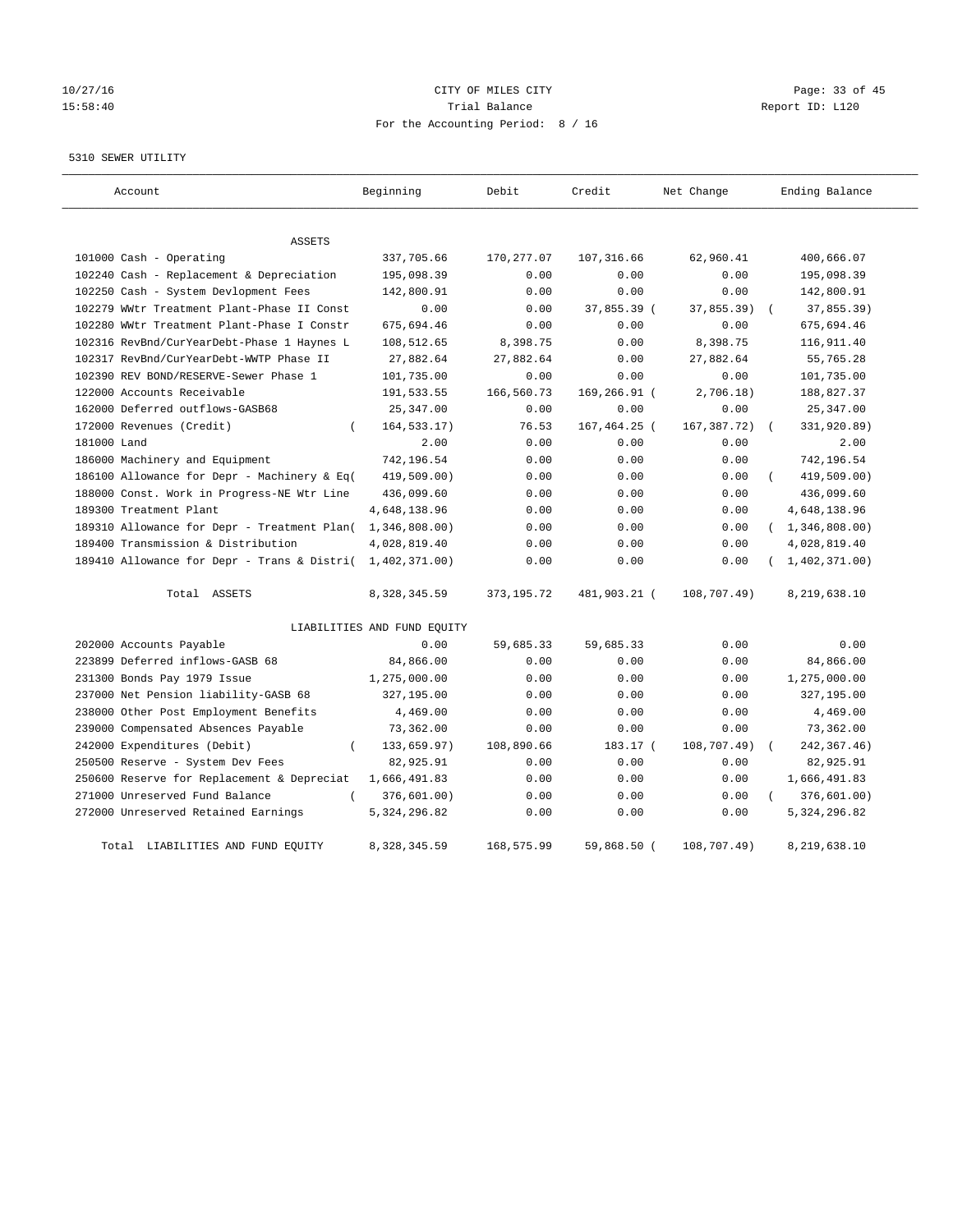# 10/27/16 Page: 34 of 45 15:58:40 Trial Balance Report ID: L120 For the Accounting Period: 8 / 16

#### 5510 AMBULANCE FUND

| Account                                     | Beginning                   | Debit      | Credit       | Net Change   | Ending Balance |
|---------------------------------------------|-----------------------------|------------|--------------|--------------|----------------|
| <b>ASSETS</b>                               |                             |            |              |              |                |
| 101000 Cash - Operating                     | 251,797.94)<br>$\left($     | 51,538.85  | 35, 383.04   | 16, 155.81   | 235,642.13)    |
| 113211 Taxes Receivable - Real 2011         | 19.68                       | 0.00       | 0.00         | 0.00         | 19.68          |
| 113213 Tax Receivables Real-2013            | 0.06)<br>$\left($           | 0.00       | 0.00         | 0.00         | 0.06)          |
| 113214 Taxes Receivable- Real 2014          | 3.21                        | 0.00       | 0.00         | 0.00         | 3.21           |
| 113215 Tax Receivables Real-2015            | 73.37                       | 0.00       | 34.39(       | 34.39)       | 38.98          |
| 115208 Taxes Receivable - Personal 2008     | 0.01                        | 0.00       | 0.00         | 0.00         | 0.01           |
| 115214 Taxes Receivable Personal 2014       | 0.01)<br>$\left($           | 0.00       | 0.00         | 0.00         | 0.01)          |
| 115215 Taxes Receivable Personal-2015       | 0.21                        | 0.00       | 0.09(        | 0.09         | 0.12           |
| 115216 Tax receivable personal-2016         | 16.84                       | 0.00       | $0.34$ (     | 0.34)        | 16.50          |
| 122000 Accounts Receivable                  | 340,407.50                  | 58,080.82  | 74,002.12 (  | 15, 921, 30) | 324,486.20     |
| 122100 Acct Receivable                      | 136,018.20)<br>$\left($     | 0.00       | 0.00         | 0.00         | 136,018.20)    |
| 162000 Deferred outflows-GASB68             | 23, 211.00                  | 0.00       | 0.00         | 0.00         | 23, 211.00     |
| 172000 Revenues (Credit)                    | 54,851.65)                  | 0.00       | 56,577.13 (  | 56, 577.13)  | 111, 428.78)   |
| 186000 Machinery and Equipment              | 411,482.11                  | 0.00       | 0.00         | 0.00         | 411, 482.11    |
| 186100 Allowance for Depr - Machinery & Eq( | 245,859.00)                 | 0.00       | 0.00         | 0.00         | 245,859.00)    |
| Total ASSETS                                | 86,687.07                   | 109,619.67 | 165,997.11 ( | 56, 377.44)  | 30,309.63      |
|                                             | LIABILITIES AND FUND EQUITY |            |              |              |                |
| 202000 Accounts Payable                     | 0.00                        | 11,045.91  | 11,045.91    | 0.00         | 0.00           |
| 223100 Deferred Revenue - Real Prop Taxes ( | 23.25)                      | 34.39      | 0.00(        | $34.39$ (    | 57.64)         |
| 223200 Deferred Revenue - Pers Prop Taxes ( | 2.53)                       | 0.43       | 0.00(        | 0.43)        | 2.96)          |
| 223899 Deferred inflows-GASB 68             | 25,139.00                   | 0.00       | 0.00         | 0.00         | 25,139.00      |
| 235000 CONTRACTS/NOTES/LOANS PAYABLE        | 13,180.35                   | 0.00       | 0.00         | 0.00         | 13,180.35      |
| 237000 Net Pension liability-GASB 68        | 126,566.00                  | 0.00       | 0.00         | 0.00         | 126,566.00     |
| 238000 Other Post Employment Benefits       | 2,330.00                    | 0.00       | 0.00         | 0.00         | 2,330.00       |
| 239000 Compensated Absences Payable         | 19,147.00                   | 0.00       | 0.00         | 0.00         | 19,147.00      |
| 242000 Expenditures (Debit)                 | 57,094.46)<br>$\left($      | 58,584.37  | 2,241.75 (   | 56, 342.62)  | 113, 437.08)   |
| 271000 Unreserved Fund Balance              | 121, 630.00)                | 0.00       | 0.00         | 0.00         | 121,630.00)    |
| 272000 Unreserved Retained Earnings         | 79,074.96                   | 0.00       | 0.00         | 0.00         | 79,074.96      |
| Total LIABILITIES AND FUND EQUITY           | 86,687.07                   | 69,665.10  | 13,287.66 (  | 56, 377.44)  | 30,309.63      |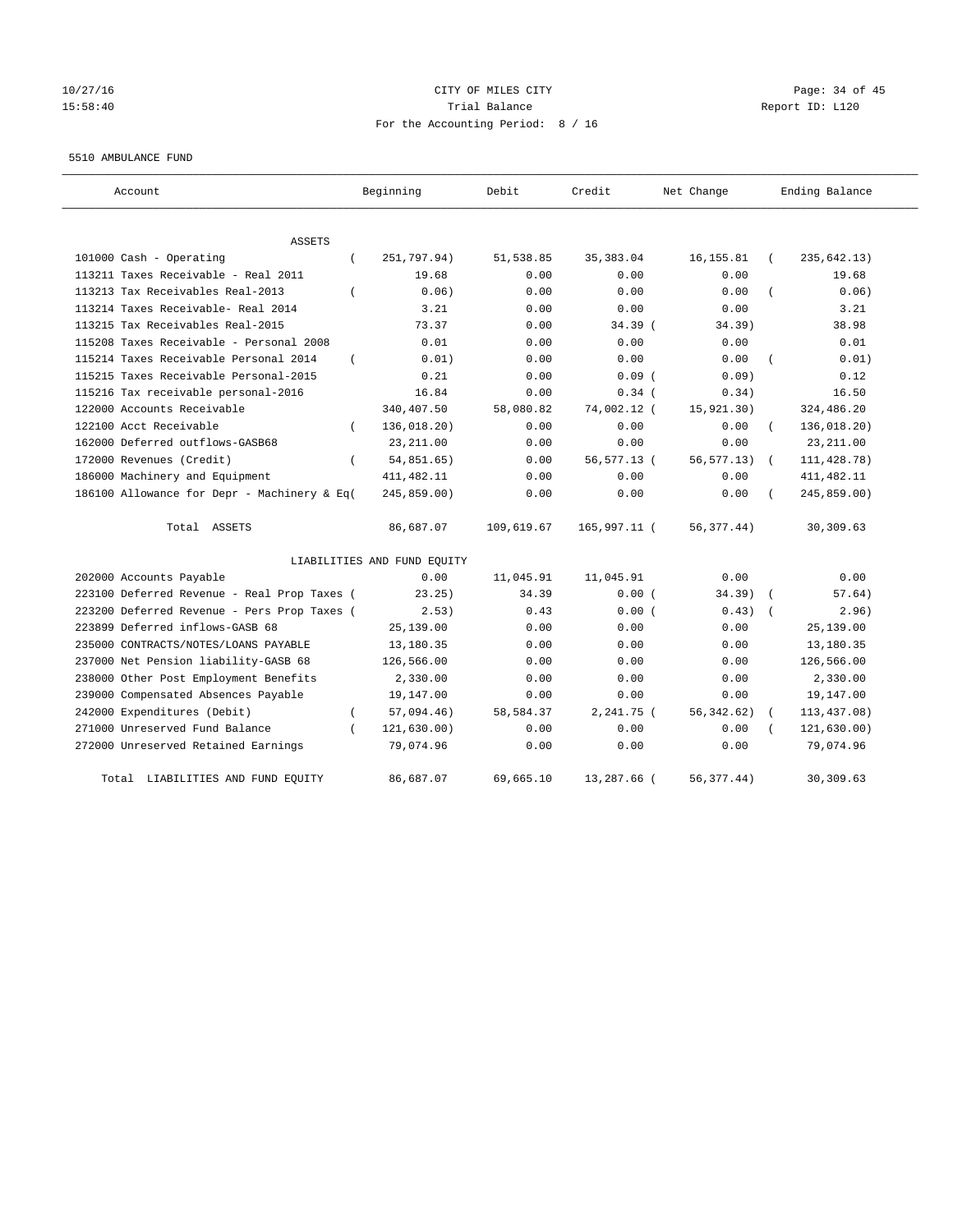## 10/27/16 Page: 35 of 45 15:58:40 Trial Balance Report ID: L120 For the Accounting Period: 8 / 16

#### 5610 AIRPORT OPERATING

| Account                                         | Beginning                   | Debit      | Credit       | Net Change   | Ending Balance       |
|-------------------------------------------------|-----------------------------|------------|--------------|--------------|----------------------|
| <b>ASSETS</b>                                   |                             |            |              |              |                      |
| 101000 Cash - Operating<br>$\left($             | 57,151.00)                  | 127,104.44 | 75,663.65    | 51,440.79    | 5,710.21)            |
| 101100 Cash-FAA Grant/St Loan-2008              | 6,748.74                    | 0.00       | 0.00         | 0.00         | 6,748.74             |
| 102230 Cash - Surplus/Credit Card Acct          | 96.80                       | 69,364.60  | 69,464.60 (  | 100.00)      | 3.20)<br>$\sqrt{ }$  |
| 103000 Petty Cash                               | 100.00                      | 0.00       | 0.00         | 0.00         | 100.00               |
| 113211 Taxes Receivable - Real 2011             | 11.57                       | 0.00       | 0.00         | 0.00         | 11.57                |
| 113213 Tax Receivables Real-2013                | 0.12)                       | 0.00       | 0.00         | 0.00         | 0.12)                |
| 113214 Taxes Receivable- Real 2014              | 4.83                        | 0.00       | 0.00         | 0.00         | 4.83                 |
| 113215 Tax Receivables Real-2015                | 110.06                      | 0.00       | $51.58$ (    | 51.58)       | 58.48                |
| 115208 Taxes Receivable - Personal 2008         | 0.02                        | 0.00       | 0.00         | 0.00         | 0.02                 |
| 115215 Taxes Receivable Personal-2015           | 0.34                        | 0.00       | $0.14$ (     | 0.14)        | 0.20                 |
| 115216 Tax receivable personal-2016             | 25.27                       | 0.00       | $0.51$ (     | 0.51)        | 24.76                |
| 132000 Due From Government (Short Term)         | 306,196.40                  | 0.00       | 0.00         | 0.00         | 306,196.40           |
| 141000 Prepaid Expense                          | 4,615.00                    | 0.00       | 0.00         | 0.00         | 4,615.00             |
| 162000 Deferred outflows-GASB68                 | 5,629.00                    | 0.00       | 0.00         | 0.00         | 5,629.00             |
| 172000 Revenues (Credit)<br>$\left($            | 62, 763.11)                 | 2,979.12   | 127,464.12 ( | 124, 485.00) | 187, 248.11)         |
| 181000 Land                                     | 19,983.00                   | 0.00       | 0.00         | 0.00         | 19,983.00            |
| 182000 Buildings                                | 677,537.00                  | 0.00       | 0.00         | 0.00         | 677,537.00           |
| 182100 Allowance for Depr - Buildings (Cre(     | 358,424.00)                 | 0.00       | 0.00         | 0.00         | 358,424.00)          |
| 184000 Improvements Other Than Buildings        | 8,543,759.48                | 0.00       | 0.00         | 0.00         | 8,543,759.48         |
| 184100 Allowance for Depr - Imp Other Than(     | 2,580,004.00)               | 0.00       | 0.00         | 0.00         | $2,580,004.00$ )     |
| 186000 Machinery and Equipment                  | 907,191.59                  | 0.00       | 0.00         | 0.00         | 907,191.59           |
| 186100 Allowance for Depr - Machinery & Eq(     | 387,207.00)                 | 0.00       | 0.00         | 0.00         | 387,207.00)          |
| 188000 Const. Work in Progress-NE Wtr Line      | 4, 424, 881.78              | 0.00       | 0.00         | 0.00         | 4, 424, 881.78       |
| Total ASSETS                                    | 11, 451, 341.65             | 199,448.16 | 272,644.60 ( | 73,196.44)   | 11,378,145.21        |
|                                                 | LIABILITIES AND FUND EQUITY |            |              |              |                      |
| 202000 Accounts Payable                         | 266,216.05                  | 59,621.43  | 59,621.43    | 0.00         | 266, 216.05          |
| 223100 Deferred Revenue - Real Prop Taxes (     | 34.88)                      | 51.58      | 0.00(        | 51.58)       | 86.46)<br>$\sqrt{2}$ |
| 223200 Deferred Revenue - Pers Prop Taxes (     | 3.79)                       | 0.65       | 0.00(        | 0.65)        | 4.44)                |
| 223899 Deferred inflows-GASB 68                 | 18,846.00                   | 0.00       | 0.00         | 0.00         | 18,846.00            |
| 235000 CONTRACTS/NOTES/LOANS PAYABLE            | 7,801.10                    | 0.00       | 0.00         | 0.00         | 7,801.10             |
| 235140 LTrm Pay/Intercap-Runway                 | 35,649.13                   | 0.00       | 0.00         | 0.00         | 35,649.13            |
| 235150 LTrm Pay/MT Aeronautics                  | 9,842.00                    | 0.00       | 0.00         | 0.00         | 9,842.00             |
| 235160 LTrm Pay/MT Aeronautics (2)              | 152,577.00                  | 0.00       | 0.00         | 0.00         | 152,577.00           |
| 237000 Net Pension liability-GASB 68            | 72,658.00                   | 0.00       | 0.00         | 0.00         | 72,658.00            |
| 238000 Other Post Employment Benefits           | 1,266.00                    | 0.00       | 0.00         | 0.00         | 1,266.00             |
| 239000 Compensated Absences Payable             | 6,943.00                    | 0.00       | 0.00         | 0.00         | 6,943.00             |
| 242000 Expenditures (Debit)<br>$\overline{(\ }$ | 101,671.27)                 | 74,634.53  | 1,490.32 (   | 73, 144. 21) | 174,815.48)          |
| 250600 Reserve for Replacement & Depreciat      | 18,913.67                   | 0.00       | 0.00         | 0.00         | 18,913.67            |
| 271000 Unreserved Fund Balance                  | 80,253.00)                  | 0.00       | 0.00         | 0.00         | 80, 253.00)          |
| 272000 Unreserved Retained Earnings             | 11,042,592.64               | 0.00       | 0.00         | 0.00         | 11,042,592.64        |
| Total LIABILITIES AND FUND EQUITY               | 11, 451, 341.65             | 134,308.19 | 61,111.75 (  | 73,196.44)   | 11,378,145.21        |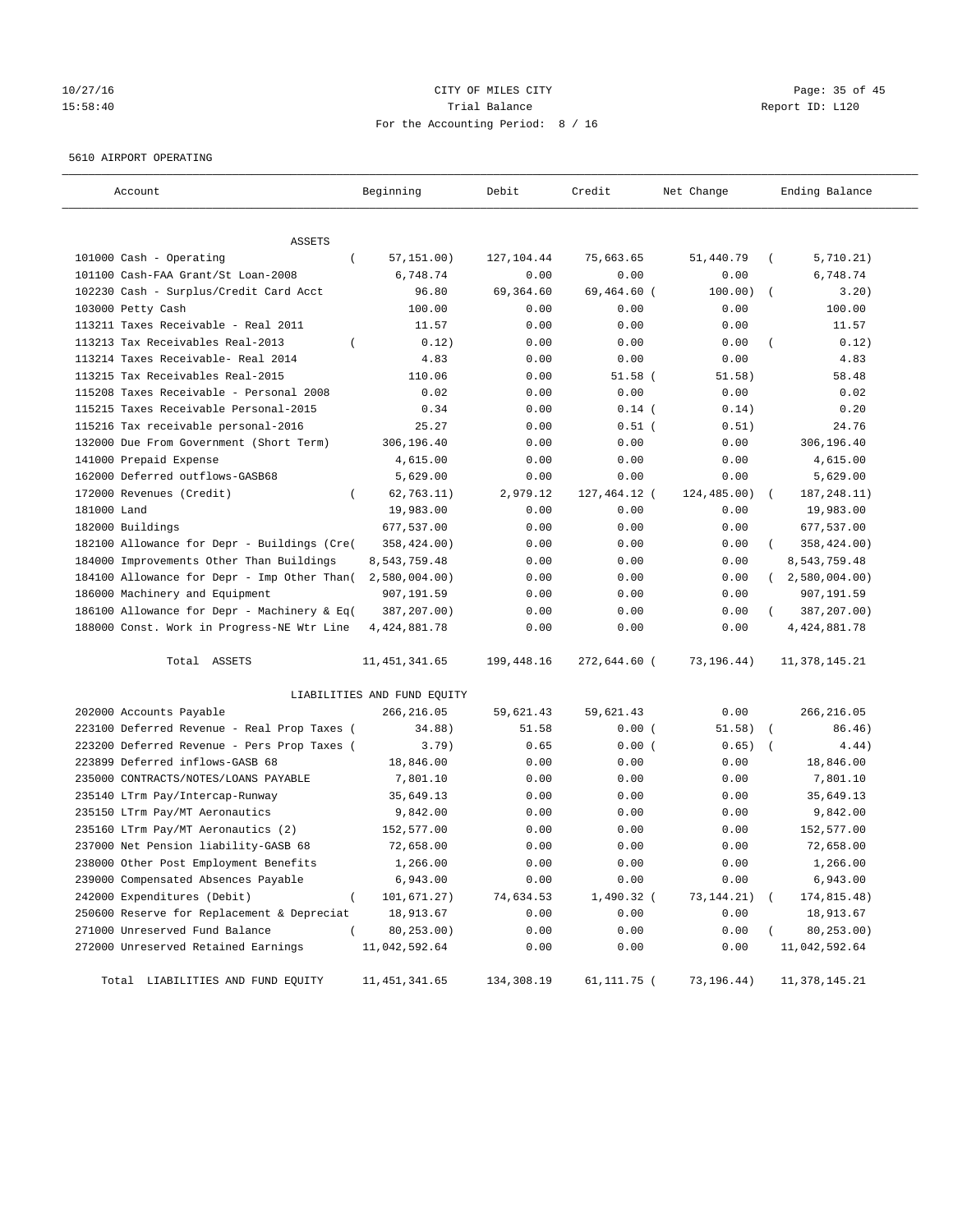## 10/27/16 **Page: 36 of 45** CITY OF MILES CITY **CITY** CITY **Page: 36 of 45** 15:58:40 **Trial Balance Trial Balance Report ID:** L120 For the Accounting Period: 8 / 16

#### 6040 PUBLIC WORKS

| Account                              | Beginning                   | Debit     | Credit      | Net Change | Ending Balance |
|--------------------------------------|-----------------------------|-----------|-------------|------------|----------------|
|                                      |                             |           |             |            |                |
| ASSETS                               |                             |           |             |            |                |
| 101000 Cash - Operating              | 66,266.52                   | 0.00      | 13,447.18 ( | 13,447.18) | 52,819.34      |
|                                      |                             |           |             |            |                |
| Total ASSETS                         | 66,266.52                   | 0.00      | 13,447.18 ( | 13,447.18) | 52,819.34      |
|                                      |                             |           |             |            |                |
|                                      | LIABILITIES AND FUND EQUITY |           |             |            |                |
| 202000 Accounts Payable              | 0.00                        | 772.14    | 772.14      | 0.00       | 0.00           |
| 239000 Compensated Absences Payable  | 13,896.00                   | 0.00      | 0.00        | 0.00       | 13,896.00      |
| 242000 Expenditures (Debit)          | 15,245.84)                  | 13,447.18 | 0.00(       | 13,447.18) | 28,693.02)     |
| 271000 Unreserved Fund Balance       | 29,119.09)                  | 0.00      | 0.00        | 0.00       | 29,119.09)     |
| 272000 Unreserved Retained Earnings  | 96,735.45                   | 0.00      | 0.00        | 0.00       | 96,735.45      |
|                                      |                             |           |             |            |                |
| LIABILITIES AND FUND EQUITY<br>Total | 66,266.52                   | 14,219.32 | 772.14 (    | 13,447.18) | 52,819.34      |
|                                      |                             |           |             |            |                |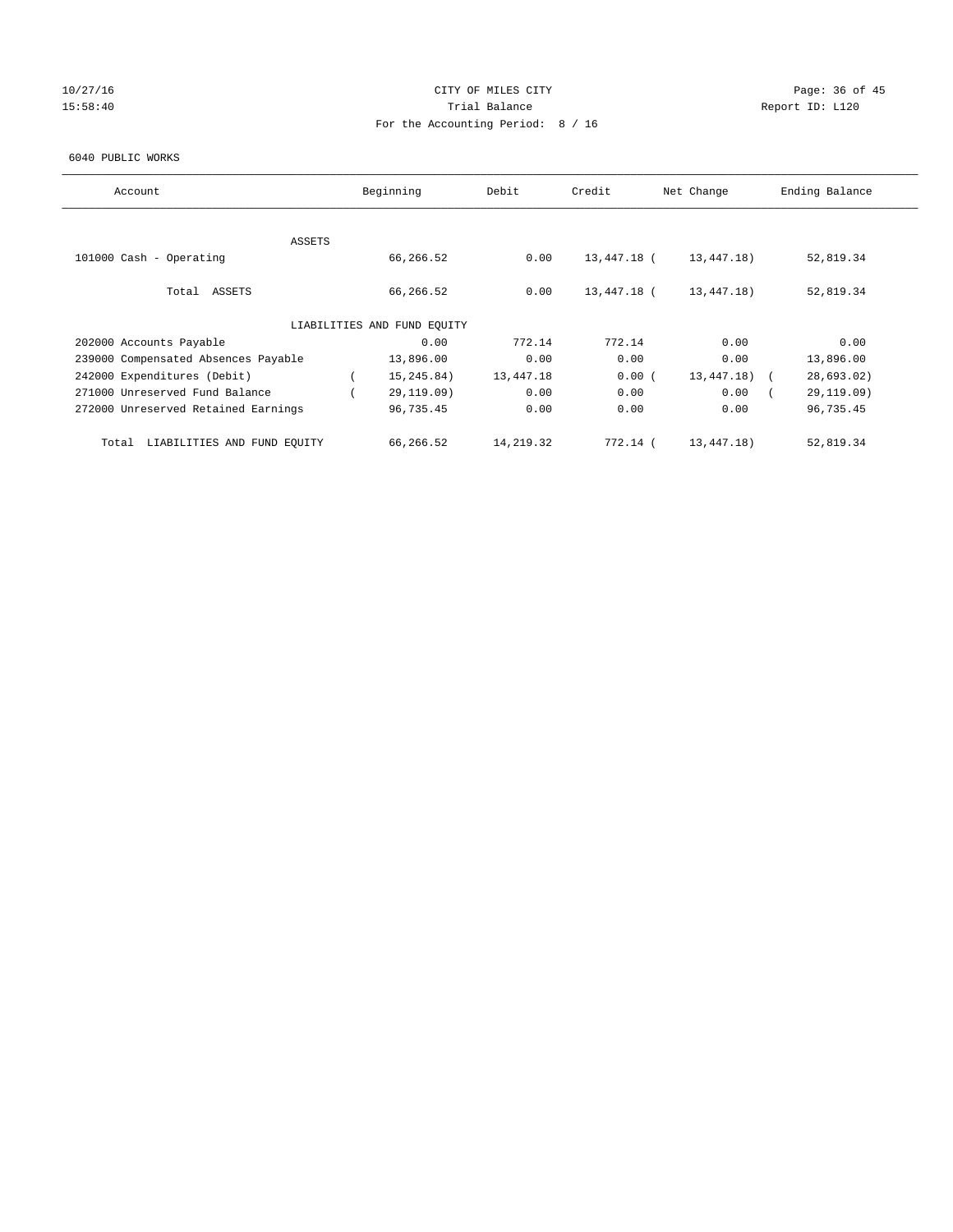## 10/27/16 Page: 37 of 45 15:58:40 **Trial Balance Trial Balance Report ID:** L120 For the Accounting Period: 8 / 16

#### 7370 TBID

| Account                              | Beginning                   | Debit     | Credit    | Net Change | Ending Balance |
|--------------------------------------|-----------------------------|-----------|-----------|------------|----------------|
|                                      |                             |           |           |            |                |
|                                      |                             |           |           |            |                |
|                                      | ASSETS                      |           |           |            |                |
| 101000 Cash - Operating              | 0.00                        | 15,876.00 | 15,876.00 | 0.00       | 0.00           |
|                                      |                             |           |           |            |                |
| Total ASSETS                         | 0.00                        | 15,876.00 | 15,876.00 | 0.00       | 0.00           |
|                                      |                             |           |           |            |                |
|                                      | LIABILITIES AND FUND EQUITY |           |           |            |                |
| 202000 Accounts Payable              | 0.00                        | 15,876.00 | 15,876.00 | 0.00       | 0.00           |
| 212500 Due to Others                 | 0.00                        | 15,876.00 | 15,876.00 | 0.00       | 0.00           |
|                                      |                             |           |           |            |                |
| LIABILITIES AND FUND EQUITY<br>Total | 0.00                        | 31,752.00 | 31,752.00 | 0.00       | 0.00           |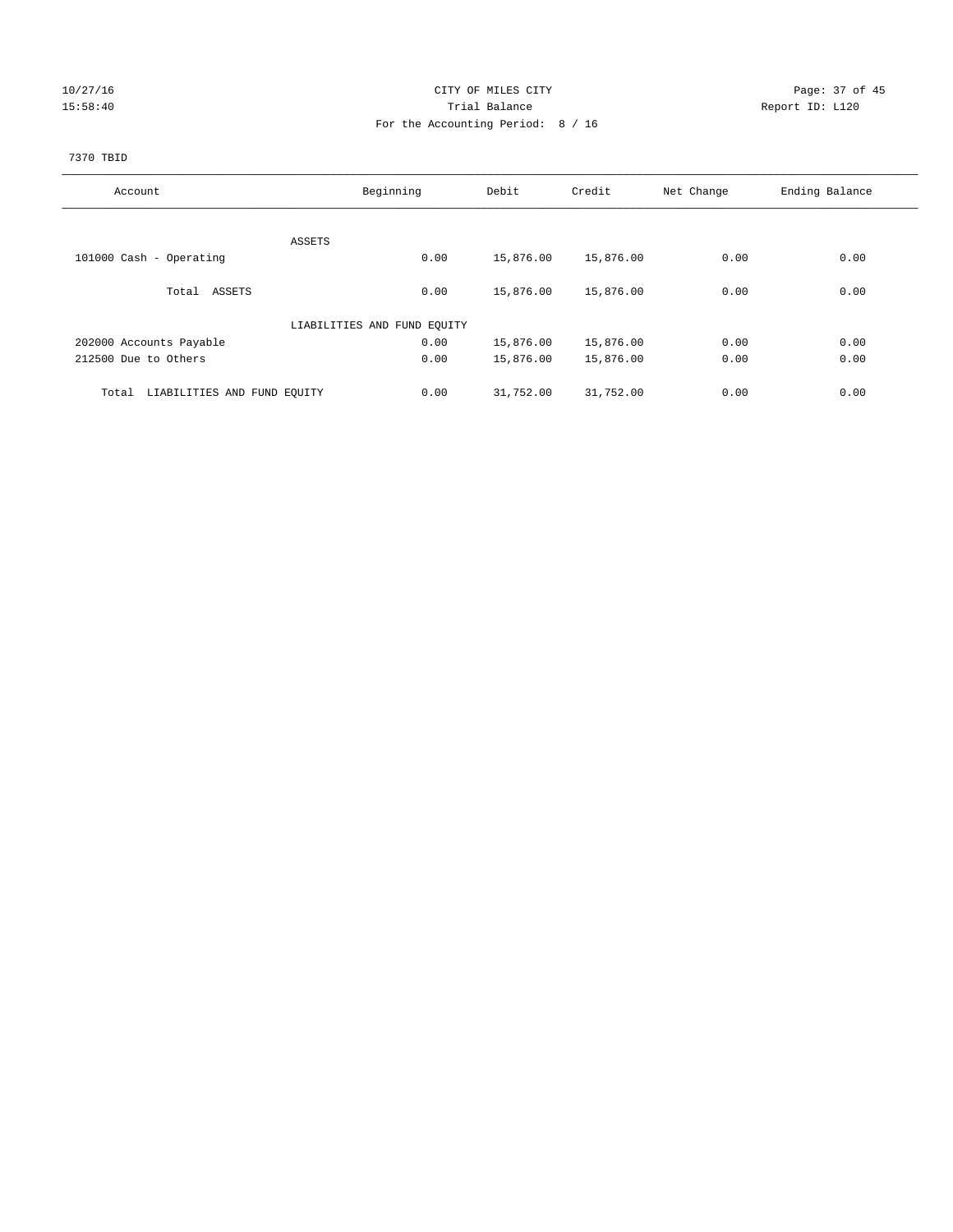# 10/27/16 Page: 38 of 45 15:58:40 Trial Balance Report ID: L120 For the Accounting Period: 8 / 16

7467 Law Enforcement Academy Surcharge

| Account                                   | Beginning                   | Debit  | Credit | Net Change | Ending Balance |
|-------------------------------------------|-----------------------------|--------|--------|------------|----------------|
|                                           | ASSETS                      |        |        |            |                |
| 101000 Cash - Operating                   | 490.00                      | 470.00 | 0.00   | 470.00     | 960.00         |
| Total ASSETS                              | 490.00                      | 470.00 | 0.00   | 470.00     | 960.00         |
|                                           | LIABILITIES AND FUND EQUITY |        |        |            |                |
| 212200 Due to Federal, Soc Sec & Medicare | 490.00                      | 0.00   | 470.00 | 470.00     | 960.00         |
| LIABILITIES AND FUND EQUITY<br>Total      | 490.00                      | 0.00   | 470.00 | 470.00     | 960.00         |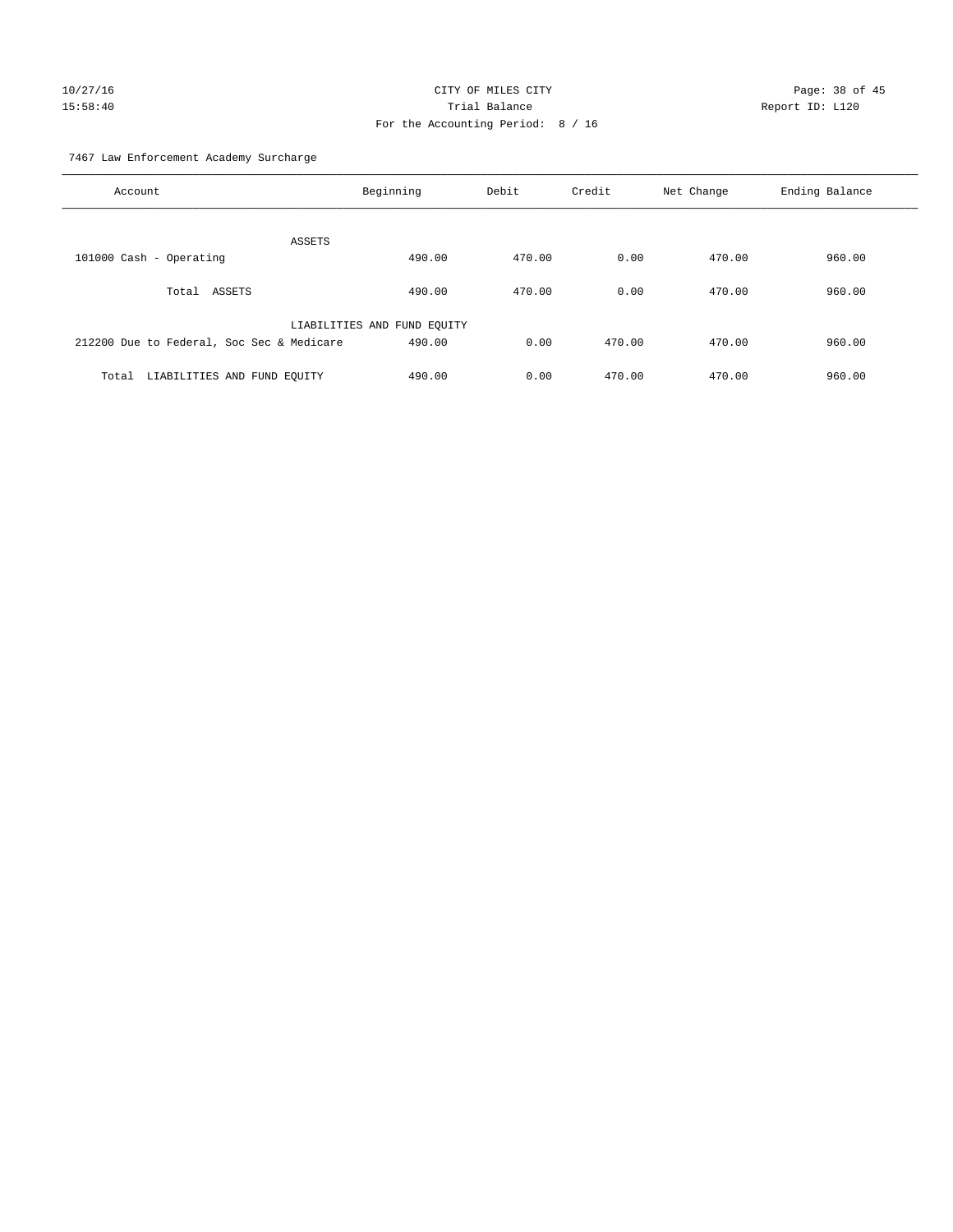#### 7471 CIVIL LEGAL ASSIST/VICTIM DOM VIOLENCE PROG

| Account                              | Beginning                   | Debit  | Credit | Net Change | Ending Balance |
|--------------------------------------|-----------------------------|--------|--------|------------|----------------|
| <b>ASSETS</b>                        |                             |        |        |            |                |
| 101000 Cash - Operating              | 1,025.00                    | 948.00 | 0.00   | 948.00     | 1,973.00       |
| ASSETS<br>Total                      | 1,025.00                    | 948.00 | 0.00   | 948.00     | 1,973.00       |
|                                      | LIABILITIES AND FUND EQUITY |        |        |            |                |
| 212500 Due to Others                 | 1,025.00                    | 0.00   | 948.00 | 948.00     | 1,973.00       |
| LIABILITIES AND FUND EQUITY<br>Total | 1,025.00                    | 0.00   | 948.00 | 948.00     | 1,973.00       |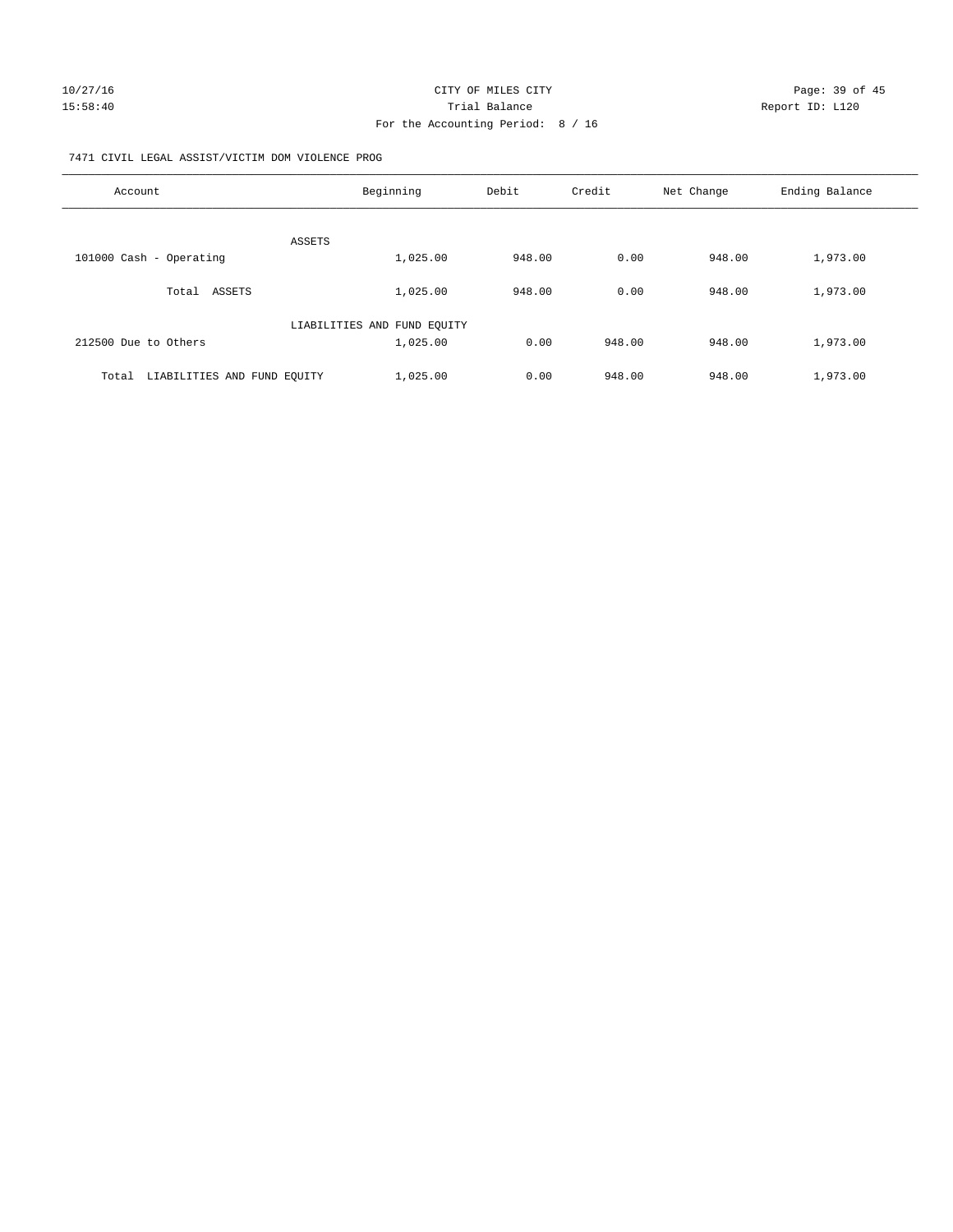## 10/27/16 Page: 40 of 45 15:58:40 **Trial Balance Trial Balance Report ID:** L120 For the Accounting Period: 8 / 16

#### 7910 PAYROLL FUND

| Account                                   | Beginning                   | Debit      | Credit      | Net Change | Ending Balance |
|-------------------------------------------|-----------------------------|------------|-------------|------------|----------------|
|                                           |                             |            |             |            |                |
| <b>ASSETS</b>                             |                             |            |             |            |                |
| 101000 Cash - Operating                   | 162,441.00                  | 487,491.82 | 416,004.30  | 71,487.52  | 233,928.52     |
|                                           |                             |            |             |            |                |
| Total ASSETS                              | 162,441.00                  | 487,491.82 | 416,004.30  | 71,487.52  | 233,928.52     |
|                                           |                             |            |             |            |                |
|                                           | LIABILITIES AND FUND EQUITY |            |             |            |                |
| 201000 Warrants Payable                   | 82,698.70                   | 97,331.95  | 32,461.41 ( | 64,870.54) | 17,828.16      |
| 212200 Due to Federal, Soc Sec & Medicare | 0.00                        | 73,229.70  | 73,086.04 ( | 143.66) (  | 143.66)        |
| 212202 Due to State Unemployment          | 590.19                      | 0.00       | 536.37      | 536.37     | 1,126.56       |
| 212203 Due to Worker's Compensation       | 17,036.44                   | 0.00       | 15,376.12   | 15,376.12  | 32, 412.56     |
| 212204 Due to State Income Tax            | 0.00                        | 15,454.00  | 15,437.00 ( | $17.00)$ ( | 17.00)         |
| 212205 due to MPORS-GABA                  | 14,744.91                   | 0.00       | 14,774.45   | 14,774.45  | 29,519.36      |
| 212207 Due to AFLAC, AFLAC PRETAX         | 0.00                        | 488.92     | 488.92      | 0.00       | 0.00           |
| 212208 Due to Health Ins, Dental, Vision  | 0.00                        | 0.00       | 59,522.95   | 59,522.95  | 59,522.95      |
| 212209 Due to PERS Retirement             | 35,268.05                   | 0.00       | 33,978.51   | 33,978.51  | 69,246.56      |
| 212210 Due to FURS-GABA Retirement        | 12,102.71                   | 0.00       | 12,330.32   | 12,330.32  | 24, 433.03     |
|                                           |                             |            |             |            |                |
| Total LIABILITIES AND FUND EQUITY         | 162,441.00                  | 186,504.57 | 257,992.09  | 71,487.52  | 233,928.52     |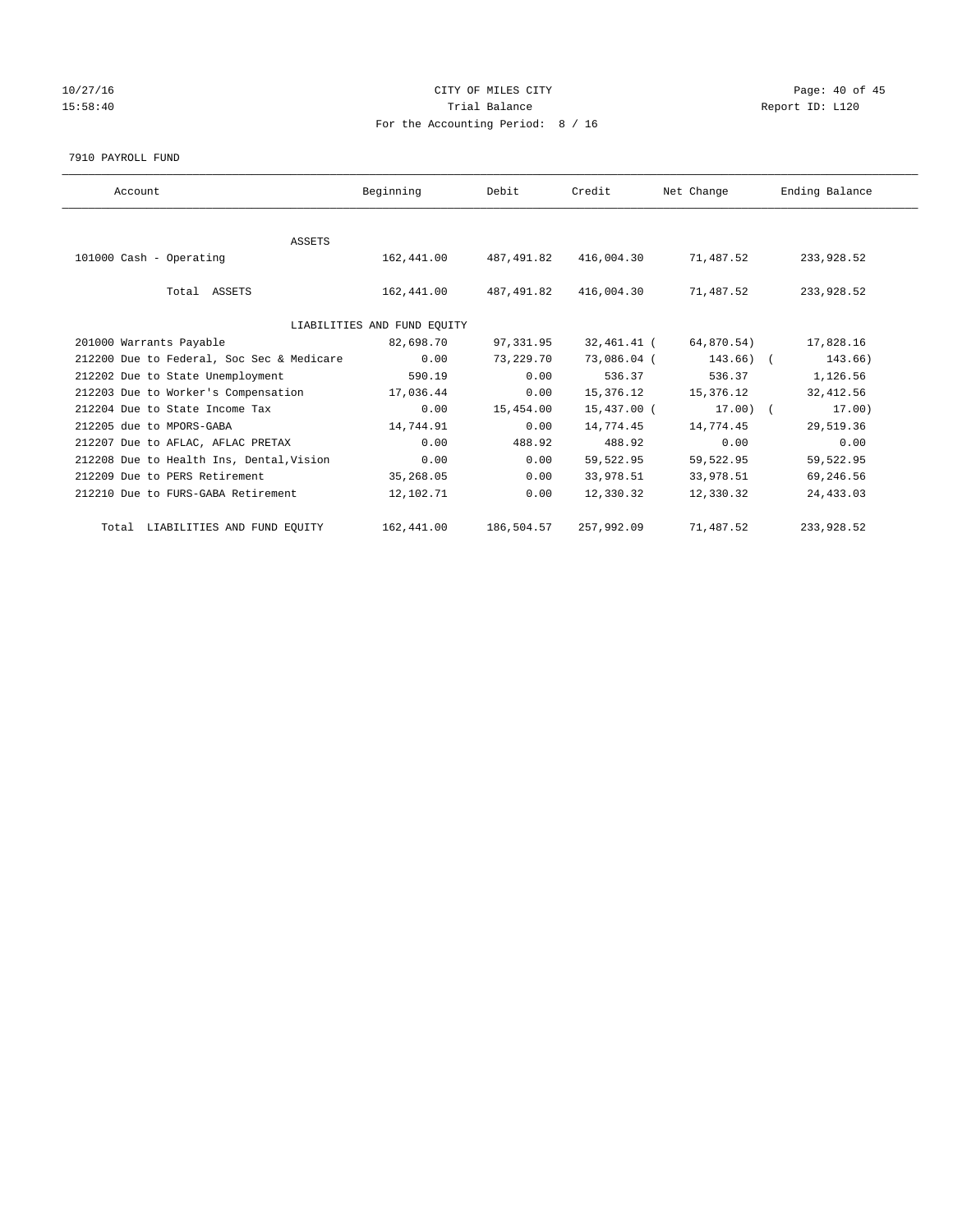|  |  |  | 10/27/16                               |  |
|--|--|--|----------------------------------------|--|
|  |  |  | $\Box$ $\circ$ $\cdot$ $\land$ $\land$ |  |

## CITY OF MILES CITY CONTROL CONTROL CONTROL CITY 15:58:40 **Trial Balance Trial Balance Report ID:** L120 For the Accounting Period: 8 / 16

#### 7930 CLAIMS FUND

| Account                              | Beginning                   | Debit      | Credit       | Net Change | Ending Balance |
|--------------------------------------|-----------------------------|------------|--------------|------------|----------------|
|                                      |                             |            |              |            |                |
|                                      | ASSETS                      |            |              |            |                |
| 101000 Cash - Operating              | 309,873.02                  | 345,997.95 | 407,667.52 ( | 61,669.57) | 248, 203.45    |
|                                      |                             |            |              |            |                |
| ASSETS<br>Total                      | 309,873.02                  | 345,997.95 | 407,667.52 ( | 61,669.57) | 248, 203.45    |
|                                      |                             |            |              |            |                |
|                                      | LIABILITIES AND FUND EQUITY |            |              |            |                |
| 201000 Warrants Payable              | 309,873.02                  | 407,667.52 | 345,997.95 ( | 61,669.57) | 248, 203.45    |
|                                      |                             |            |              |            |                |
|                                      |                             |            |              |            |                |
| LIABILITIES AND FUND EQUITY<br>Total | 309,873.02                  | 407,667.52 | 345,997.95 ( | 61,669.57) | 248, 203.45    |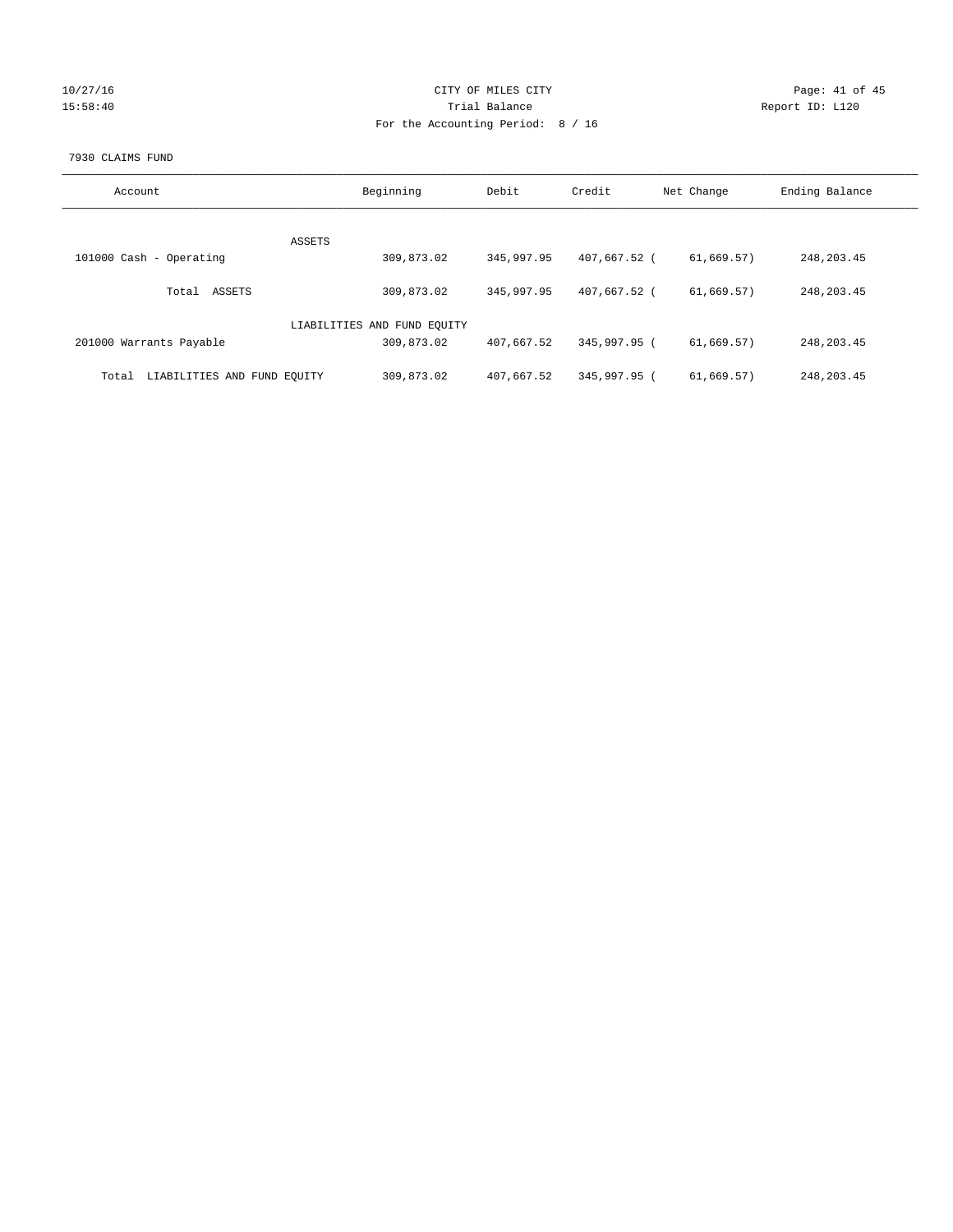# 10/27/16 Page: 42 of 45 15:58:40 **Trial Balance Trial Balance Report ID:** L120 For the Accounting Period: 8 / 16

7980 CUSTER CO WATER & SEWER DISTRICT

| Account                                 | Beginning                   | Debit     | Credit        | Net Change | Ending Balance |
|-----------------------------------------|-----------------------------|-----------|---------------|------------|----------------|
|                                         |                             |           |               |            |                |
| ASSETS                                  |                             |           |               |            |                |
| 101000 Cash - Operating                 | 0.07                        | 15,653.20 | 15,653.20     | 0.00       | 0.07           |
| 122000 Accounts Receivable              | 16,826.27                   | 14,788.53 | 15,653.20 (   | 864.67)    | 15,961.60      |
| Total ASSETS                            | 16,826.34                   | 30,441.73 | $31,306.40$ ( | 864.67)    | 15,961.67      |
|                                         | LIABILITIES AND FUND EQUITY |           |               |            |                |
| 202000 Accounts Payable                 | 0.00                        | 15,653.20 | 15,653.20     | 0.00       | 0.00           |
| 211020 Due to Custer Water & Sewer Dist | 16,826.34                   | 15,653.20 | 14,788.53 (   | 864.67)    | 15,961.67      |
| LIABILITIES AND FUND EQUITY<br>Total    | 16,826.34                   | 31,306.40 | 30,441.73 (   | 864.67)    | 15,961.67      |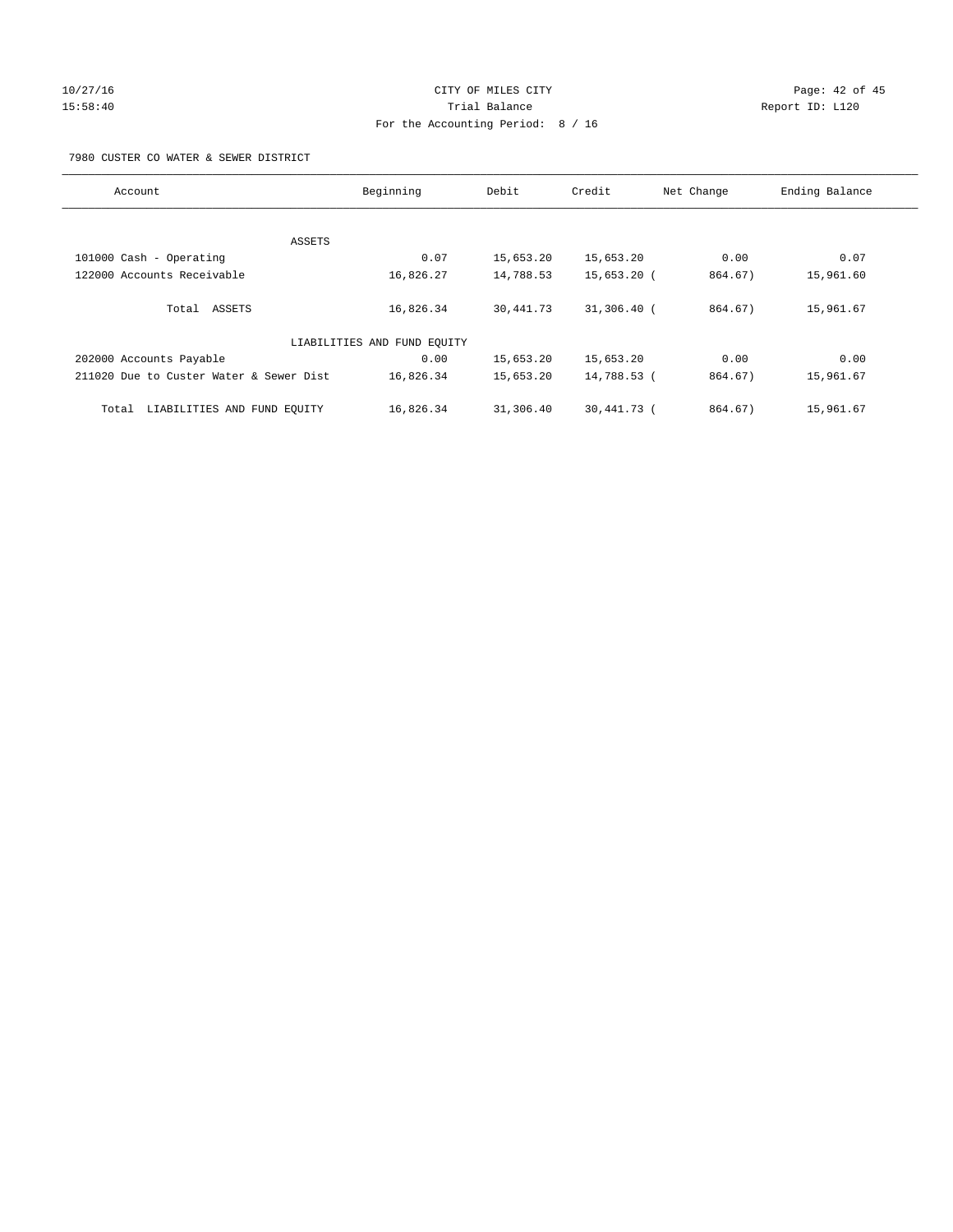## 10/27/16 Page: 43 of 45 15:58:40 Trial Balance Report ID: L120 For the Accounting Period: 8 / 16

7981 Interest Clearing

| Account                              | Beginning                   | Debit    | Credit   | Net Change | Ending Balance |
|--------------------------------------|-----------------------------|----------|----------|------------|----------------|
|                                      | ASSETS                      |          |          |            |                |
| 101000 Cash - Operating              | 0.00                        | 3,052.56 | 0.00     | 3,052.56   | 3,052.56       |
| Total ASSETS                         | 0.00                        | 3,052.56 | 0.00     | 3,052.56   | 3,052.56       |
|                                      | LIABILITIES AND FUND EQUITY |          |          |            |                |
| 212500 Due to Others                 | 0.00                        | 0.00     | 3,052.56 | 3,052.56   | 3,052.56       |
| LIABILITIES AND FUND EQUITY<br>Total | 0.00                        | 0.00     | 3,052.56 | 3,052.56   | 3,052.56       |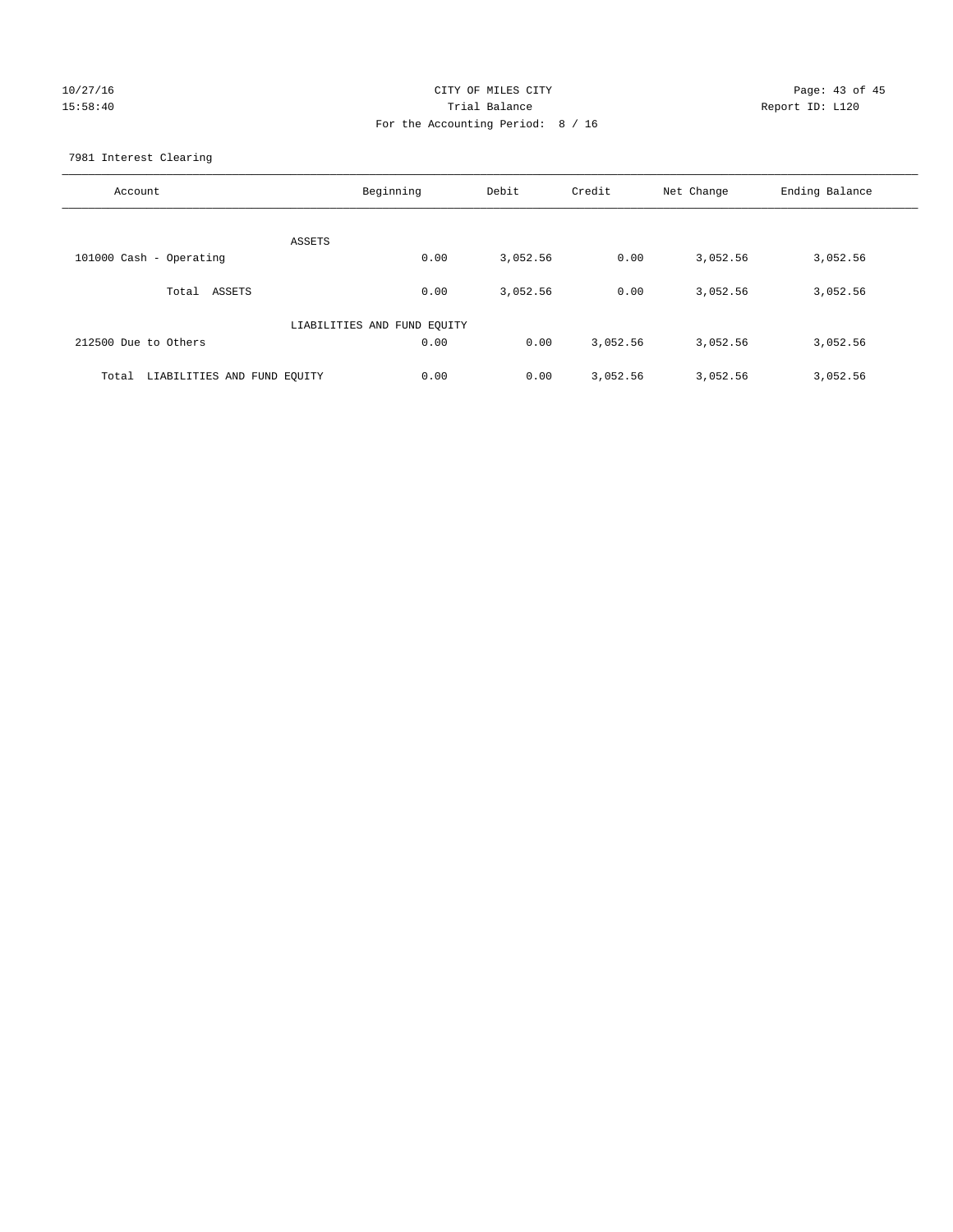# 10/27/16 Page: 44 of 45 15:58:40 **Trial Balance Trial Balance Report ID:** L120 For the Accounting Period: 8 / 16

#### 9000 GENERAL FIXED ASSETS GROUP OF ACCOUNTS FUND

| Account                                                    | Beginning                   | Debit | Credit | Net Change | Ending Balance  |
|------------------------------------------------------------|-----------------------------|-------|--------|------------|-----------------|
| ASSETS                                                     |                             |       |        |            |                 |
| 181000 Land                                                | 526,599.00                  | 0.00  | 0.00   | 0.00       | 526,599.00      |
| 182000 Buildings                                           | 1,986,836.00                | 0.00  | 0.00   | 0.00       | 1,986,836.00    |
| 182100 Allowance for Depr - Buildings (Cre(                | 684,991.00)                 | 0.00  | 0.00   | 0.00       | 684,991.00)     |
| 186000 Machinery and Equipment                             | 3,038,732.00                | 0.00  | 0.00   | 0.00       | 3,038,732.00    |
| 186100 Allowance for Depr - Machinery & Eq(                | 1,463,750.00)               | 0.00  | 0.00   | 0.00       | 1,463,750.00)   |
| 187000 Infrastructure                                      | 33,670,108.00               | 0.00  | 0.00   | 0.00       | 33,670,108.00   |
| 187100 Allowance For Depreciation - Infras( 16,321,771.00) |                             | 0.00  | 0.00   | 0.00       | 16,321,771.00)  |
| Total ASSETS                                               | 20,751,763.00               | 0.00  | 0.00   | 0.00       | 20, 751, 763.00 |
|                                                            | LIABILITIES AND FUND EQUITY |       |        |            |                 |
| 280000 INVESTMENT IN GENERAL FIXED ASSETS                  | 20,751,763.00               | 0.00  | 0.00   | 0.00       | 20, 751, 763.00 |
| LIABILITIES AND FUND EQUITY<br>Total                       | 20, 751, 763.00             | 0.00  | 0.00   | 0.00       | 20, 751, 763.00 |